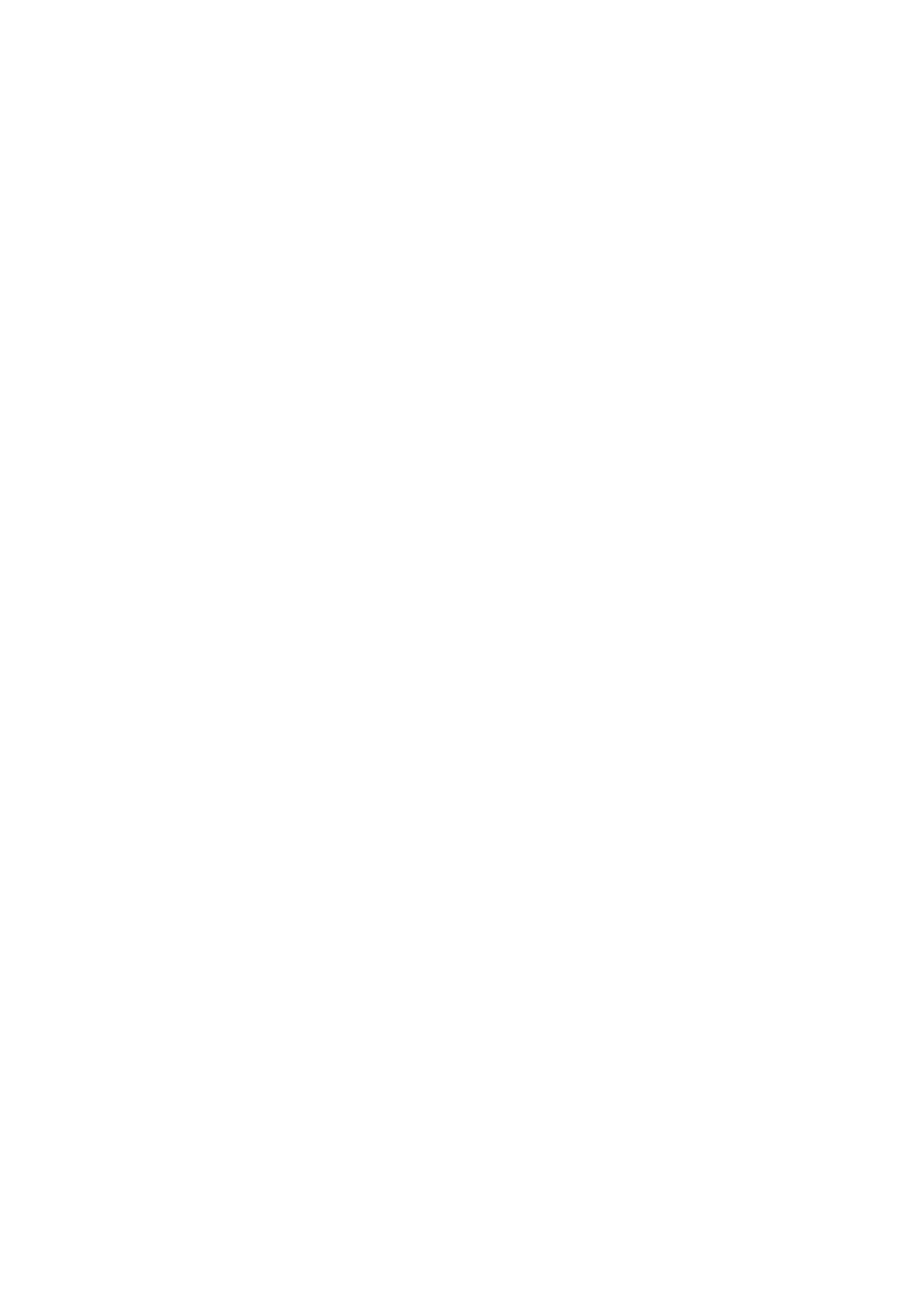### Eidesstattliche Erklärung

Ich versichere hiermit an Eides Statt, dass diese Arbeit von niemand anderem als meiner Person verfasst worden ist. Alle verwendeten Hilfsmittel wie Berichte, Bücher, Internetseiten oder ähnliches sind im Literaturverzeichnis angegeben, Zitate aus fremden Arbeiten sind als solche kenntlich gemacht. Die Arbeit wurde bisher in gleicher oder ähnlicher Form keiner anderen Prüfungskommission vorgelegt und auch nicht veröffentlicht.

Berlin, den October 17, 2019

Hong Zhu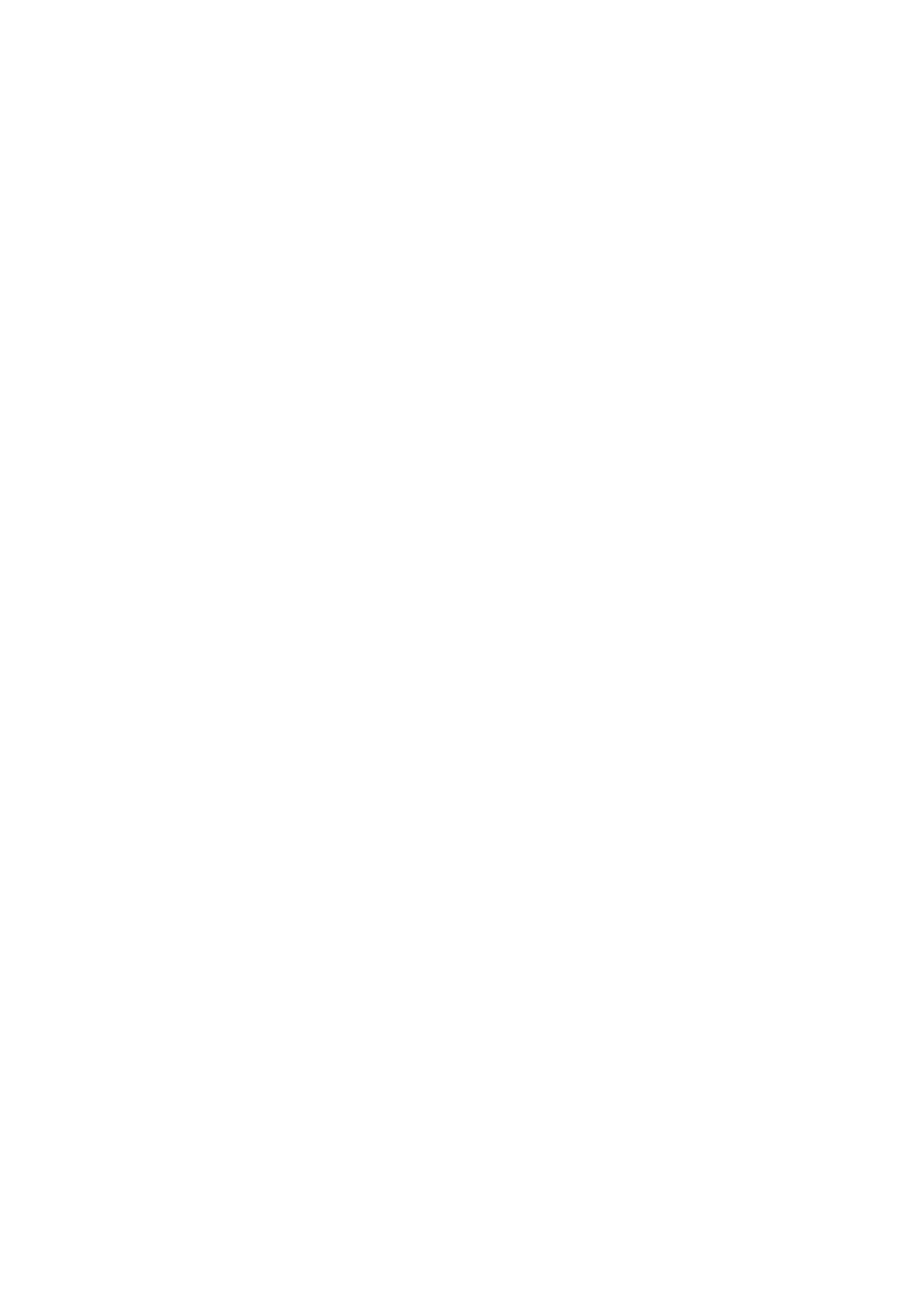### Abstract

Research into online knowledge ontologies like Wikidata has often overlooked the important interaction patterns in exploring the collaboration temporal dynamics. This thesis outlines a step-by-step procedure for investigating the frequent patterns of sequential behaviors in terms of data quality. Using a dataset of 146,450 revisions to 500 Wikidata items as a case study, the thesis employs a machine learning based tool as a proxy to evaluate the temporal item quality, and utilizes the Jensen-Shannon distance as a metric to quantify the quality variations. Referenced from the methods already developed in fields like bio-informatics, the case study mined the revisions collected using the PrefixSpan algorithm in a constraint-based fashion. Having identified the frequent sequential editing patterns that satisfy specific quality constraints, the study demonstrated the impacts of different sequence identifications regarding data quality.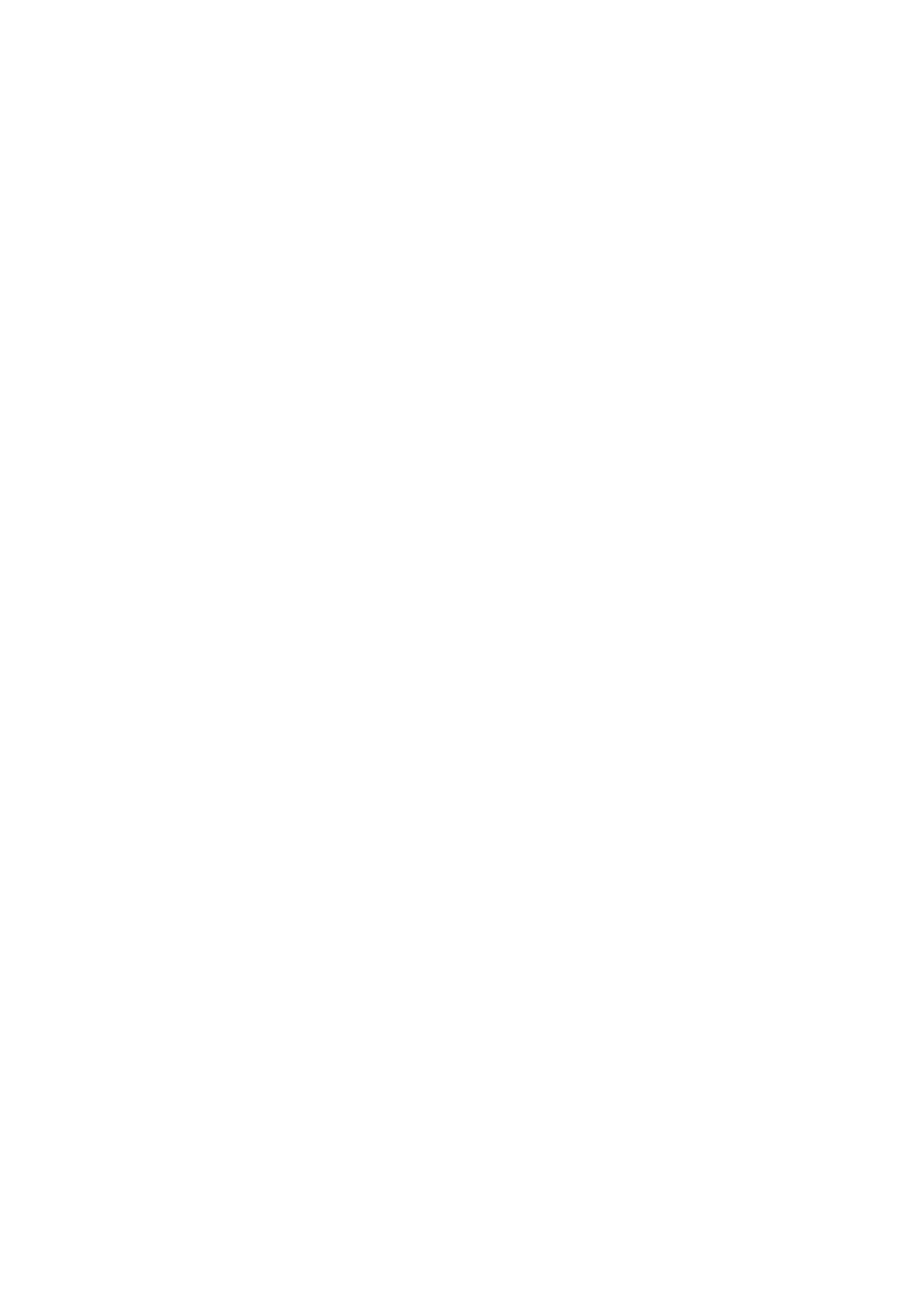# **Contents**

| $\mathbf{1}$   | Introduction                                                                                                                                                              | 13                                     |
|----------------|---------------------------------------------------------------------------------------------------------------------------------------------------------------------------|----------------------------------------|
| $\overline{2}$ | <b>Relevant Topics</b><br>2.1<br>2.2<br>2.3                                                                                                                               | 15<br>15<br>16<br>20                   |
| 3<br>4         | <b>Sequence Analysis Methodology</b><br>3.1<br>3.2<br>3.3<br>3.4<br><b>Case Study</b><br>4.1                                                                              | 23<br>24<br>24<br>27<br>28<br>29<br>29 |
| 5.             | 4.2<br>4.3<br>4.4<br>Conclusion                                                                                                                                           | 31<br>35<br>37<br>41                   |
|                | Literature<br>Appendix<br>5.1<br>Statistics of JS-distance with an Edit Focus Perspective<br>5.2<br>Statistics of JS-distance with an Activity Type Perspective 52<br>5.3 | 43<br>47<br>47<br>50                   |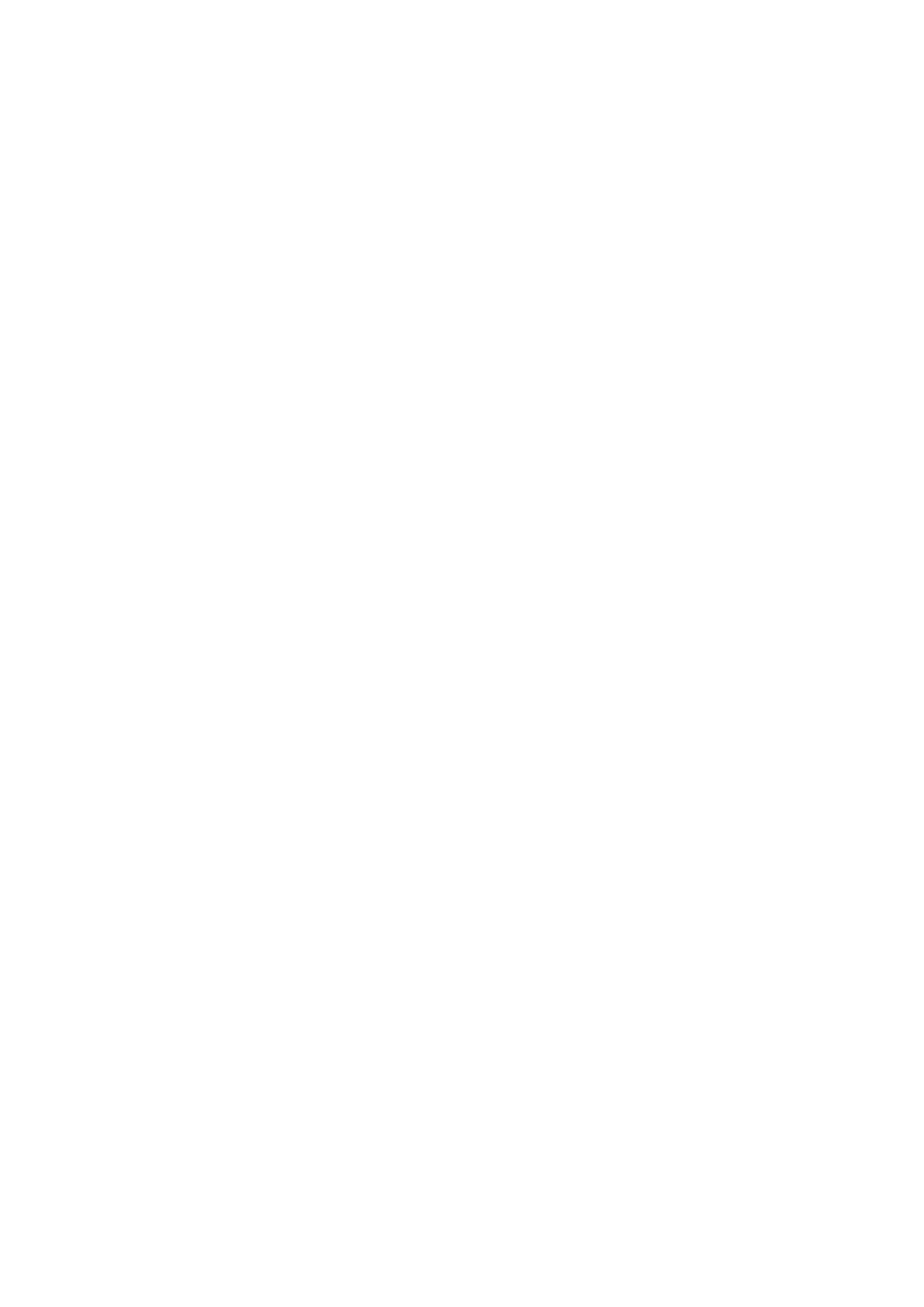# List of Figures

| 4.2 Database schema of article sample in an ER-diagram format 31                              |  |
|-----------------------------------------------------------------------------------------------|--|
| 4.3 The average JS distance value and article lifetime over each article development stage 33 |  |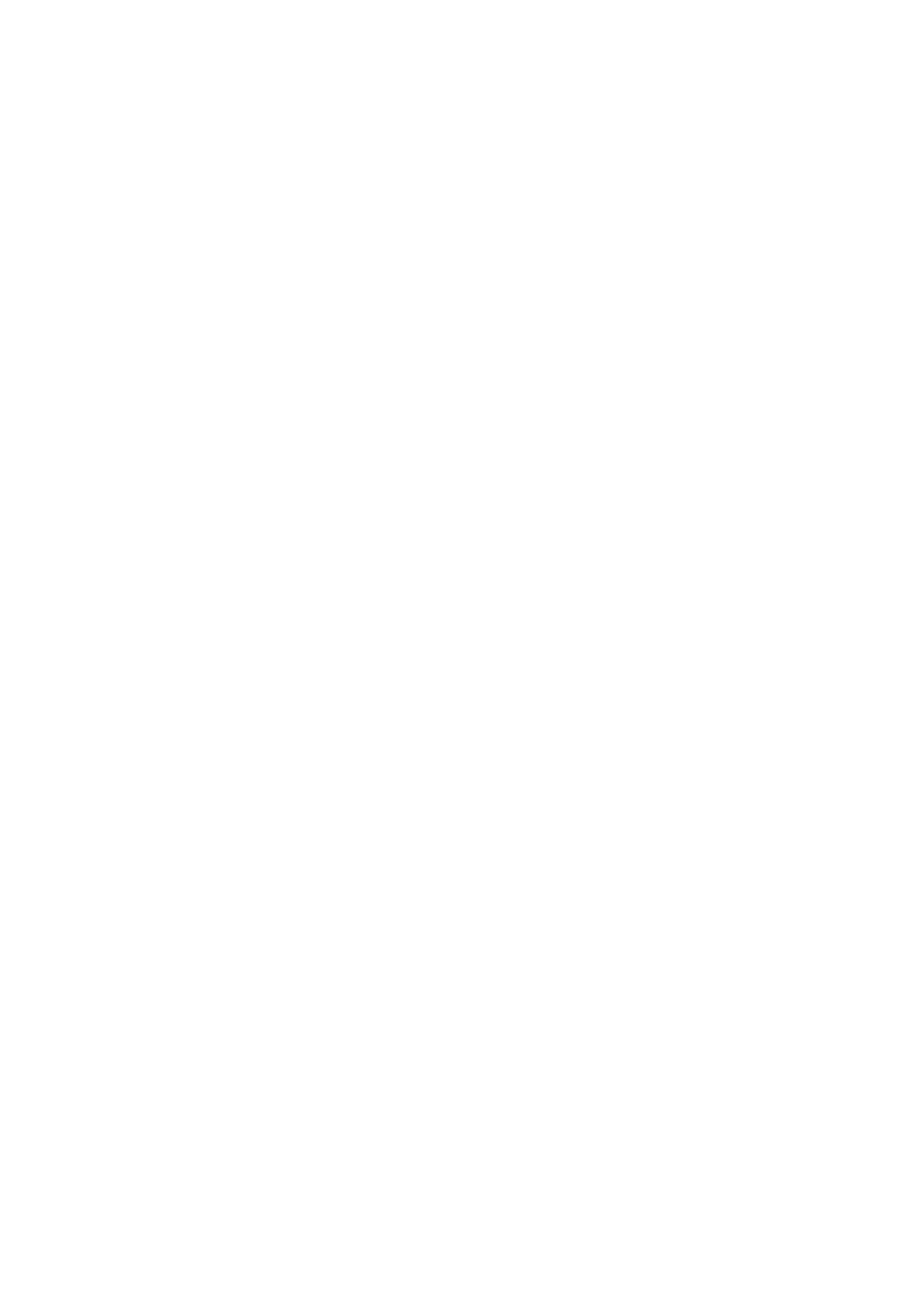# List of Tables

| 2.1 |                                                                                                            |    |
|-----|------------------------------------------------------------------------------------------------------------|----|
| 2.2 | Example of prediction results based on ORES item-quality model 18                                          |    |
| 2.3 | Example of Wikidata event log sequences in horizontal formatting data layout 21                            |    |
| 3.1 |                                                                                                            |    |
| 3.2 | Example of two dimensional feature selections $\dots \dots \dots \dots \dots \dots \dots \dots \dots$      | 25 |
| 3.3 | Edit type coding scheme of Wikibase API whetaliases module                                                 | 26 |
| 3.4 | Example of constraint-based pruning with the JS distance greater than $0.01 \ldots$ .                      | 27 |
| 4.1 | Two dimensional feature selections for the case study $\dots \dots \dots \dots \dots \dots \dots \dots$ 29 |    |
| 4.2 | Descriptive statistics of JS distance in the data sample $\dots \dots \dots \dots \dots \dots$             | 32 |
| 4.3 |                                                                                                            | 32 |
| 4.4 |                                                                                                            | 34 |
| 4.5 |                                                                                                            | 35 |
| 4.6 | Most frequent edit type sequences with low article quality variation $\dots \dots \dots$                   | 37 |
| 4.7 | Most frequent edit type sequences with middle article quality variation $\dots \dots$                      | 38 |
| 4.8 | Most frequent edit type sequences with high article quality variation $\dots \dots \dots$                  | 39 |
| 5.2 | Statistics of JS distance value with an edit focus perspective                                             | 51 |
| 5.3 | Statistics of JS distance value with an activity type perspective                                          | 52 |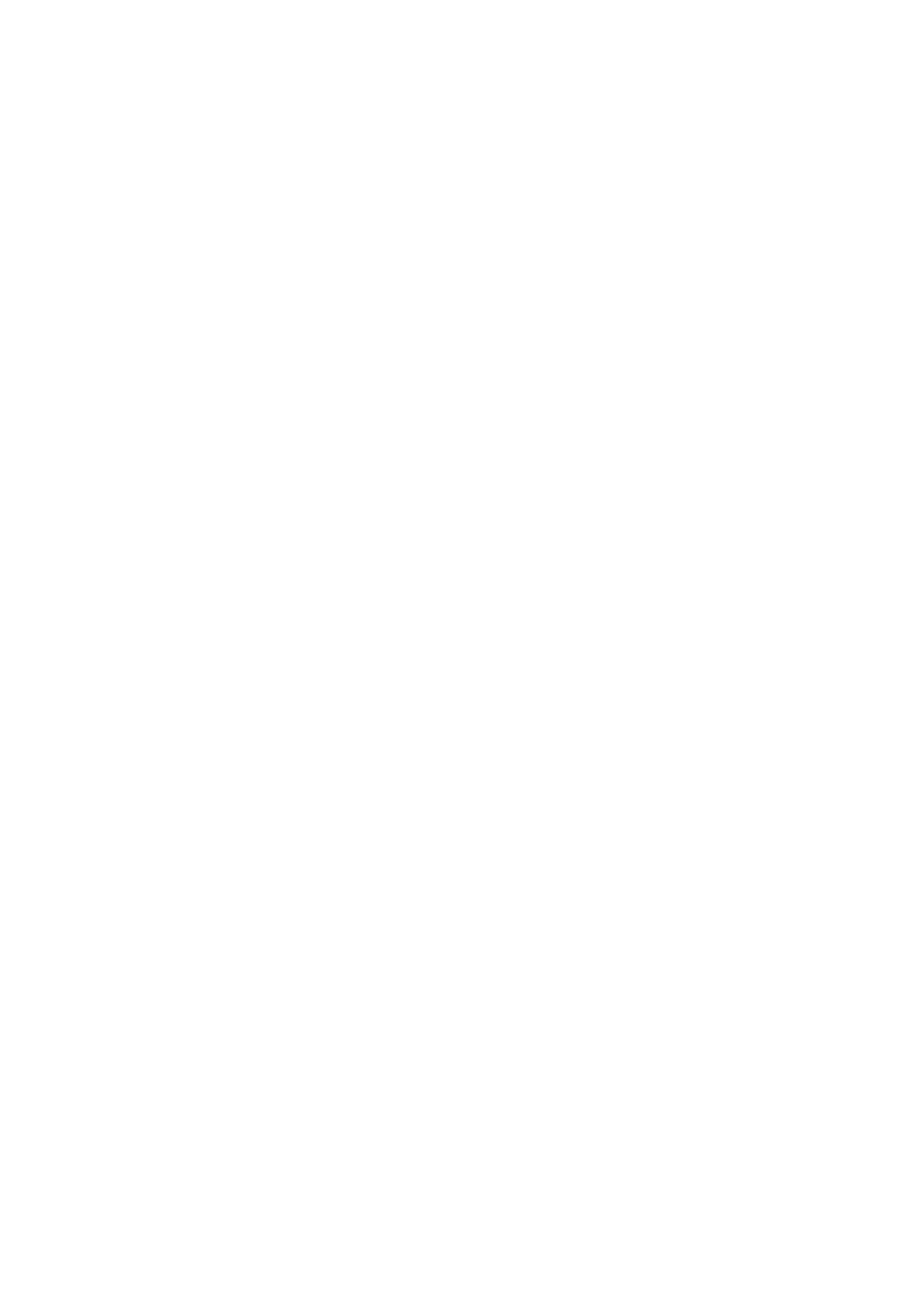# <span id="page-12-0"></span>1 Introduction

A knowledge-base is a technology used to store complex structured data used by a computer system. To create abundant knowledge-based goods, online knowledge collaboration, which is broadly defined as the sharing, accumulation, transformation, and co-creation of knowledge, is becoming a primary way as it allows distributed members self-organized to work for shared goals [\[4\]](#page-42-1). Online knowledge collaborations enormously make up the insufficiency in the traditional organizational mechanisms in consideration of the absence of stable membership, persistent interaction, or shared goals [\[11\]](#page-43-0). Meanwhile, its rapid development increases the complexity of structured knowledge representations, since no more single authority can develop all. Therefore, as Walk et al. [\[24\]](#page-44-0) pointed out, it is a considerable task for us to better understand and regulate the underlying co-production processes of how users collaboratively edit the knowledge-bases.

Motivation. Existing studies investigated the structure of online knowledge collaborations often from a static perspective, yet overlooked the importance of behavioral interaction patterns in exploring the collaborative temporal dynamics. The availability of meta-data from large-scale collaborative ontology projects such as Wikidata could bridge the gap between the exploration of temporal dynamics and sequence analysis theory. A conceptualization with more emphasizes on temporal dynamics could help us better understand the complex processes in terms of contributor relationships, co-production patterns and sequential consequences. However, instead of identifying the sequential patterns in multiple dimensions, the studies are mostly restricted to a single perspective, e.g., that of contributors or activities [\[11\]](#page-43-0).

Objective. Keegan et al. [\[11\]](#page-43-0) proposed a general framework for analyzing multi-type and multistage co-production routines by relying on existing approaches to sequence analysis, followed with an empirical investigation of English Wikipedia and its communities. The goal in this work is to employ and extend the framework by specifying it into a Wikidata domain, as well as proposing conceptual and fundamental procedures to investigate which identification of sequences is most effective in terms of data quality. To illustrate the extended methodology as well as verify its feasibility to answer the research question, some sequence identifications were applied and investigated as a case study.

Structure. The work is organized as follows: Chapter [2](#page-14-0) surveys related research concerning sequence analysis in online knowledge collaborations, especially in the area of Wikidata. Chapter [3](#page-22-0) describes a methodological framework of investigating Wikidata's editing behaviours. General approaches corresponding to diverse research directions are presented explicitly in this Chapter. A case study adopting the proposed framework is conducted in Chapter [4.](#page-28-0) Chapter [5](#page-40-0) concludes this study and discusses future elaborations.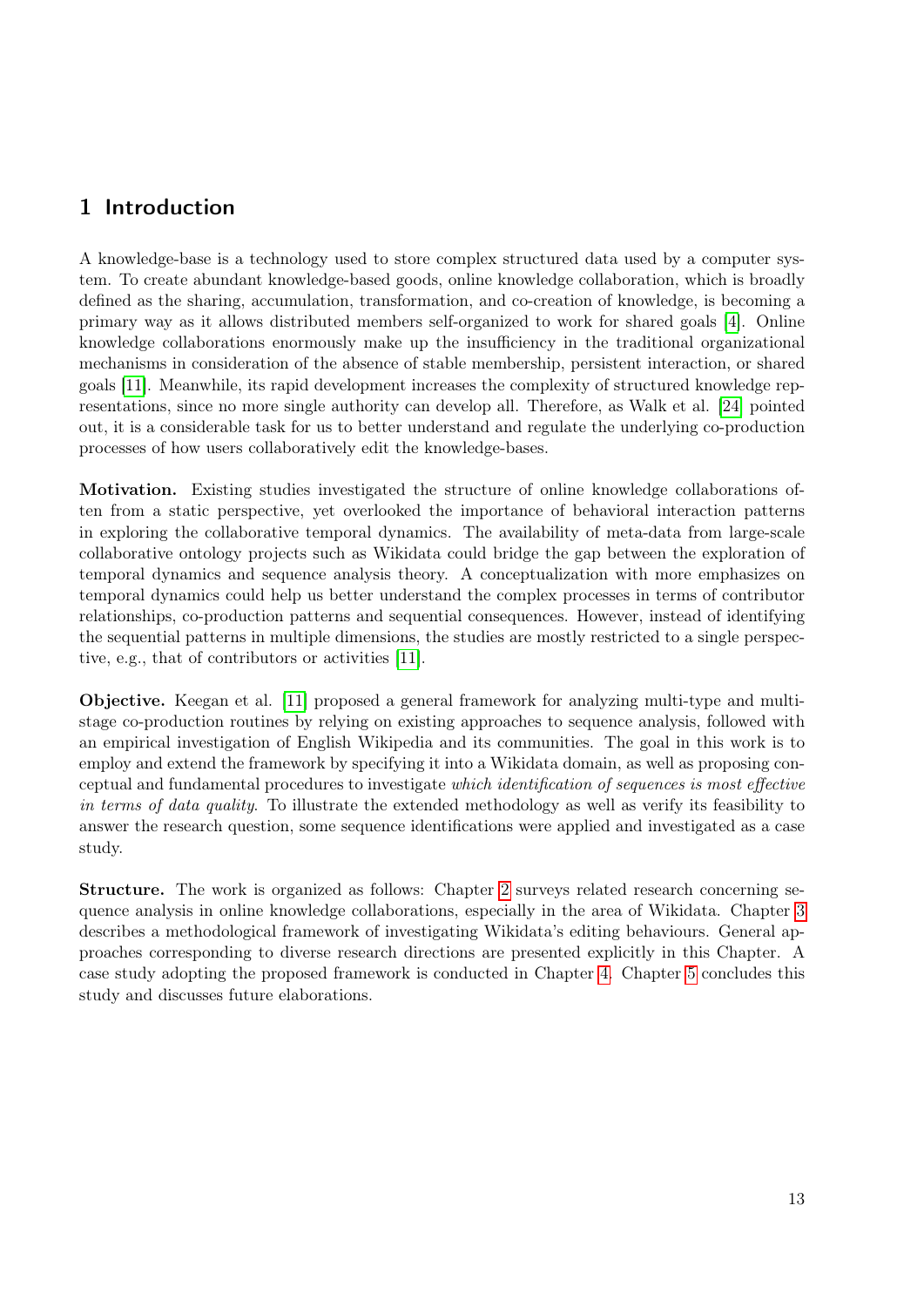## 1. Introduction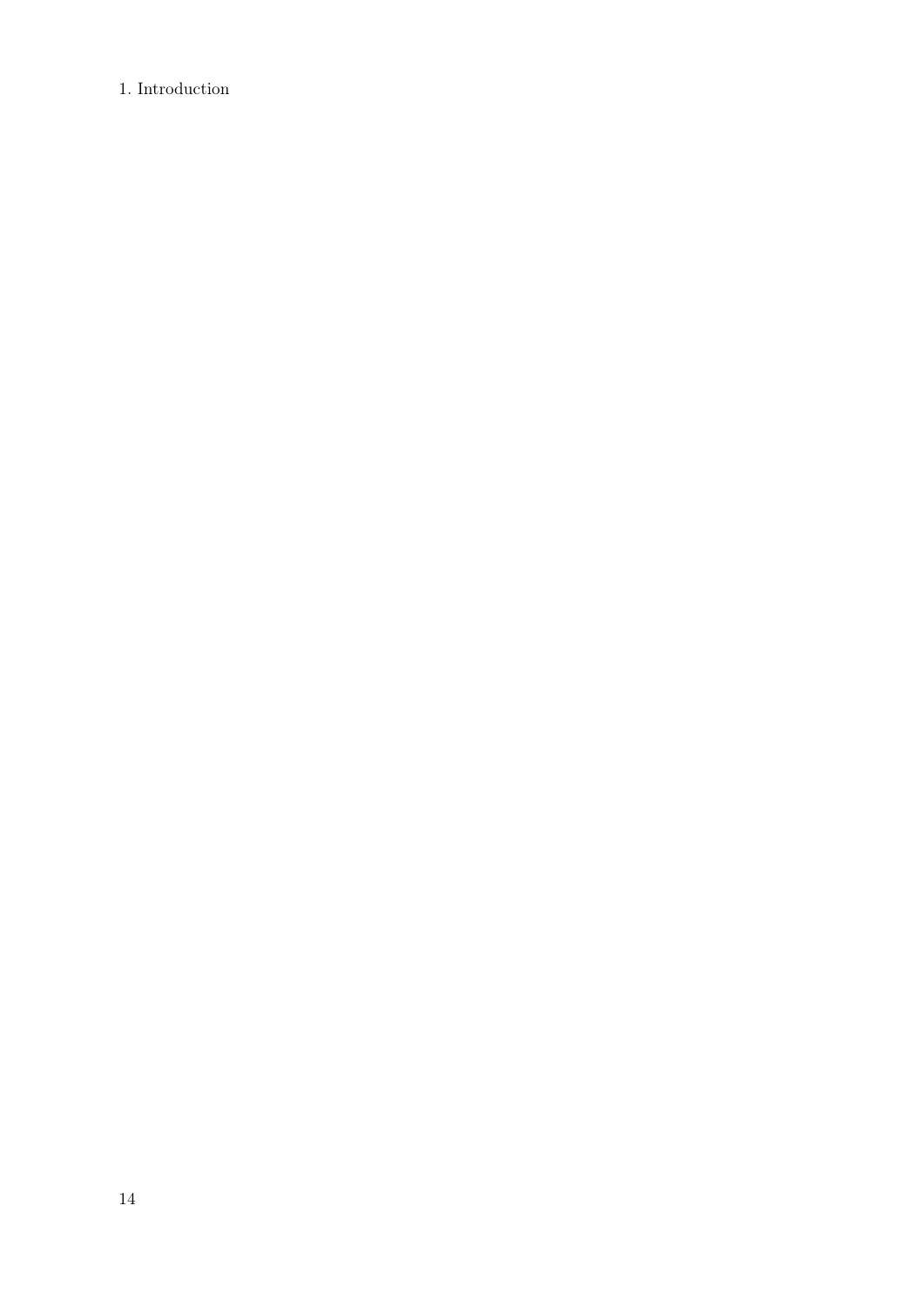## <span id="page-14-0"></span>2 Relevant Topics

### <span id="page-14-1"></span>2.1 Wikidata

Wikidata, known as the sibling project of Wikipedia, is a project of peer production with a highquality, language-independent, open-licensed knowledge base. It stands out for its structured data storage and considerable application potentials. By allowing more comfortable utilization of structured data that can be presented as objective facts, Wikidata enables better data quality and higher consistency across the various Wikipedia language versions [\[2\]](#page-42-2). It serves as a primary data source for Wikipedia or other Wikimedia projects, and provides data to open source development projects such as OpenStreetMap<sup>[1](#page-14-2)</sup>. Meanwhile, Wikidata increasingly demonstrated its commercial value as it has been applied to products such as Amazon smart speaker Alexa by teaching Alexa to recognize the pronunciation of song titles in different languages [\[20\]](#page-43-1).

As an online knowledge collaboration, Wikidata allows individuals to share their knowledge in the ways that benefit the community's greater worth. Currently, Wikidata consists of 56, 767, 847 content pages which are contributed by  $3,278,335$  $3,278,335$  $3,278,335$  registered users<sup>2</sup>. Similar to Wikipedia and other socio-technical systems, Wikidata records the complete history of changes to each article since the first edit. The availability of the meta-data in forms of event logs, which describe the editing histories in detail, provides substantial opportunity for a better understanding of how the work proceeds, and how the roles are structured or transformed [\[11\]](#page-43-0).

Like Wikipedia, Wikidata is organized in pages. Each page corresponds to an entity, which can be divided according to different namespaces mostly into an instance knowledge item (e.g., Berlin) or a conceptual knowledge property (e.g., instance of) [\[18\]](#page-43-2). Erxleben et al. [\[3\]](#page-42-3) described the content model of Wikidata in detail, noting that each entity is identified by an automatically assigned unique identifier and described by the following main parts:

- Label
- Description
- Alias
- Sitelink
- Statement (Qualifier, Reference)

Label, description and alias are also known as *Term*, which is language-specific and used basically to find and display entities [\[3\]](#page-42-3). The sitelink connects to pages about the entity on Wikipedia and other Wikimedia projects. The statement consists of one or multiple property-value pairs (claim), and describes the entity by their characteristics [\[18\]](#page-43-2). It can be enriched with qualifiers and references, which provide additional context information and support. Wikimedia Toolforge<sup>[3](#page-14-4)</sup>, whose infrastructure is supported by a dedicated group of Wikimedia Foundation staff and volunteers, is a hosting environment for Wiki-project contributors working on services that provide value to the Wikimedia movement. These services enable contributors to do analysis easily, administer bots, run

<span id="page-14-2"></span><sup>&</sup>lt;sup>1</sup>An online map with an open license, available at https://www.openstreetmap.org

<span id="page-14-3"></span> $^2$ <https://www.wikidata.org/wiki/Special:Statistics> [ $\rm Accessed:$  15-Jul-2019]

<span id="page-14-4"></span> $3$ <https://tools.wmflabs.org> [ $\text{Accessed: } 28\text{-Jul-}2019$ ]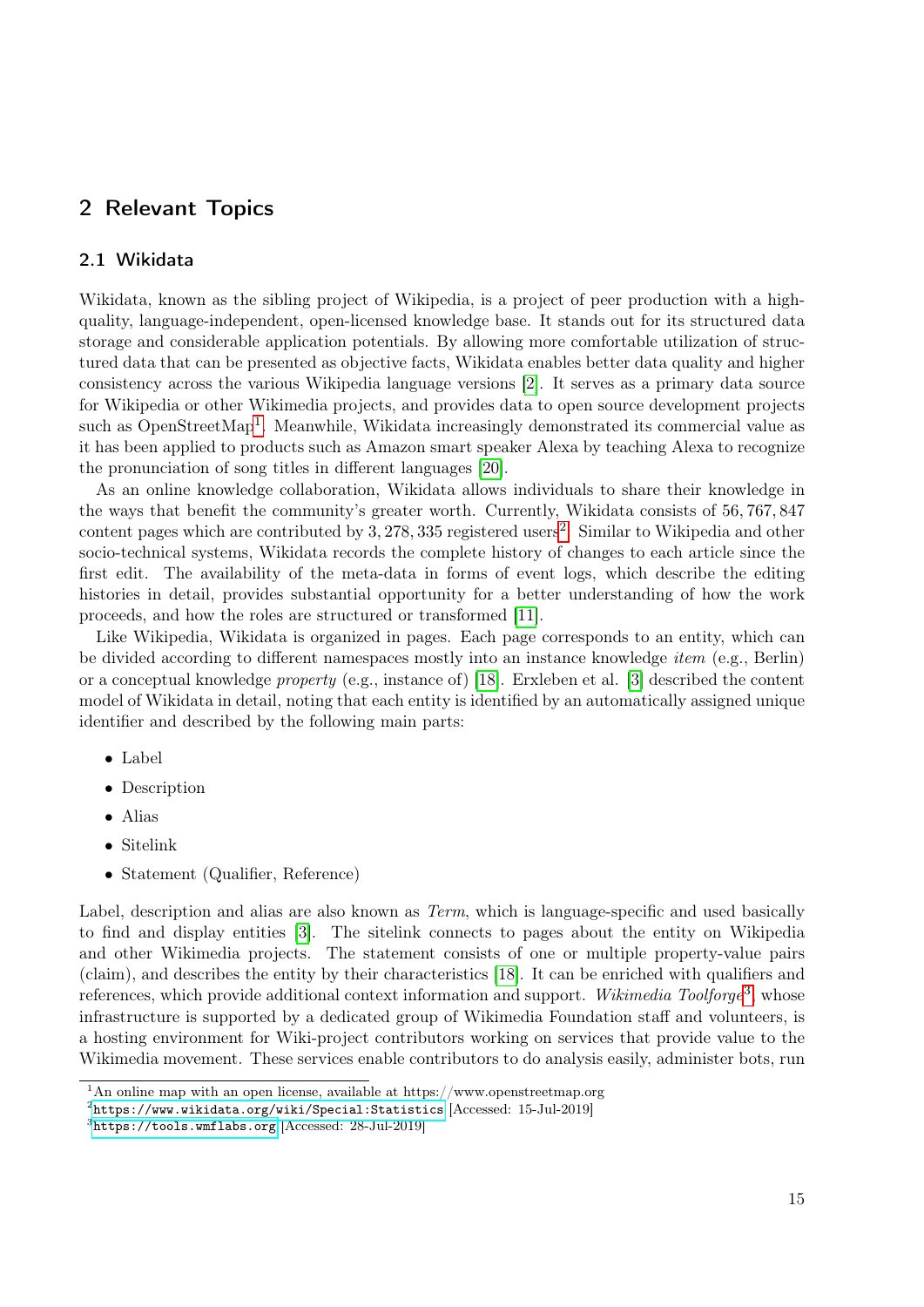web-services, and generally develop tools assisting other volunteers in their work. One of the critical features of Toolforge environment is the access to replications of the Wikimedia databases. After a successful application for a Toolforge developer account, all meta-data of Wikidata project can be acquired by connecting to the replication database *wikidatawiki*  $p$  via an SSH tunnel. There are in total 83 tables storing contents about revisions, user information, and modules for development. Some primary tables like *Revision, User, Comment* provide the crucial information for analyzing the sequential editing behaviours<sup>[4](#page-15-1)</sup>.

### <span id="page-15-0"></span>2.2 Data Quality

As a collaborative project, Wikidata allows everyone to edit productively, which leaves it open to potentially disruptive contributions. Doubts about Wikidata's long-term viability, therefore, have been raised in terms of the quality and accuracy of statements [\[21\]](#page-43-3). Hence, technologies assisting in maintaining Wikidata's quality have been rapidly developed, from content changes tracking such as watch-list<sup>[5](#page-15-2)</sup> to content changes reviewing like recent-changes stream<sup>[6](#page-15-3)</sup>. However, a design of scalable quality control processes, for instance, automated tools for vandalism detection, is still quite necessary considering Wikidata's huge editing amount<sup>[7](#page-15-4)</sup>.

ORES (Objective Revision Evaluation Service) is a RESTful<sup>[8](#page-15-5)</sup> API service for automated quality control, which can host machine learning classifiers for all Wikimedia projects, including Wikidata. According to Sarabadani et al. [\[21\]](#page-43-3), it is also the first published vandalism detection classifier for Wikidata. For every edit revision, ORES generates three scores based on three machine learning models which are independent of each other. Model damaging is designed for reviewing potentially disruptive contributions, while model *good-faith* predicts whether an edit was saved in good-faith and identifies the potentially good-faith contributors to offer them support. As both models are used for scoring the quality of an edit, the third model *item-quality* serves primarily as a measurement of the article quality.

Different from the *damaging* and *good-faith* models for focusing on the edit behaviors, model item-quality puts more emphasis on the artifact, and predicts the assessment class of an article by measuring the following metrics [\[21\]](#page-43-3):

- Number of added/removed/changed/current site links
- Number of added/removed/changed/current labels
- Number of added/removed/changed/current descriptions
- Number of added/removed/changed/current claims
- Number of added/removed/current aliases
- Number of added/removed/current badges

<span id="page-15-1"></span><sup>&</sup>lt;sup>4</sup>More detailed descriptions about these tables can be found later in Chapter [4.1.](#page-28-1)

<span id="page-15-2"></span><sup>5</sup>Watch-list allows editors to be notified about changes made to contents in which they are interested. [https:](https://en.wikipedia.org/wiki/Help:Watchlist) [//en.wikipedia.org/wiki/Help:Watchlist](https://en.wikipedia.org/wiki/Help:Watchlist) [Accessed: 31-Jul-2019]

<span id="page-15-3"></span><sup>&</sup>lt;sup>6</sup>Recent changes stream provides an interface for reviewing all changes that have been made to Wikidata. [https:](https://www.mediawiki.org/wiki/API:Recent_changes_stream) [//www.mediawiki.org/wiki/API:Recent\\_changes\\_stream](https://www.mediawiki.org/wiki/API:Recent_changes_stream) [Accessed: 31-Jul-2019]

<span id="page-15-4"></span><sup>7</sup>Wikidata has a huge editing amount, according to Sarabadani et al. [\[21\]](#page-43-3) there were about 80,000 human edits and 200,000 automated edits per day in Feb. 2016.

<span id="page-15-5"></span><sup>8</sup>REST (Representational State Transfer) is a software architectural style that defines a set of constraints to be used for creating Web services, RESTful Web services allow the requesting systems to access and manipulate textual representations of Web resources by using a uniform and predefined set of stateless operations. More information at [https://en.wikipedia.org/wiki/Representational\\_state\\_transfer](https://en.wikipedia.org/wiki/Representational_state_transfer) [Accessed: 31-Jul-2019]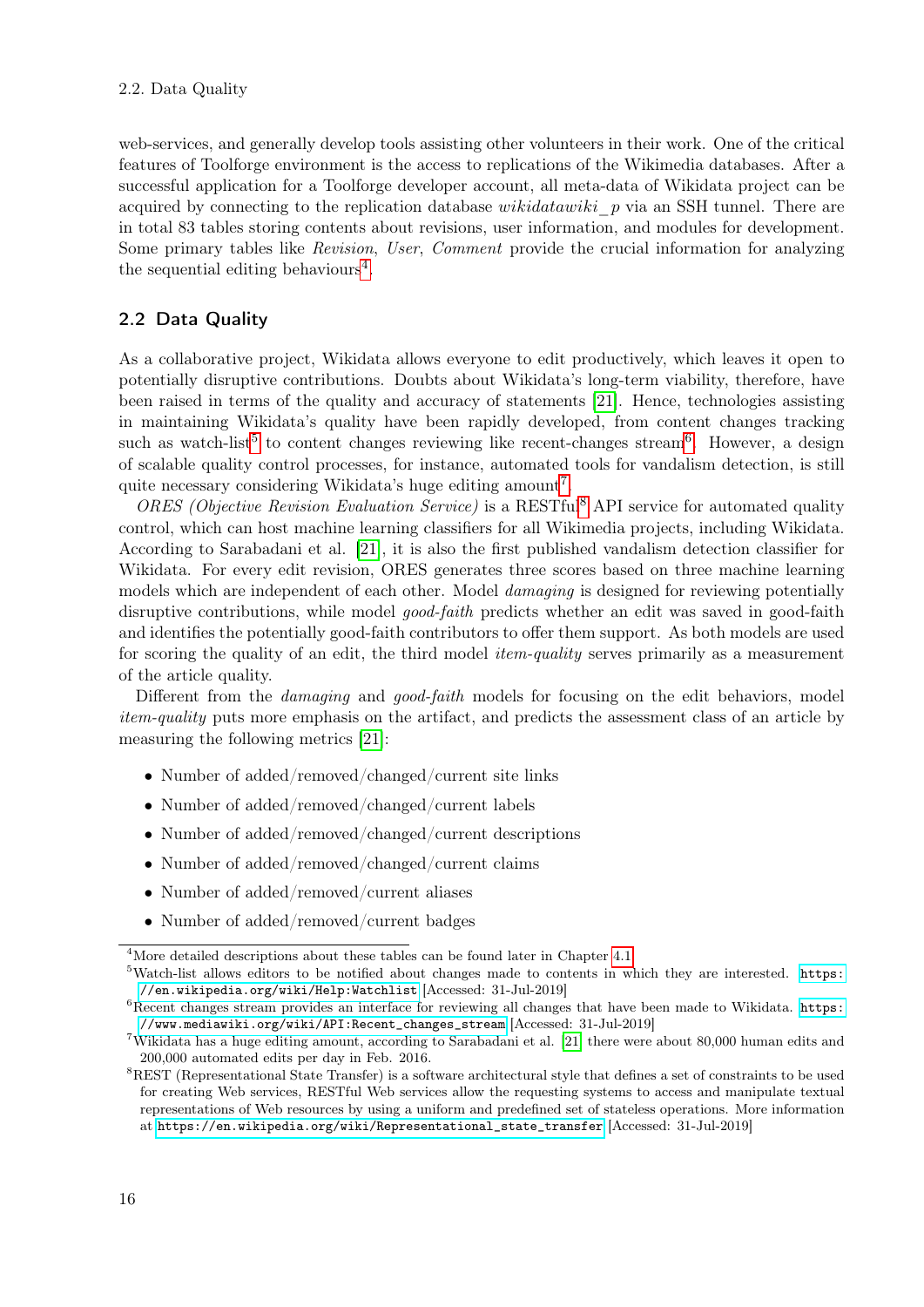<span id="page-16-0"></span>

| $\mathbf{A}$<br>All available informa-<br>Items containing all relevant statements with solid references,<br>complete translations, alias, sitelinks and a high quality image:<br>tion is recorded with re-<br>liable references<br>• All appropriate properties for this type of item have state-<br>ments with a plurality of external references for non-trivial<br>statements, appropriate ranks and qualifiers where appli-<br>cable<br>• Translations are completed for the most relevant lan-<br>guages: labels and descriptions<br>• All appropriate sitelinks to corresponding pages that exist<br>on other wikis<br>• All applicable aliases exist in most important languages<br>• There is a high quality image associated with the item<br>where applicable<br>$\boldsymbol{B}$<br>Items containing all of the most important statements, with<br>All of the basic informa-<br>good references, translations, aliases, sitelinks, and an image:<br>tion and some extended<br>information with refer-<br>• The most important properties for this type of item have<br>ences<br>statements with external references for non-trivial state-<br>ments, some appropriate ranks and some qualifiers where<br>applicable<br>• Some important translations are completed: labels and<br>descriptions<br>• Most appropriate sitelinks to corresponding pages that<br>exist on other wikis<br>• Most applicable aliases exist in most important languages<br>• There is an image associated with the item<br>Items containing most critical statements, with some references,<br>$\mathcal{C}$<br>translations, aliases, and sitelinks<br>available<br>• The critical properties for this type of item have state-<br>ments with references for some non-trivial statements<br>• A few completed translations: labels and descriptions<br>• Some sitelinks to corresponding pages that exist on other<br>wikis<br>• Applicable aliases exist only in some important languages<br>Items with some basic statements, but lacking in references,<br>D<br>The statements need to<br>translations, and aliases<br>provide enough infor-<br>mation to easily identify<br>• Some relevant properties for this type of item have state-<br>the item<br>ments<br>• Has a label and description<br>• Minimal applicable aliases | Class | Criteria | <b>Reader Experience</b>                       |
|---------------------------------------------------------------------------------------------------------------------------------------------------------------------------------------------------------------------------------------------------------------------------------------------------------------------------------------------------------------------------------------------------------------------------------------------------------------------------------------------------------------------------------------------------------------------------------------------------------------------------------------------------------------------------------------------------------------------------------------------------------------------------------------------------------------------------------------------------------------------------------------------------------------------------------------------------------------------------------------------------------------------------------------------------------------------------------------------------------------------------------------------------------------------------------------------------------------------------------------------------------------------------------------------------------------------------------------------------------------------------------------------------------------------------------------------------------------------------------------------------------------------------------------------------------------------------------------------------------------------------------------------------------------------------------------------------------------------------------------------------------------------------------------------------------------------------------------------------------------------------------------------------------------------------------------------------------------------------------------------------------------------------------------------------------------------------------------------------------------------------------------------------------------------------------------------------------------------------------------------------------------------------------------------------------------------------|-------|----------|------------------------------------------------|
|                                                                                                                                                                                                                                                                                                                                                                                                                                                                                                                                                                                                                                                                                                                                                                                                                                                                                                                                                                                                                                                                                                                                                                                                                                                                                                                                                                                                                                                                                                                                                                                                                                                                                                                                                                                                                                                                                                                                                                                                                                                                                                                                                                                                                                                                                                                           |       |          |                                                |
|                                                                                                                                                                                                                                                                                                                                                                                                                                                                                                                                                                                                                                                                                                                                                                                                                                                                                                                                                                                                                                                                                                                                                                                                                                                                                                                                                                                                                                                                                                                                                                                                                                                                                                                                                                                                                                                                                                                                                                                                                                                                                                                                                                                                                                                                                                                           |       |          |                                                |
|                                                                                                                                                                                                                                                                                                                                                                                                                                                                                                                                                                                                                                                                                                                                                                                                                                                                                                                                                                                                                                                                                                                                                                                                                                                                                                                                                                                                                                                                                                                                                                                                                                                                                                                                                                                                                                                                                                                                                                                                                                                                                                                                                                                                                                                                                                                           |       |          |                                                |
|                                                                                                                                                                                                                                                                                                                                                                                                                                                                                                                                                                                                                                                                                                                                                                                                                                                                                                                                                                                                                                                                                                                                                                                                                                                                                                                                                                                                                                                                                                                                                                                                                                                                                                                                                                                                                                                                                                                                                                                                                                                                                                                                                                                                                                                                                                                           |       |          | Most of the basic ex-<br>pected information is |
| All items that do not match grade "D" criteria<br>Ε                                                                                                                                                                                                                                                                                                                                                                                                                                                                                                                                                                                                                                                                                                                                                                                                                                                                                                                                                                                                                                                                                                                                                                                                                                                                                                                                                                                                                                                                                                                                                                                                                                                                                                                                                                                                                                                                                                                                                                                                                                                                                                                                                                                                                                                                       |       |          |                                                |

Table 2.1: ORES item-quality grading scheme.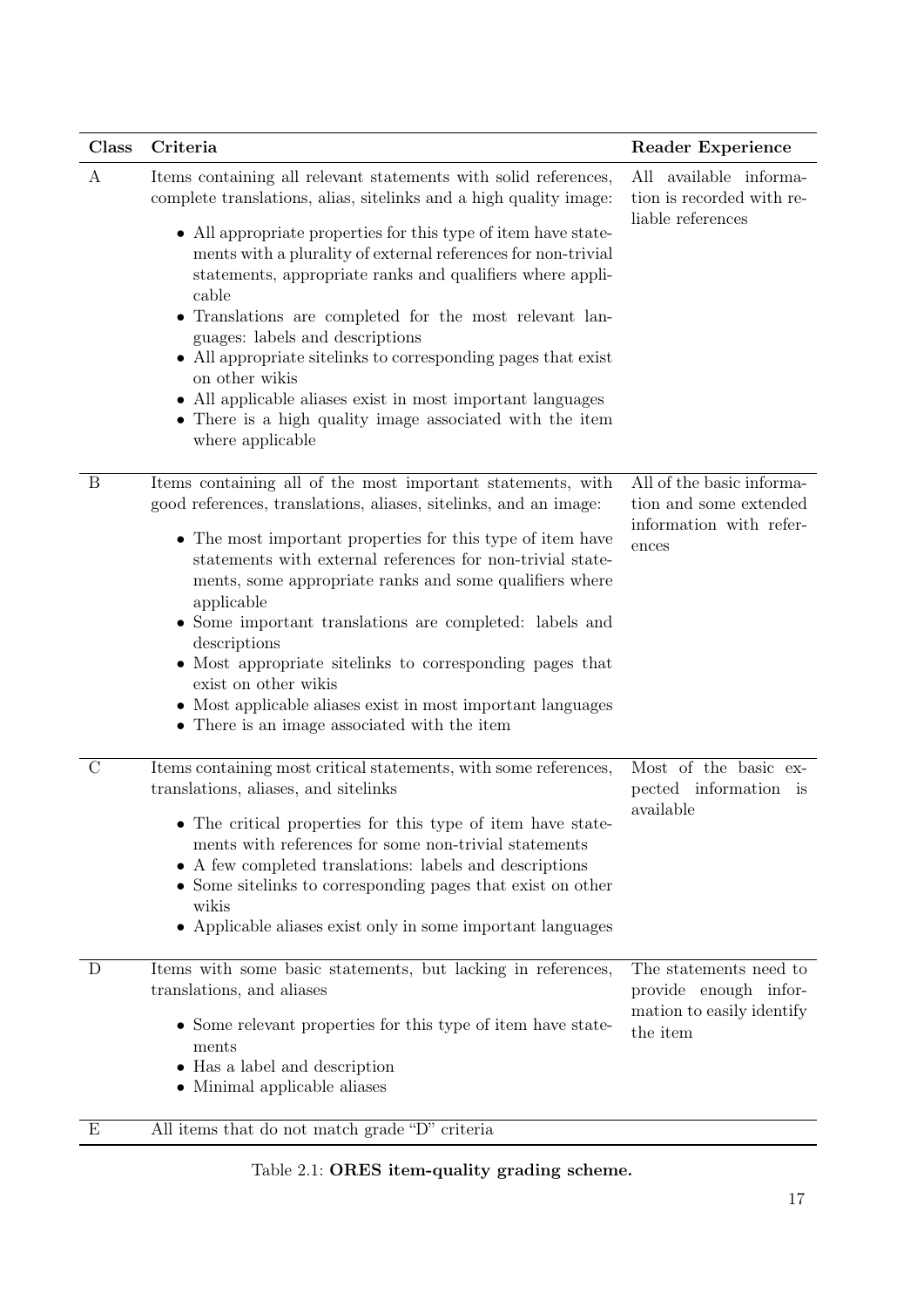- Number of added/removed/current qualifiers
- Number of added/removed/current internal/external<sup>[9](#page-17-1)</sup>/unique references
- Number of changed identifiers
- Number of current complete/important translations
- Number of current important description translations
- Number of current important label translations

The model was initialized based on manual observations on 4, 964 randomly selected representative articles, across Wikidata's top-level topics such as culture and art; science and technology; geography and position; people and personal life; and society, politics and history<sup>[10](#page-17-2)</sup>. After the firsthand classification results were collected and processed as the training sample, an iterative process was carried out to train a predictable model. It employed the regression algorithms Random Forest and Gradient Boosting<sup>[11](#page-17-3)</sup> as main approaches and, finally, achieved a prediction accuracy of 0.9707. For each revision ID as input, the model *item-quality* takes the pre-defined grading scheme (cf. Table [2.1\)](#page-16-0) as a reference and returns a probability distribution of each quality class A, B, C, D, E as can be seen in Table [2.2.](#page-17-0) Each value computed presents the degree of the achievement according to the pre-defined description. As a distribution, all values are summed up to 1 and the highest probability value decides the predicted class.

As the predicted quality classes distribution reflects a temporal state of article quality, computing the item qualities of two adjacent revisions that possess a parent-child relationship, as well as comparing their respective distributions, provide an objective insight into the mechanism of quality development. Moreover, analyzing the event logs in Wikidata concerning the article quality dynamics may throw new light on studying the interactive behaviour patterns. For instance, Table [2.2](#page-17-0) presents interesting item-quality dynamics of three serial revisions about an identical item, where the probability distributions are developing along a zigzag path. It is fascinating to figure out what exactly was done, so that the item-quality was dramatically increased for a moment and then downgraded back to the original level.

<span id="page-17-0"></span>

| Rev ID   | Parent ID | $\mathbf{A}$ | B                       | $\mathbf C$ | $\Box$      | E     | Class         | - JS          | Edit Type       |
|----------|-----------|--------------|-------------------------|-------------|-------------|-------|---------------|---------------|-----------------|
| 90357275 | 89561176  | 0.003        | 0.010                   | 0.970       | 0.011 0.005 |       | $C =$         | $0.0^{\circ}$ | update sitelink |
| 90389485 | 90357275  |              | $0.695$ $0.122$ $0.176$ |             | 0.005 0.003 |       | A             | 0.770         | revert edit     |
| 90398504 | 90389485  | 0.012        | 0.073                   | 0.921       | 0.003       | 0.002 | $\mathcal{C}$ | 0.716         | remove label    |

Table 2.2: Example of prediction results based on ORES item-quality model (Each probability and JS distance is rounded up to 3 digits after the comma, the JS distance of the first revision id is coincidentally a 0).

To better understand the mechanism of quality development, it is necessary to quantify the quality variations between adjacent revisions feasibly and efficiently. The Kullback-Leibler divergence (KL-divergence) was introduced by Solomon Kullback and Richard Leibler in 1951 [\[13\]](#page-43-4). It is the most commonly used non-symmetric measure of how one discrete probability distribution Q is different from a second, reference discrete probability distribution P by calculating their relative entropy

<span id="page-17-1"></span><sup>&</sup>lt;sup>9</sup>Internal references denotes the data resources from Wikimedia projects, external references refer correspondingly to data sources out of Wikimedia projects sphere.

<span id="page-17-2"></span> $^{10}\rm{https://www.wikidata.org/wiki/Wikidata:List_of\_properties/en}$  [Accessed: 01-Aug-2019]

<span id="page-17-3"></span> $\rm ^{11}https://github.com/wiki/andlatically/blob/master/tuning\_reports/wiki\\datawiki.item\_quality.$ [md](https://github.com/wikimedia/articlequality/blob/master/tuning_reports/wikidatawiki.item_quality.md) [Accessed: 01-Aug-2019]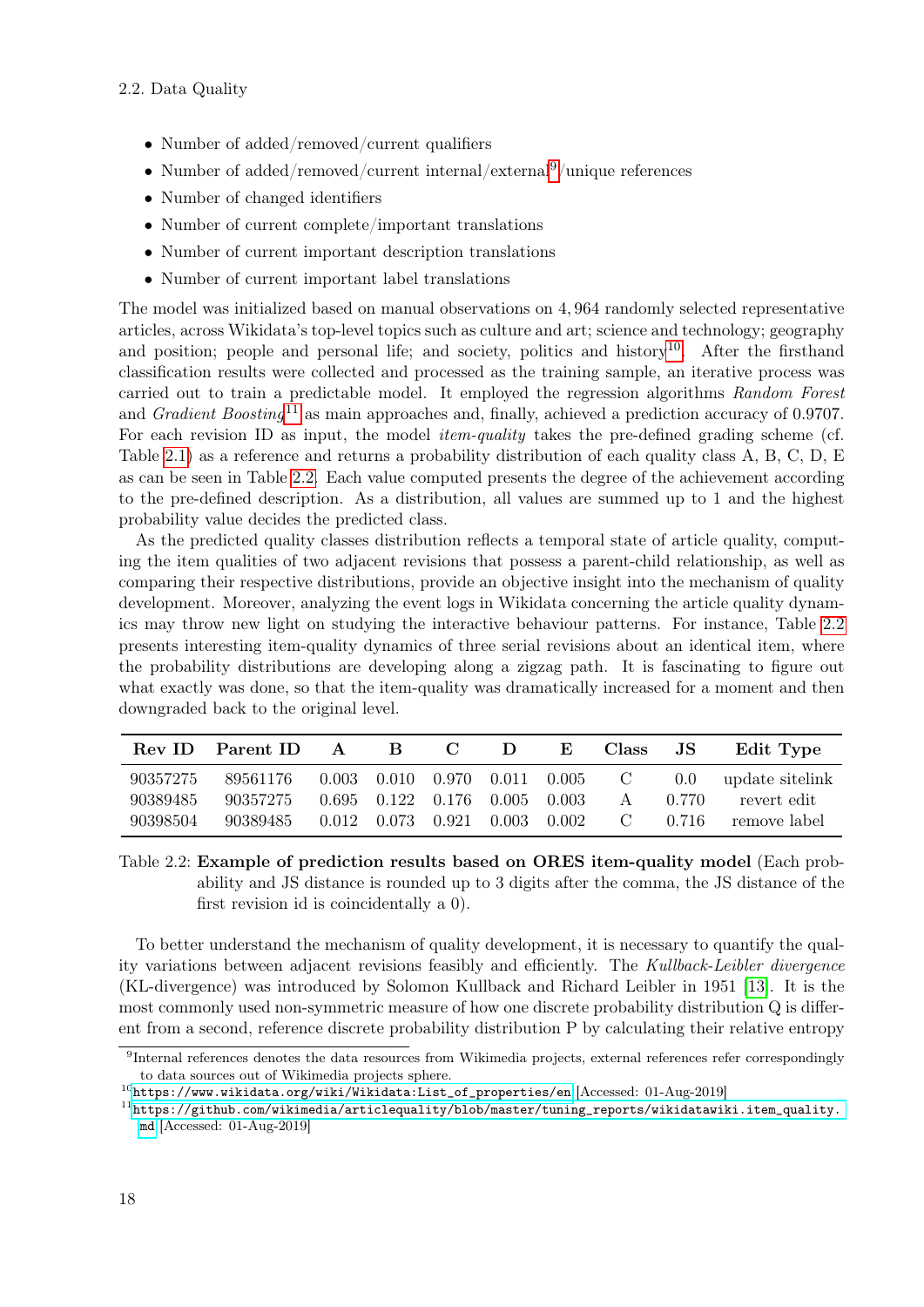defined as follows:

$$
D_{KL}(P||Q) = \sum_{x \in X} P(x) \log \frac{Q(x)}{P(x)}
$$

where the  $log(.)$  is the natural logarithm. In the simple case, a KL-divergence of 0 indicates that the two distributions in question are identical, since the divergence value grows, the difference between two distributions increases as well. Since it was put forward, it has been applied to a wide range of problems such as applied statistics, neuroscience [\[12\]](#page-43-5) and machine learning [\[7\]](#page-42-4). However, despite the beautiful properties of KL-divergence, there are still some limitations that deserve more attention:

• It is non-symmetric. This makes it not a true metric of measuring the distance between two probability distributions, as it does not obey the triangle inequality i.e., in general  $D_{KL}(P||Q) \neq D_{KL}(Q||P)$ . For instance:<sup>[12](#page-18-0)</sup>

> $D_{KL}([0.8, 0.2], [0.1, 0.9]) = 1.36273775399$  $D_{KL}([0.1, 0.9], [0.8, 0.2]) = 1.14572550293$

• It is unbounded. Let  $p(x), q(x), x \in X$  be two probability mass functions, then  $D(p||q) \geq 0$ , with equality if and only if  $p(x) = q(x)$  for all  $x \in X$ . This makes it inappropriate for comparing distributions relatively, as the KL-divergence is only defined for distributions having compatible supports. For instance having  $D_{KL}(Q||P) > D_{KL}(R||P)$  does not prove that distribution  $R$  is more similar to distribution  $P$ , compared to distribution  $Q$ .

Based on KL-divergence, the Jensen–Shannon divergence (JS-divergence, also known as information radius or total divergence to the average) is a method in information theory for measuring the similarity between two probability distributions, defined as follows:

$$
D_{JS}(P||Q) = \frac{1}{2}D_{KL}(P||M) + \frac{1}{2}D_{KL}(Q||M)
$$

where  $M=\frac{1}{2}$  $\frac{1}{2}(P+Q)$ . Unlike the Kullback-Leibler divergence, it is symmetric, always well-defined, and most importantly, bounded. With the  $log(.)$  denoting base 2 logarithm, the JS-divergence is bounded as follows [\[15\]](#page-43-6):

$$
0 \le D_{JS}(P||Q) \le 1
$$

A Jensen-Shannon distance is generated by computing the square root of the JS-divergence, which can be viewed as a metric of measuring the distance between distribution  $P$  and  $Q$ :

$$
\sqrt{\frac{1}{2}D_{KL}(P||M)+\frac{1}{2}D_{KL}(Q||M)}
$$

Therefore, the JS-distance provides an optimal opportunity for quantifying the article quality dynamics, as the *item-quality* model returns discrete probability distributions as output, and it satisfies the applied condition to compute the divergence value. A local approach to quantify the article changes is calculating all distances, i.e., JS-distance values of each adjacent revision's item quality distribution  $D_{JS}(P_{parent\_rev}||Q_{rev})$ , which works as a sliding window. Table [2.2](#page-17-0) presents the JSdistance value between each revision and its antecedent. As the table revealed, the item quality

<span id="page-18-0"></span><sup>&</sup>lt;sup>12</sup>Results are calculated with help of the Python Scipy library: [https://docs.scipy.org/doc/scipy/reference/](https://docs.scipy.org/doc/scipy/reference/generated/scipy.stats.entropy.html) [generated/scipy.stats.entropy.html](https://docs.scipy.org/doc/scipy/reference/generated/scipy.stats.entropy.html) [Accessed: 13-Sep-2019]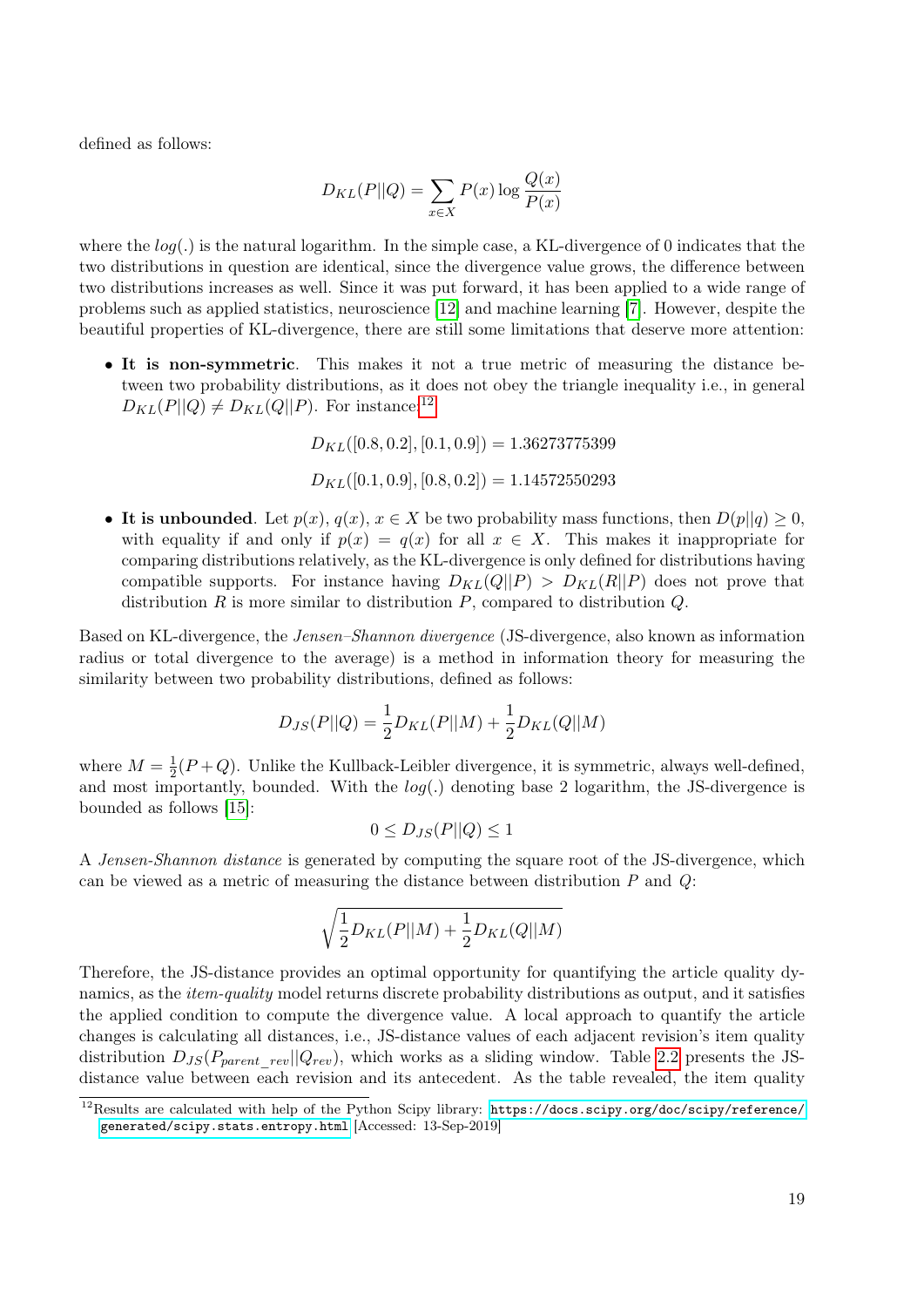was vastly improved from class C to A after a potential vandalism revision being reverted, only it did not last long. Having quantified the quality variations into JS distances, it is easy to see that the two revisions are not dragging the quality up and down to the same extent, which implies that the third revision, where a label was removed, is potentially more effective and powerful.

### <span id="page-19-0"></span>2.3 Sequence Pattern Mining

The problem of (frequent) sequential pattern mining was firstly addressed and defined by Agrawal and Srikant [\[1\]](#page-42-5) in 1995 as follows:

Given a database of sequences, where each sequence consists of a list of transactions ordered by transaction time and each transaction is a set of items, sequential pattern mining is to discover all sequential patterns with a user-specified minimum support, where the support of a pattern is the number of data-sequences that contain the pattern.

It is about discovering all frequent sequential patterns according to the number of sequences that contain these patterns by giving a collection of chronologically ordered sequences [\[10\]](#page-42-6). As all events, subsequences or substructures that frequently appear in a data-set would be captured, this problem is described succinctly by Masseglia [\[16\]](#page-43-7) as the discovery of all temporal relations between facts embedded in a database.

More formally, the problem of mining sequential patterns along with its associated notation is defined as follows (cf. [\[17\]](#page-43-8)): Let  $I = \{i_1, i_2, ..., i_m\}$  be a set of literals termed *items*, an event  $E =$  $(i_1, i_2, ..., i_k), i_j \in I$  is a non-empty unordered collection of items, A sequence  $\alpha = \alpha_1 \alpha_2 ... \alpha_n >$  $, \alpha_i \in E$  is an ordered list of events, where a sequence with k-items is a k-sequence if  $\sum_j |\alpha_j|$  = k. Table [2.3](#page-20-0) presents the sequence database construction according to the existing event logs. All activities belonging to the same artifact are assigned into one identical sequence, where the consecutive edits committed by the same user are collapsed into one identical event. Furthermore, a sequence  $\langle \alpha_1 \alpha_2 ... \alpha_n \rangle$  is a sub-sequence of another sequence  $\langle \beta_1 \beta_2 ... \beta_m \rangle$ , i.e. sequence  $< \beta_1 \ \beta_2 \ ... \ \beta_m >$  is a super-sequence of  $< \alpha_1 \ \alpha_2 \ ... \ \alpha_n >$ , if there exist integers  $i_1 < i_2 ... < i_n$ , so that  $\alpha_1 \subseteq \beta_{i1}, \alpha_2 \subseteq \beta_{i2}, ..., \alpha_n \subseteq \beta_{in}$ . For instance, the 3-sequence  $\langle (B)(AD) \rangle$  is a subsequence of 7-sequence  $\langle (AB)(E)(ABCD) \rangle$ . Given a database  $D = {\alpha_1, \alpha_2 ... \alpha_n}$ , the problem of sequential pattern mining is about discovering all frequent sequences  $\alpha$  and their sub-sequences whose frequencies of occurrence are no less than a user-specified threshold  $min\_support$ . In addition, there are two essential concepts proposed to improve the effectiveness of results mined. A pattern α is a closed frequent pattern in D if  $\alpha$  is frequent and there exists no proper super-sequence  $\beta$ , so that β has the same support as  $\alpha$  in D. And a pattern  $\alpha$  is a maximal frequent pattern in D if  $\alpha$ is frequent and there exists no super-sequence  $\beta$ , so that  $\alpha \subset \beta$  and  $\beta$  is frequent in D. According to Han et al. [\[10\]](#page-42-6), the set of closed frequent patterns is more compact and contains the complete information regarding its corresponding frequent patterns given the same minimum support, which is a nice option for mining high density data.

Since sequential pattern mining was first addressed by Agrawal and Srikant [\[1\]](#page-42-5), there have been extensive studies on the improvements or extensions about the mining algorithms. The most representative algorithms for mining sequential patterns can be generally divided into the following classes:

Apriori-based algorithms. Agrawal and Srikant [\[1\]](#page-42-5) discovered an interesting fact that among frequent k-sequences, "a k-sequence is frequent only if all of its sub-sequences are frequent". They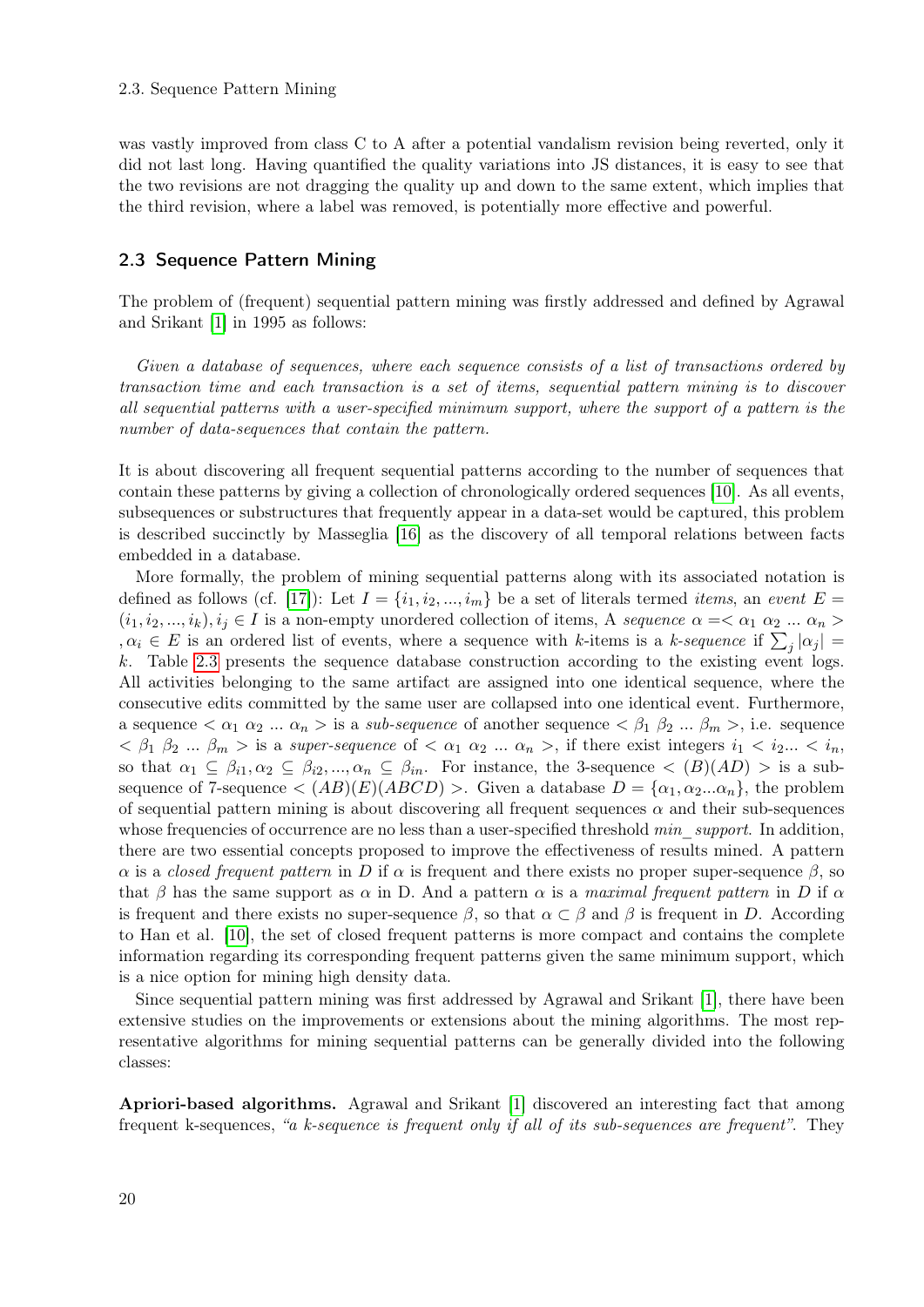<span id="page-20-0"></span>

| Activity<br>$(\text{edit})$ | Artifact<br>(article) | Performer<br>$(user-id)$ | Order<br>$(\text{timestamp})$ |
|-----------------------------|-----------------------|--------------------------|-------------------------------|
| set alias                   | Q30                   | 69382                    | $03-08-08:34$                 |
| update description          | Q30                   | 69382                    | $03-08-12:47$                 |
| add alias, remove alias     | Q30                   | 22594                    | $03 - 11 - 01:39$             |
| set label                   | Q30                   | 22594                    | $03 - 17 - 00:16$             |
| set sitelink                | Q30                   | 146231                   | $03-17-00:18$                 |
| add claim                   | Q31                   | 13                       | $03 - 18 - 18:00$             |
| update claim                | Q31                   | 13                       | $03 - 18 - 18:20$             |
| add description             | Q31                   | 13                       | $03 - 18 - 18:21$             |
| update claim                | Q31                   | 13606                    | 03-18-18:59                   |

| Seq. ID |  |  | Edit Sequence |
|---------|--|--|---------------|
|---------|--|--|---------------|

| Q30 | $\langle$ (set alias, update description) (add alias, remove alias, set label) (set sitelink)  |
|-----|------------------------------------------------------------------------------------------------|
| Q31 | $\langle \text{add claim}, \text{update claim}, \text{add description} \rangle$ (update claim) |

## Table 2.3: Example of Wikidata event log sequences in horizontal formatting data layout (data layout is adapted from Agrawal et al. [\[1\]](#page-42-5)).

termed this downward closure property as Apriori. This implies the AprioriAll algorithm that frequent sequences can be mined by scanning firstly the sequence database to obtain the frequent 1-sequences, based on which frequent 2-sequences candidates are generated. After that all candidates are checked against the database to find the final frequent 2-sequences, and the whole process repeats until no more new frequent k-sequences can be discovered [\[10\]](#page-42-6). Briefly, AprioriAll is a three-phase algorithm consisting of finding all  $k - 1$  sequences satisfying the minimum support, generating  $k$  sequence candidates with possible pruning. In addition to the AprioriAll algorithm, Generalized Sequential Patterns (GSP) is also a representative of Apriori-based sequential pattern mining algorithm, which generalized the earlier notation of AprioriAll algorithm to time constraints which specify a minimum or maximum time period between each adjacent element, sliding time window within which the events occurred, and user-defined taxonomies allowing sequential patterns to include items across various levels [\[22\]](#page-43-9).

SPADE algorithm. The *Sequential PAttern Discovery using Equivalence classes* (SPADE) algorithm was firstly proposed by Zaki [\[25\]](#page-44-1) in 2001 for solving the problems of making repeated database scans in Apriori-like algorithms. It creatively uses a vertical id-list database format, where a list of objects can be associated to each occurred sequence. After that, the frequent sequences can be efficiently found by using intersections on id-lists. This algorithm deconstructs the original problem into smaller sub-problems, uses efficient lattice search techniques to solve them in main-memory, significantly reduces the number of databases scans, and therefore also reduces the execution time [\[25\]](#page-44-1).

Pattern growth algorithms. The Frequent-Pattern growth (FP-growth) algorithm proposed by Han et al. [\[8\]](#page-42-7) is an efficient and scalable method for mining the complete set of frequent patterns by pattern fragment growth. It uses an extended prefix-tree structure for storing the compressed information about frequent patterns named Frequent-Pattern tree (FP-tree). Based on this basic idea, Han et al. [\[9\]](#page-42-8) proposed the FreeSpan algorithm, which uses frequent items to recursively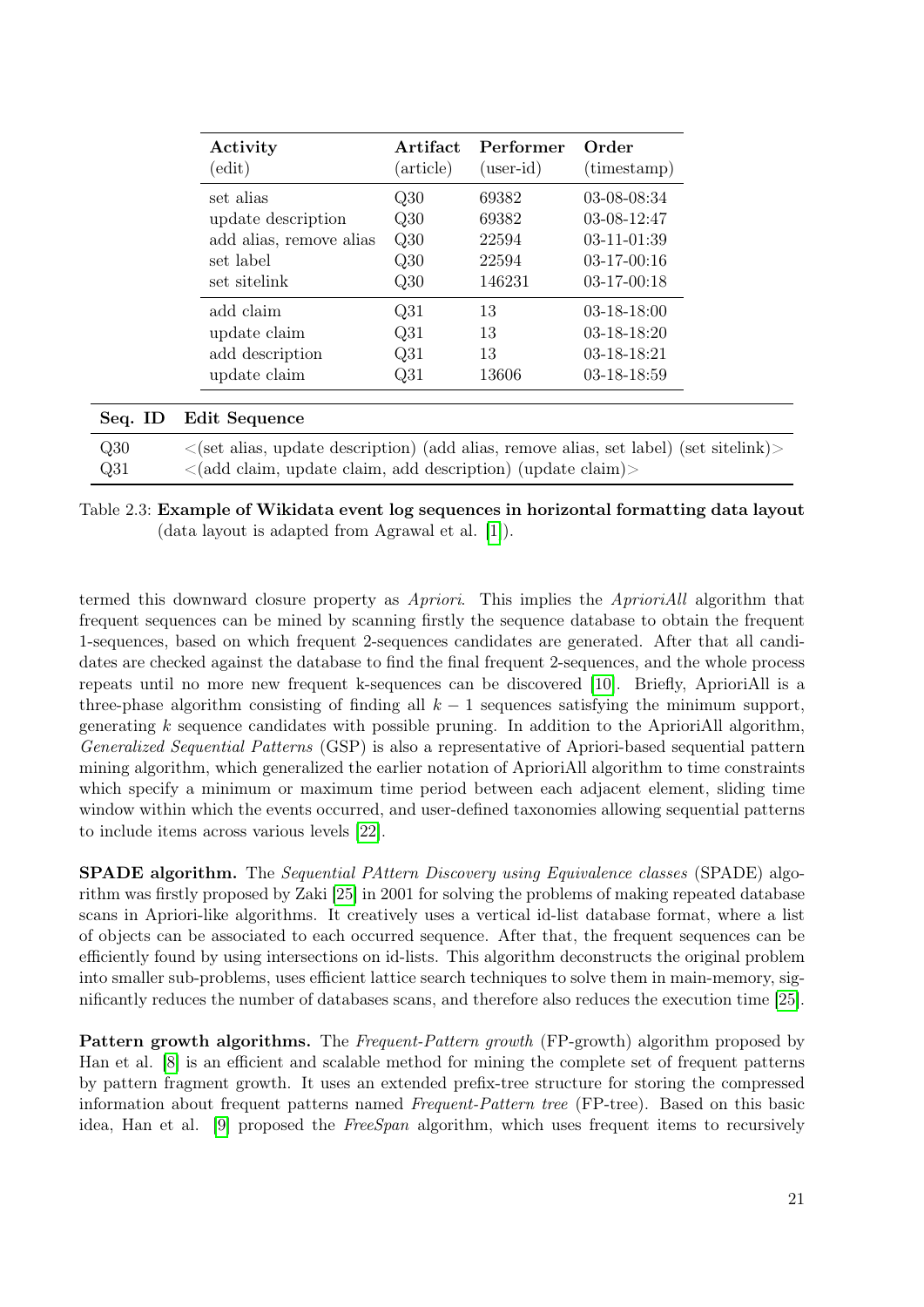### 2.3. Sequence Pattern Mining

project the sequence database into a set of smaller projected databases, and let the sub-sequence fragments iteratively grow in each projected database. Later, based on FreeSpan, Pei et al. [\[19\]](#page-43-10) developed the PrefixSpan algorithm, which examines only the prefix sub-sequences and project only their corresponding postfix sub-sequences into the projected database<sup>[13](#page-21-0)</sup>.

<span id="page-21-0"></span> $\overline{^{13}$  This approach will be further explained in detail in Chapter [4.3.](#page-34-0)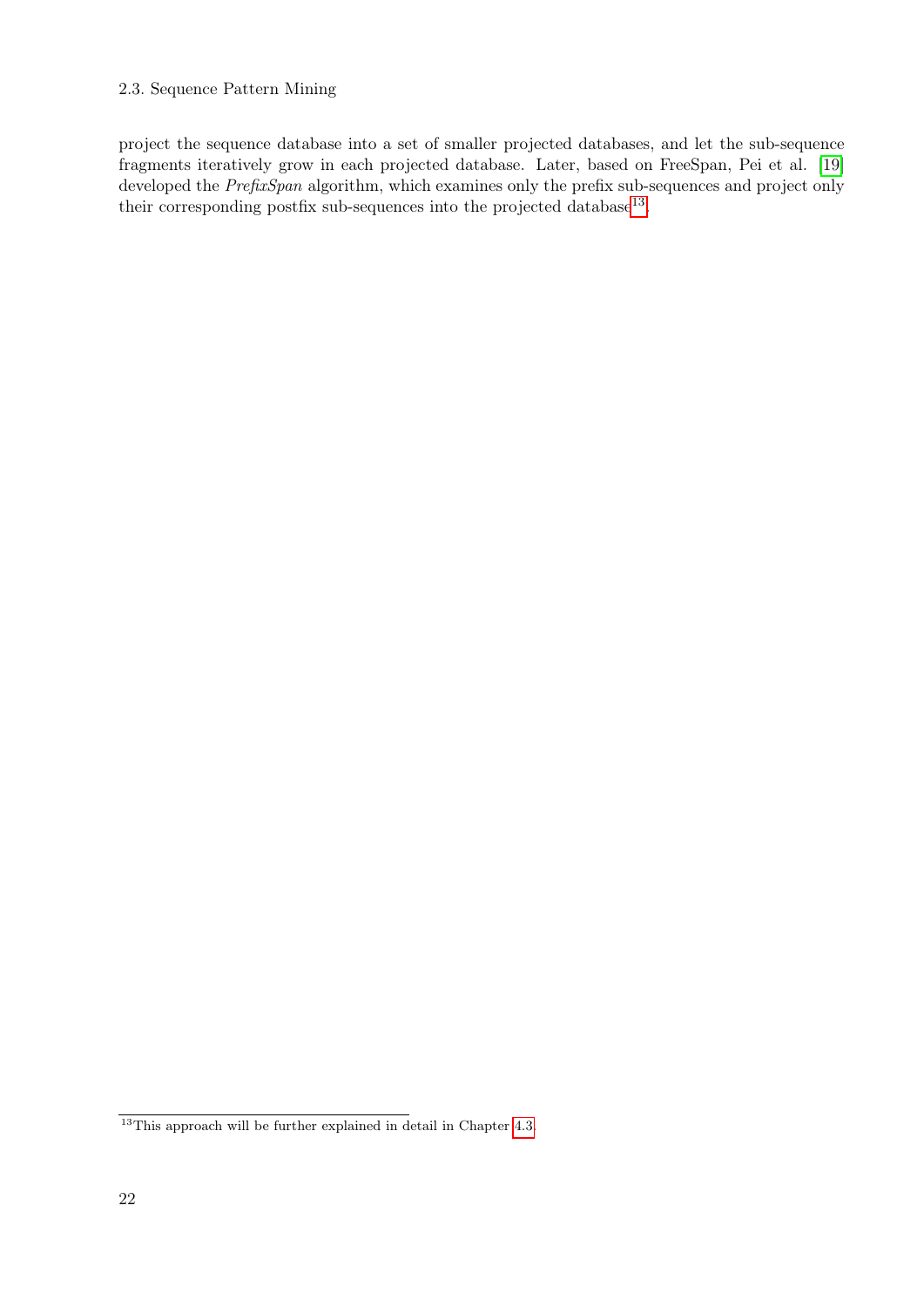# <span id="page-22-0"></span>3 Sequence Analysis Methodology

Previous research has already demonstrated the applicability of discovering temporal dynamics embedded in the online knowledge collaborations by mining and analyzing the sequences. Keegan et al. [\[11\]](#page-43-0) explored a particular aspect in co-production routines to yield insights regarding the number of contributors participating in the article co-creation process by analyzing the sequential event logs. Similarly, Cuong et al. [\[2\]](#page-42-2) discussed the feasibility of discovering ponderable role transitions, dominant dynamic participation patterns as well as statistical inferences deductions in Wikidata inferred by constructing sequence analysis.

According to Keegan's [\[11\]](#page-43-0) proposal, the fundamental event log features that constructing sequences should be employed to capture the temporal relations, as they allow themselves to be decoded into the messages in a *who-what-when-how* architecture, which is defined as follows:

Performer. An entity executing an activity such as a user. This describes who is responsible for a specified revision. Depending on different performer characterizations or how a performer participates in the co-production process, a performer can be observed from the following perspectives:

- User Group: as Keegan et al. [\[11\]](#page-43-0) pointed out, performers are not only single anonymous human users, but potentially: sub-users with an account, e.g., a human with developing tools, or automated users, e.g., bots. These, moreover, could be further classified as bots with requests and bots without requests<sup>[1](#page-22-1)</sup>.
- Role of Performer: a performer may possess one or more particular roles corresponding to different user rights such as interface-administrator, rollbacker or IP block-exempt.

Artifact. An entity in Wikidata which is operated upon, such as an item, describes what has been edited.

- Name Space: assign each article to its respective namespace<sup>[2](#page-22-2)</sup>. For instance, an article is identified as an Wikidata item if it has a namespace ID 0, or a Wikidata property for possessing a namespace ID 120.
- Domain: assign each article to a specific domain according to its class. For instance, Färber et al. [\[5\]](#page-42-9) proposed a novel evaluation of determining the coverage of domains concerning the classes per knowledge graph by manually assigning the most used classes into the following five domains: people, media, organizations, geography and biology.
- Development Stage: how an article is progressing and to what extent it has been completed. Each article had an initial quality level E when it is created (cf. Chapter [2.2\)](#page-15-0), and as the edits increase, consequently the article quality changes and on the whole presents a growth trend. Therefore, the current quality level of an article indicates its development stage.

<span id="page-22-1"></span><sup>1</sup>According to Wikidata's policy system, every (semi-)automatic task carried out by a bot needs to be approved by the community. It means that operators must open a request for permissions for their bots before they can run them on Wikidata

<span id="page-22-2"></span> $2$ Name spaces allow for the organization and separation of content pages from administration pages, and each article is assigned to exactly one name space. More information at <https://www.wikidata.org/wiki/Help:Namespaces> [Accessed: 21-Aug-2019]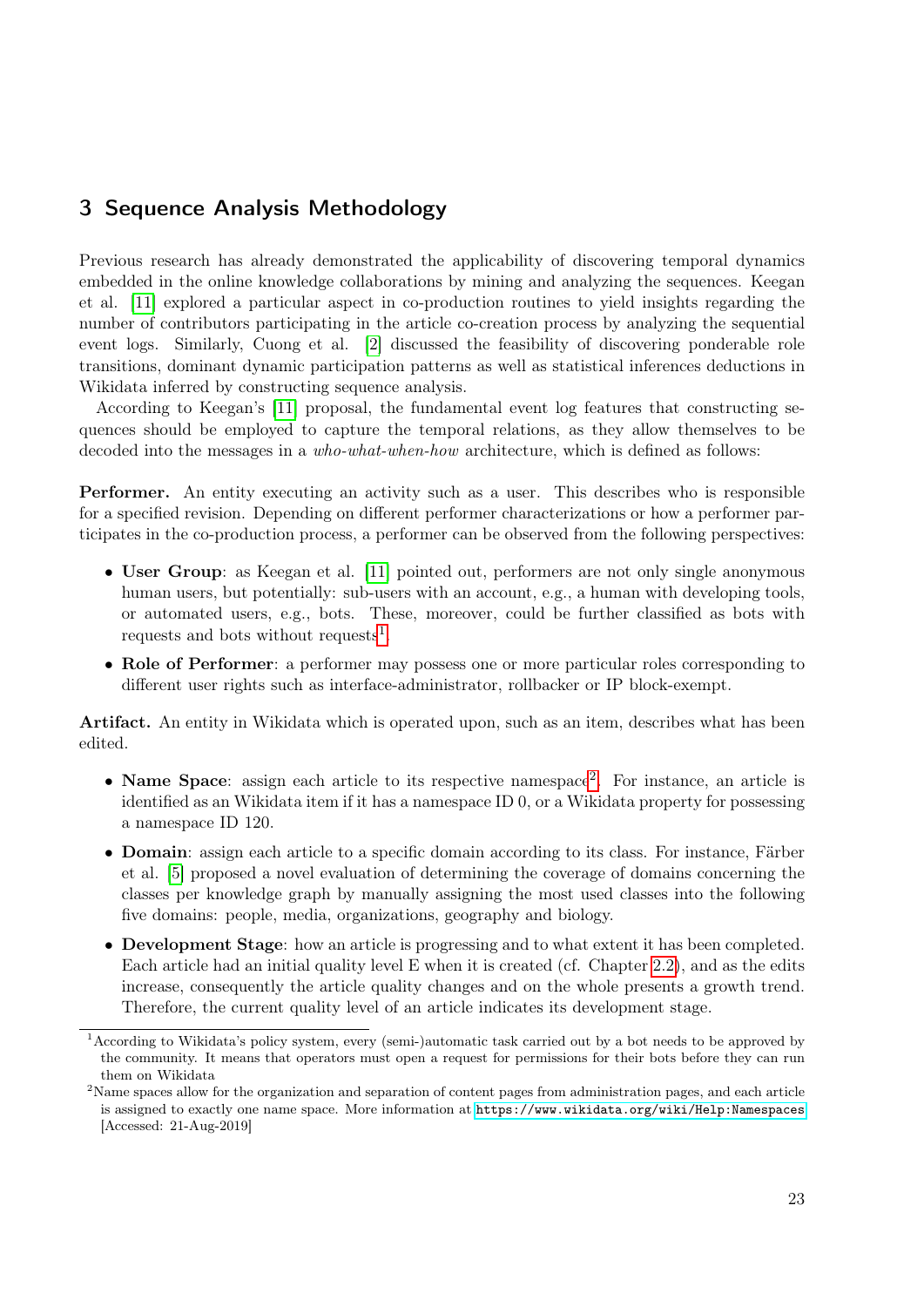<span id="page-23-2"></span>

| Performer   | Artifact  | Activity      | Order             |
|-------------|-----------|---------------|-------------------|
| $(user-id)$ | (article) | $(edit-type)$ | (timestamp)       |
| 13          | Q17       | create page   | 2012-10-29, 17:20 |
| 3102        | Q17       | set label     | 2012-10-29, 18:05 |
| 2           | Q17       | set sitelink  | 2012-10-29, 18:28 |
| 2936        | Q17       | set alias     | 2012-10-29, 19:02 |

Table 3.1: Example of an Wikidata event log.

Order. An index defining a sequence such as a timestamp, this describes when a specific revision was documented, and enables us to construct the temporal relations by restricting each adjacent event to an explicit processor-successor relationship.

Activity. A system action such as a revision to an article, this describes how an entity has been edited. Traditionally, in the Wikidata domain, an activity is recorded entirely in the form of comments, based on which, according to different research directions, an activity can be extended into the following sub-features<sup>[3](#page-23-3)</sup>:

- Edit Summary: a structural activity pattern that is extracted from the original activity description recorded in the database, for instance, *wbsetsitelink-set* is an edit summary extraction from the HTML markups /\*wbsetsitelink-set:1|dewiki\*/Japan
- Edit Type: what kind of editing has been done in a regular and structural format e.g. add claims.

## <span id="page-23-0"></span>3.1 Identification of Sequences

The identification of sequences is about the selecting, structuring and combining of aforementioned features, i.e., dimensions into event logs that set the stage for the subsequent work. A Wikidata event log, featured with some of the dimensions, describes an integrated collaboration across performers. As can be seen in Table [3.1,](#page-23-2) each horizontal row allows itself to be decoded into a who-what-howwhen message, while the whole event log can be regarded as a sub-sequence in terms of sequential patterns with a vertical perspective, as it is single artifact related, i.e., no artifact variation. Based on the four fundamental features according to Keegan et al. [\[11\]](#page-43-0), there are  $\sum_{i=1}^{4} \binom{4}{i}$  $\binom{4}{i} = 15$  possible different feature combinations, upon which an event log of multiple dimensions is constructed. Under particular circumstances, each feature can be further extended into above mentioned subfeatures which makes this figure rise up, as shown in Table [3.2.](#page-24-0) Having constructed different sequence identifications by combining various event log features, effectiveness of sequential patterns discovered could be further evaluated in terms of data quality.

## <span id="page-23-1"></span>3.2 Schematization of Sequences

Once the sequences have been identified, it is necessary to formulate the most relevant elements, i.e., event log features regarding a particular research aspect into a knowledge representation scheme [\[11\]](#page-43-0), where the chosen features are expanded as detailed records, either according to the official

<span id="page-23-3"></span><sup>&</sup>lt;sup>3</sup>An explanation about how is a comment extended concretely into the sub-features can be found in Chapter [3.2](#page-23-1)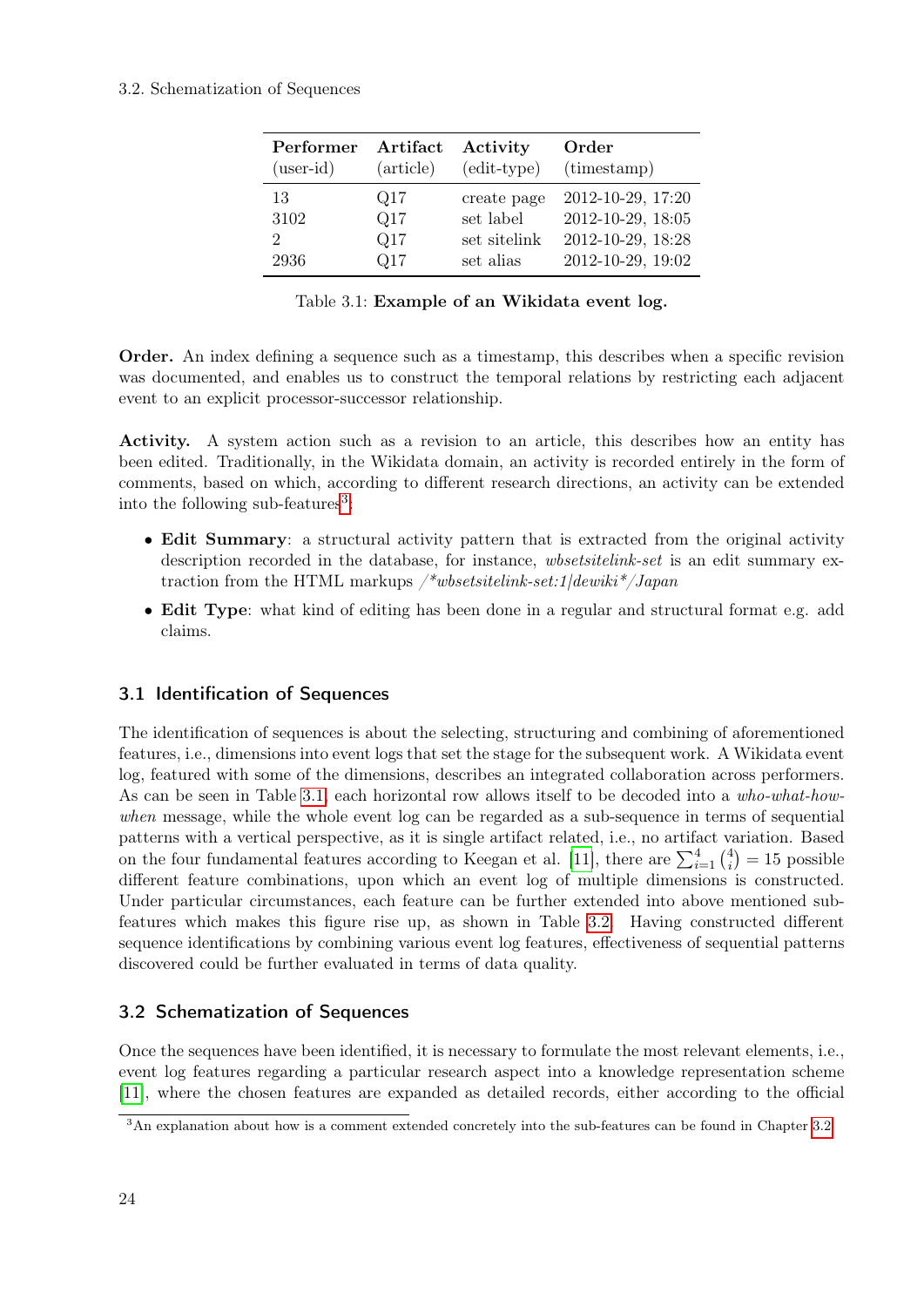<span id="page-24-0"></span>

|           |          | Artifact | Performer | Order | Activity  | Edit Summary<br>Edit Type   |
|-----------|----------|----------|-----------|-------|-----------|-----------------------------|
| Activity  | Activity |          |           |       | Artifact  | Namespace                   |
| Artifact  |          |          |           |       |           | Development Stage<br>Domain |
| Performer |          |          |           |       |           | User Group                  |
| Order     |          |          |           |       | Performer | Role of Performer           |
|           |          |          |           |       | Order     | Time Range                  |

Table 3.2: Example of two dimensional feature selections.

documentation or based on the researcher's own code book. Lazar et al. [\[14\]](#page-43-11) investigated the necessity of data pre-processing for statistical analysis. As they pointed out, the data collected may be presented in inconsistent formats that needs first to be filtered and fixed in case of data contamination. Furthermore, the original data may be too primitive for the readers to identify the underlying themes. Taking one of the fundamental features, *activity* for instance, the pre-processing steps are according to Lazar et al. [\[14\]](#page-43-11) defined as follows:

Data Cleaning. It is an essential step to clean up the data due to inappropriate formatting or descriptions. For each revision in Wikidata, there is typically a textual comment describing its action by summarizing the change, e.g., an editor's edit summary. Below are some representative revision comments:

- $/*_{{\rm 2}+{\rm 2}+{\rm 3}+{\rm 4}+{\rm 4}+{\rm 4}+{\rm 4}+{\rm 4}+{\rm 4}+{\rm 4}+{\rm 4}+{\rm 4}+{\rm 4}+{\rm 4}+{\rm 4}+{\rm 4}+{\rm 4}+{\rm 4}+{\rm 4}+{\rm 4}+{\rm 4}+{\rm 4}+{\rm 4}+{\rm 4}+{\rm 4}+{\rm 4}+{\rm 4}+{\rm 4}+{\rm 4}+{\rm 4}+{\rm 4}+{\rm 4}+{\rm 4}+{\rm 4}+{\rm 4}+{\rm 4}$
- /\*wbcreateclaim-create:1|\*/[[Property:P530]]:[[Q29999]],#distributed-game
- /\*wbsetsitelink-add:1|zhwikiquote\*/圆周率

The part between  $\frac{\ell^*}{\ell}$  indicates which Wikibase API module (after the first  $\frac{\ell^*}{\ell}$  symbol)<sup>[4](#page-24-1)</sup> has been called by which operation (after the short hyphen) and from which source project the data has been generated (after the long hyphen), while the latter half of comment (after the  $*/$  symbol describes the detailed edit content. In addition, the tools that have been used to edit the items are documented after the occasionally appearing  $\#$  symbol. Though the original comments collected are documented in a relative structural and consistent format, they are still required to be processed and aggregated given their high primitiveness. More importantly, more attentions need to be paid to the summarized editing behaviours such as edit types, rather than the concrete contents which are relatively irrelevant to our research question. The regular expressions, which are often used to mean the specific, standard textual syntax for representing patterns of matching text, are therefore employed to locate, capture and extract the first part of  $\big/$ \*....; and which are, taking again the aforementioned comments, for instance:

- wbsetsitelink-set
- wbcreateclaim-create

<span id="page-24-1"></span><sup>4</sup>Wikibase provides a general mechanism to store statements as structured data in Wikidata. The Wikibase API is provided by a set of extensions that implement MediaWiki API modules, which is a mature and stable interface that is actively supported and constantly improved. See [https://www.wikidata.org/w/api.php?action=help&](https://www.wikidata.org/w/api.php?action=help&modules=main) [modules=main](https://www.wikidata.org/w/api.php?action=help&modules=main) [Accessed: 09-Jul-2019]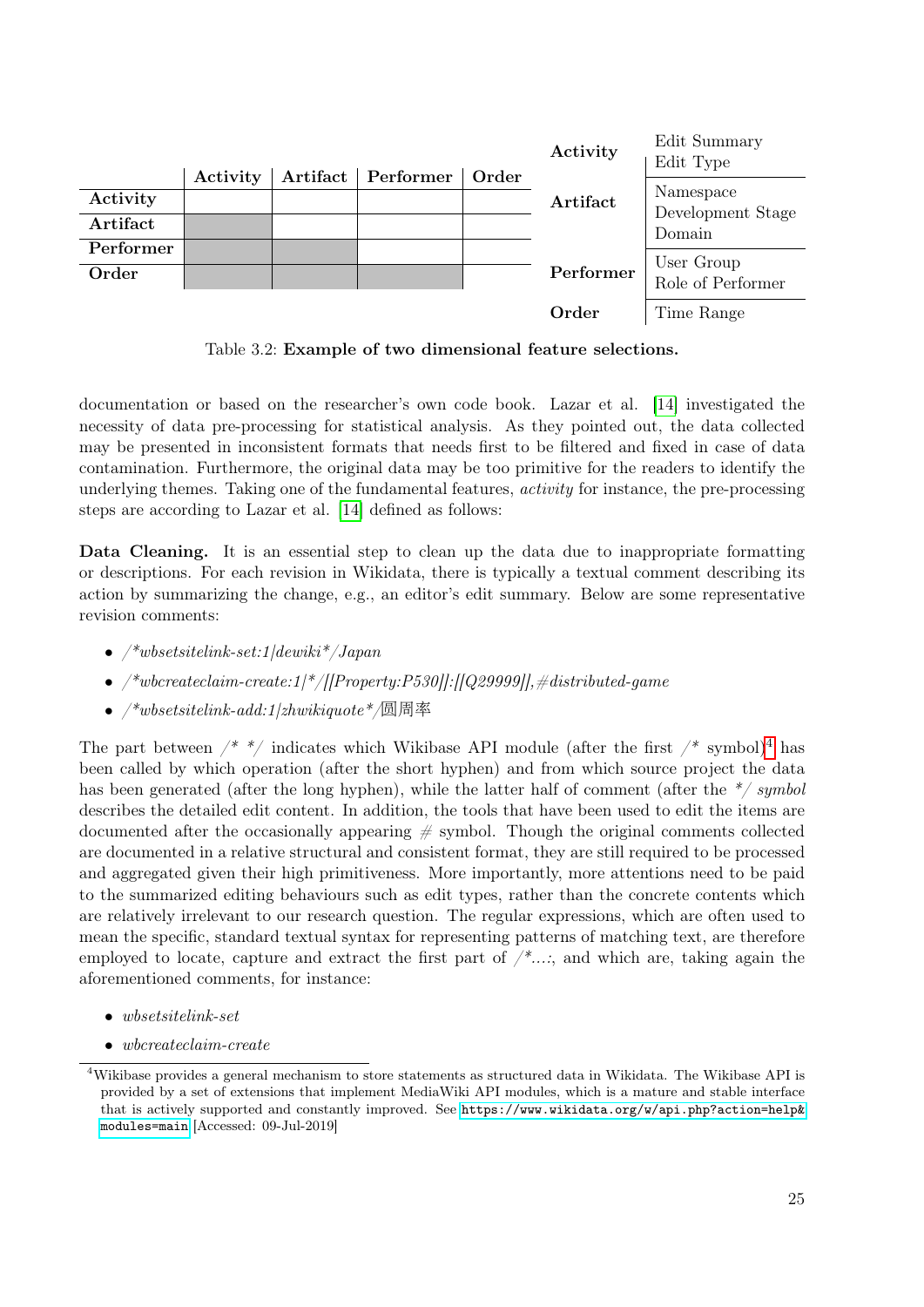<span id="page-25-0"></span>

| Edit Type    | Edit Summary            | Paraphrase                                                                          |
|--------------|-------------------------|-------------------------------------------------------------------------------------|
| Add alias    | whsetaliases-add        | Add new aliases to the existing alias list of a Wikibase<br>entity, won't overwrite |
| Set alias    | whsetaliases-set        | Set a new alias list for a Wikibase entity, possibly over-<br>write                 |
| Update alias | wheetaliases-update     | Update the alias list of a Wikibase entity                                          |
| Remove alias | whsetaliases-remove     | Remove aliases from the existing alias list of a Wik-<br>ibase entity               |
| Update alias | wbsetaliases-add-remove | Add new aliases to the alias list as well as remove<br>aliases from the list        |

Table 3.3: Edit type coding scheme of Wikibase API wbsetaliases module.

#### • wbsetsitelink-add

Data Coding. Though the original comments are highly structured into edit summaries containing information of the API, there are still some unambiguous parts that need to be further processed, e.g., a clear distinction between setsitelink-set and setsitelink-add. Therefore, developing representative descriptions of edit summaries with help of the content analysis is necessary before the statistical analysis can be conducted. Content analysis, as Stemler [\[23\]](#page-44-2) stated "is a systematic, applicable technique for compressing many words of text into fewer content categories based on explicit rules of coding.", which enables researchers to "sift through large volumes of data with relative ease in a systematic fashion." The coding process is to analyze the content of a text by assigning categories as well as descriptions to the text. According to Stemler [\[23\]](#page-44-2), this process can be divided into Emergent coding and a Priori coding.

Different from emergent coding, where the text content is needed to be more broadly understood without any particular starting point, analyzing the content with a priori coding approach is commonly based on theoretical frameworks, i.e., taxonomies, which guide the researchers in understanding the data collected through existing contributions. This approach becomes our choice for schematizing edit summaries, as coding the edit content in Wikidata has already been conducted in previous studies. Müller-Birn et al. [\[18\]](#page-43-2) investigated the contextual information about edit comments in detail and applied several steps to identify the edit types, where the edit comments are categorized and aligned into consistent verb-noun pairs that indicate which actions have edited which content model.

Furthermore, ensuring the reliability of qualitative coding is a crucial yet challenging task in terms of coding objectivity as a series of decisions regarding text interpretations are often made by human researchers. Hence, all related information should be taken into account to assign each raw data into the designed codes. For instance, the edit summary contains the module information as well as the operations being called, therefore the API documentation of MediaWiki would potentially be a primary reference for understanding the edit summary context. As can be seen in Table [3.3,](#page-25-0) information retrieved from the MediaWiki API is documented under the paraphrase column as an interpretation to edit summaries, depending on which the edit types are coded. This ensures the evolving nature of coding scheme construction, as the organization of scheme components expands and constantly changes during the coding process.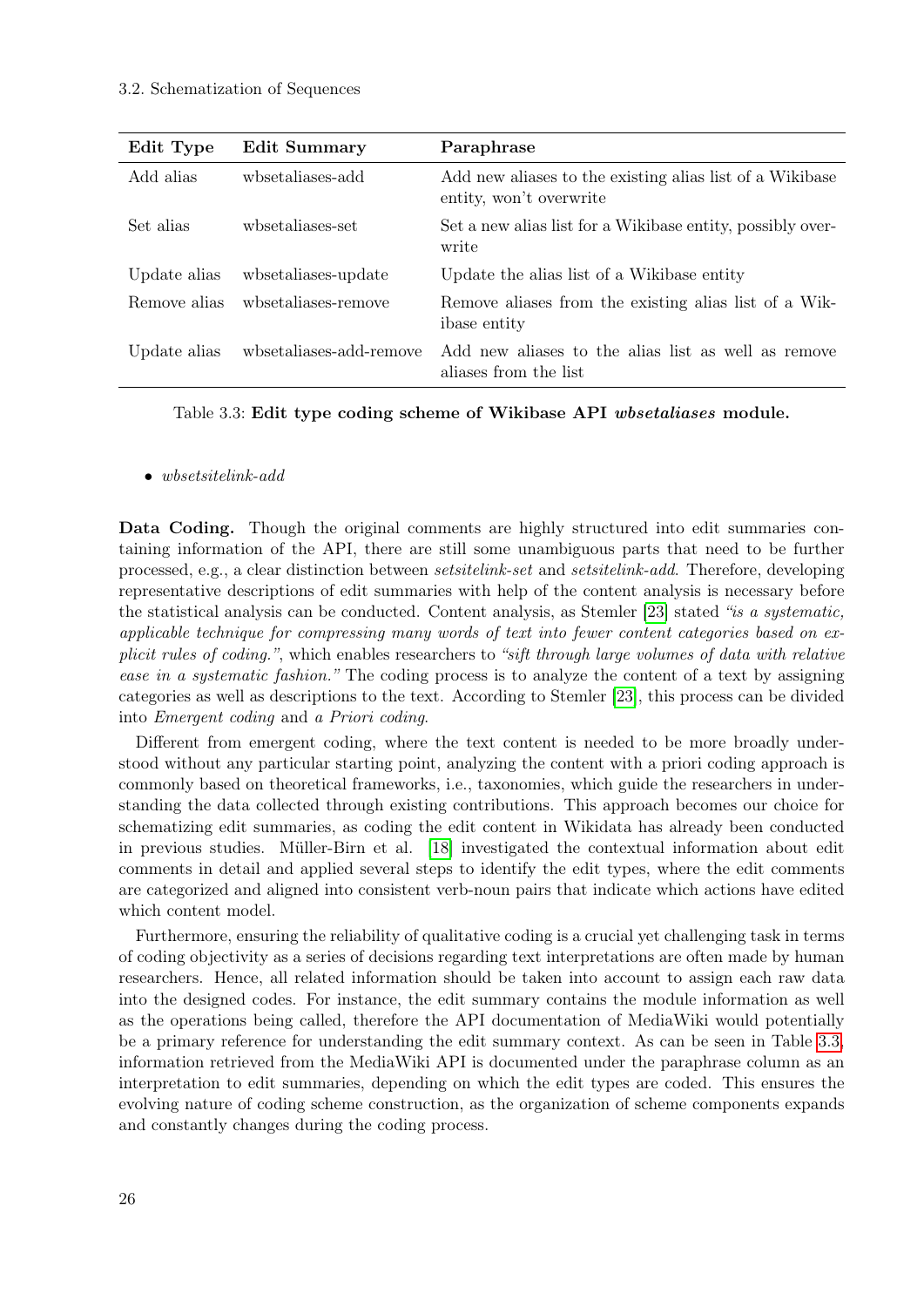## <span id="page-26-0"></span>3.3 Analysis of Sequences

After the extracted sequences are schematized, quantitative methods for analyzing sequential be-haviors will be employed to capture the most representative editing behaviors. Keegan et al. [\[11\]](#page-43-0) classified the following three categories of quantitative approach according to various study focuses:

- Pattern mining, using intersected methods of statistics, data base systems and machine learning to discover frequent patterns of different sequences in large data sets.
- Sequence similarity, which provides a reliable, applicable strategy for characterizing the newly determined sequences.
- Probability analysis, some stochastic models like  $Markov chain$  are used for sequence predictions under a specific probability, where a sequence of possible events in which the probability of each event depends only on the state attained in the previous event.

As one of the most representative methods for analyzing sequential behaviours, sequence pattern mining is about discovering all sequential patterns weighted according to the number of sequences that contain these patterns [\[24\]](#page-44-0) (cf. Chapter [2.3\)](#page-19-0). Having employed the sequence mining algorithms, quantitative investigations can be conducted in order to discover the actual frequent patterns responsible for the regularities in the event logs.

<span id="page-26-1"></span>

| Sequence ID | Editor ID | Timestamp         | Edit Type       | <b>JS</b> Distance |
|-------------|-----------|-------------------|-----------------|--------------------|
| 114         | 56389     | $10-29-17:30$     | set sitelink    | 0.0181             |
| 114         | 56389     | $10 - 29 - 17:31$ | set sitelink    | 0.0037             |
| 114         | 3232667   | 10-29-17:44       | set sitelink    | 0.0216             |
| 114         | 780221    | $10-29-18:05$     | set label       | 0.0037             |
| 114         | 25876     | $10 - 29 - 18:13$ | set sitelink    | 0.0004             |
| 114         | 25876     | 10-29-18:14       | set label       | 0.0439             |
| 114         | 4251      | 10-30-15:42       | set description | 0.0310             |
| 114         | 4251      | 10-30-15:43       | set sitelink    | 0.0012             |

| State          | <b>Activity Sequence</b>                                                                                                                                |
|----------------|---------------------------------------------------------------------------------------------------------------------------------------------------------|
| Before Pruning | $\langle$ (set sitelink, set sitelink)<br>(set sitelink)<br>(set label)<br>(set sitelink, set label)<br>$(\text{set description}, \text{set sitelink})$ |
| After Pruning  | $\langle$ set sitelink)<br>(set sitelink)<br>(set label)<br>(set description)                                                                           |

### Table 3.4: Example of constraint-based pruning with the JS-distance greater than 0.01.

To investigate which identification of sequences is most effective in terms of data quality, one of the most significant yet challenging tasks is to integrate the topic of sequential pattern mining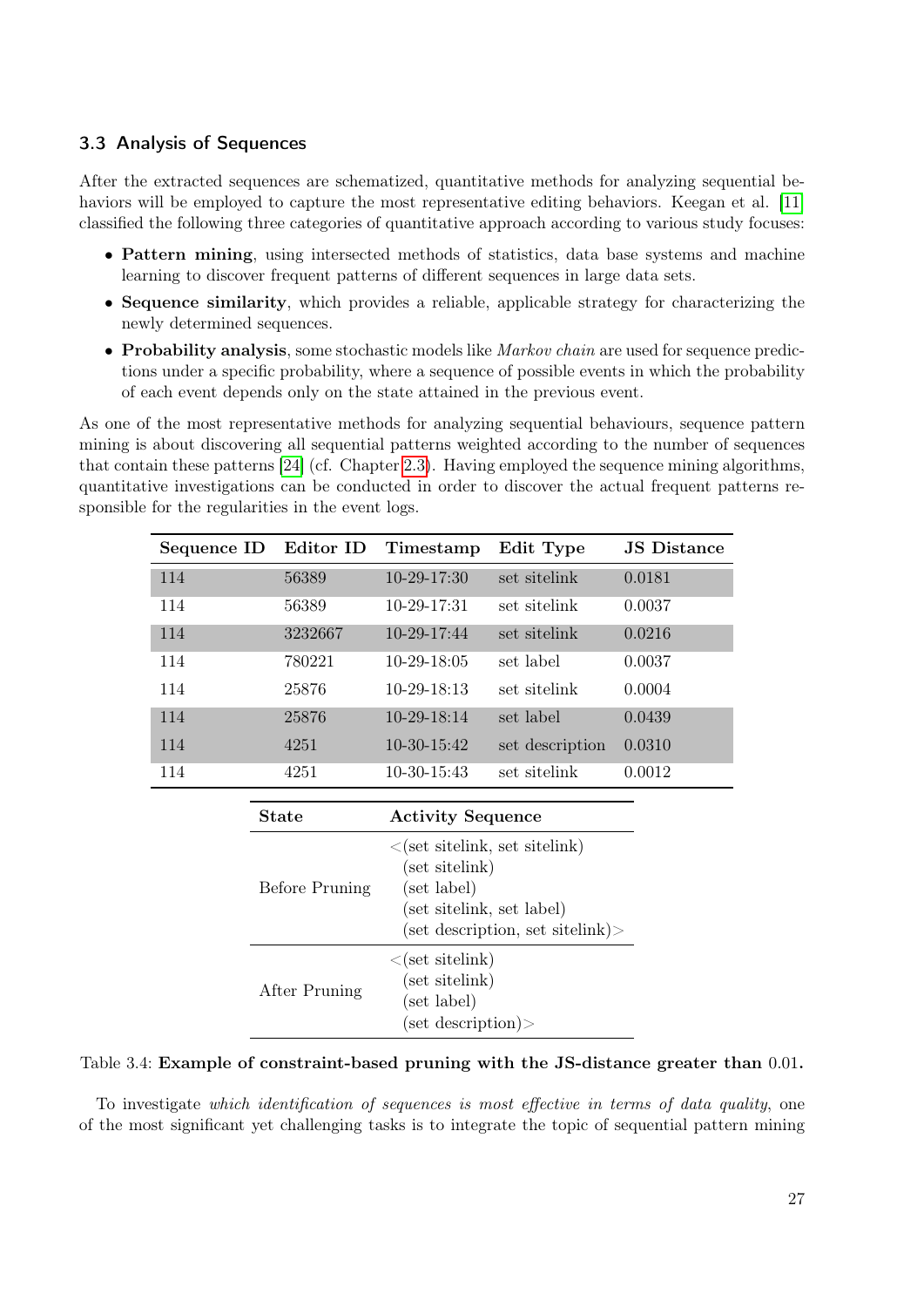with data quality, i.e., to conduct the mining process with a data quality perspective. However, the conventional mining systems provide only a very restricted mechanism, primarily the minimum support for specifying patterns of interest. Garofalakis et al. [\[6\]](#page-42-10) argues in their work the significance of user-controlled focus to be incorporated in the pattern mining process. As they pointed out, without taking user-specified constraints into consideration, the system may execute an appropriate mining algorithm and return a large number of sequences, most of which the users are not interested in at all. Therefore, some mechanisms like Constraint-based mining can be used to deal with the process, which efficiently mine only the patterns satisfying the user-specified constraints. Succinct constraints, as one of the representative constraints, can be pushed into the initial data selection process at the start of mining, which significantly reduces the size of original dataset [\[10\]](#page-42-6). Garofalakis et al. [\[6\]](#page-42-10) explored the context of sequential pattern mining by setting a flexible, user-specified regular expression constraint for selecting the data to be mined. This was used in their work for mining of the World Wide Web (WWW) user access logs and determined the most frequently accessed topic paths.

Inspired by their work, this study conducts the mining process in a constraint-based fashion, where the aforementioned JS-distance (cf. Chapter [2.2\)](#page-15-0) would be employed as a succinct constraint to be pushed at the start of mining. As discussed, the finite property and symmetrical characteristic of JS distance make it an optimal metric for measuring the quality dynamics. Table [3.4](#page-26-1) shows an example of the initial data selection with a JS-distance constraint of 0.01, where all event logs not satisfying this constraint (below 0.01) are pruned before the activity sequences are constructed. It is worth noting that the temporal order, which is the cornerstone of mining sequential patterns, is preserved as the remaining event logs still hold the processor-successor relationships.

### <span id="page-27-0"></span>3.4 Interpretation of Sequences

As the final step, this work in this phase is about enriching the results obtained through previous quantitative investigations by employing qualitative methods. In order to obtain various patterns to be used for evaluating the effectiveness, the data collected will be mined by adjusting the userspecified constraints, which in our case are the *JS distance* and *minimum support* thresholds. As a core part to be investigated in this phase, once the patterns are obtained, different metrics for measuring the effectiveness will be employed to get a better observation and evaluation, such as:

- Frequency of the pattern
- Length of the pattern
- Diversity of the pattern set in terms of edit focus and activity type

The observed patterns will be further illustrated by applying the descriptive statistics on sequences provided and analyzing the contextual factors that may affect the results.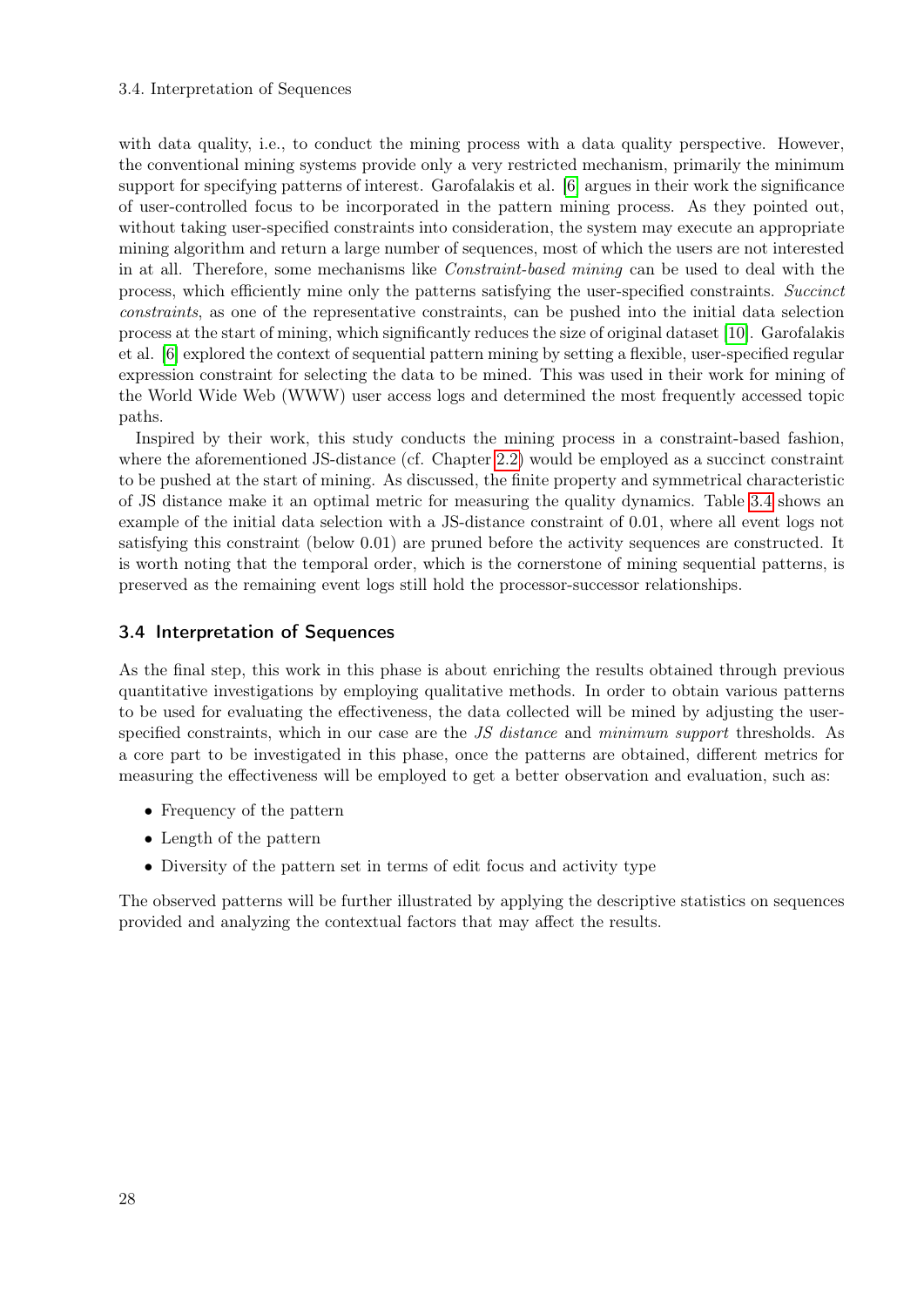# <span id="page-28-0"></span>4 Case Study

In this case study, an empirical investigation of the quality dynamics in Wikidata and the corresponding editing behaviours will be conducted using sequential pattern mining. This case study is a detailed examination of one or more specific situations and can be seen as a pilot study for investigating the effectiveness of sequence identifications in terms of data quality. As discussed before, the identification of sequences is primarily about the selecting, structuring and combining of the event log features (cf. Chapter [3.1\)](#page-23-0). Therefore, the case study will focus on the features of Activity and Artifact, representing activity in the forms of edit type and expending artifact into sub-features namespace and development stages (cf. Table [4.1\)](#page-28-2).

<span id="page-28-2"></span>

|           |          |          |                   |       | Activity  | Edit Summary      |
|-----------|----------|----------|-------------------|-------|-----------|-------------------|
|           |          |          |                   |       |           | Edit Type         |
|           | Activity | Artifact | $\vert$ Performer | Order |           | Namespace         |
| Activity  |          |          |                   |       | Artifact  |                   |
| Artifact  | $\times$ |          |                   |       |           | Development Stage |
|           |          |          |                   |       |           | Domain            |
| Performer |          |          |                   |       |           | User Group        |
| Order     |          |          |                   |       | Performer | Role of Performer |
|           |          |          |                   |       |           |                   |
|           |          |          |                   |       | Order     | Time Range        |

Table 4.1: Two dimensional feature selections for the case study.

## <span id="page-28-1"></span>4.1 Sample and Data Extraction

Using the aforementioned Wikidata Toolforge database *wikidatawiki*  $p$  (cf. Chapter [2.1\)](#page-14-1), a sample including 500 randomly chosen articles is collected. All articles are restricted to the namespace 0 and 120 (items and properties) as they represent a structured dataset that consists of conceptual and instance knowledge, which Wikidata stands for [\[18\]](#page-43-2). In order to investigate the correlation between data quality and the development stage of artifacts, for each ORES quality class  $i$  among A, B, C, D and E, the dataset is determined in the following two steps:

- 1. Get all item numbers for which the current quality level is  $i$ .
- 2. Randomly select 100 items by using a random generator.

In general, the entire dataset was selected based on randomization and covers diverse Wikidata topical categories including culture, science, geography, people and history. Figure [4.1](#page-29-0) presents the category distribution in detail, and for each item the content domain is classified according to its English label, description and values of the instance of property, which is extracted by querying in Wikidata Query Service<sup>[1](#page-28-3)</sup>. As the chart shows, the distribution is relatively balanced across different category clusters, which makes it representative as the results can be less influenced by

<span id="page-28-3"></span><sup>1</sup>The Wikidata Query Service provides a way for tools to access Wikidata data, via a SPARQL API. See [https://](https://www.mediawiki.org/wiki/Wikidata_Query_Service) [www.mediawiki.org/wiki/Wikidata\\_Query\\_Service](https://www.mediawiki.org/wiki/Wikidata_Query_Service) and <https://query.wikidata.org> [Accessed: 20-Jul-2019]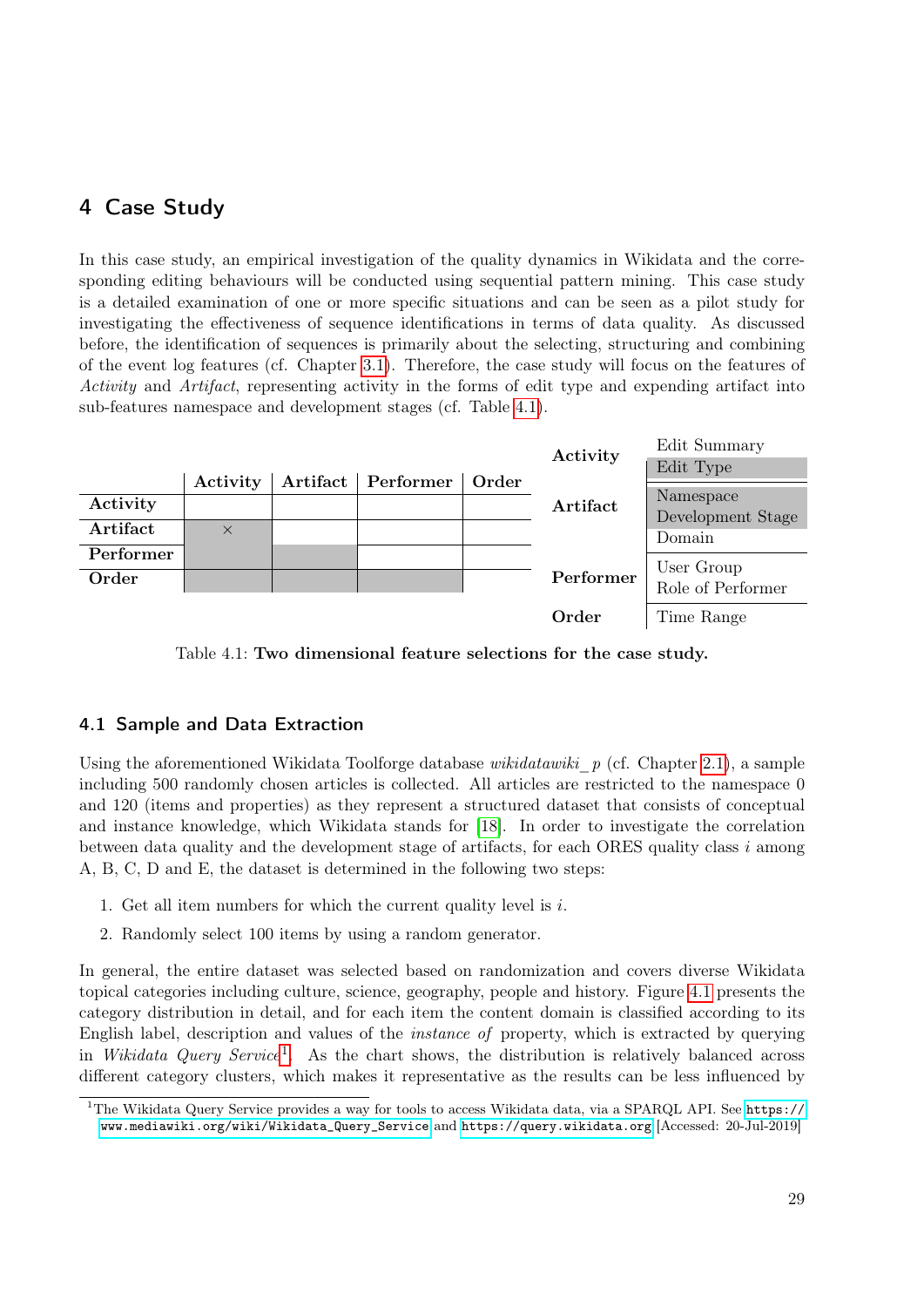### 4.1. Sample and Data Extraction

item domains. There are primarily three tables in the *wikidatawiki*  $p$  database (cf. Chapter [2.1\)](#page-14-1) used for collecting the information corresponding articles and activities, which is essential for mining the interaction patterns with a data quality perspective:

- $\bullet$  Page<sup>[2](#page-29-1)</sup>. Considered as the "core of the wiki", each page stored in the page table has an entry which is identified by the title and contains some essential meta-data.
- $\bullet$  Revision<sup>[3](#page-29-2)</sup>. This table contains significant meta-data for every edit done to a page, especially the information about who made the edit and at which time the edit was made.
- Comment<sup>[4](#page-29-3)</sup>. The edits, blocks and other actions for each revision are described as a textual comment and stored in this table, which makes it a primary source for extracting concrete edit information.

According to the tables above, all activities in the sample are tracked from each article's inception until March 31, 2019. In addition to the Toolforge database, ORES API (cf. Chapter [2.2\)](#page-15-0) is used as a primary source to capture the article quality. On the basis of revision ids, quality results are recorded as a series of discrete distributions, representing quality level classifications (cf. Table [2.1\)](#page-16-0). As the investigation focuses on the influence of edit activities to article quality dynamics, 3410 revisions without any comment records and 5 revisions, of which the comments are semantically ambiguous, are excluded. This results in a dataset including 146,450 editing activities of 499 item articles made by 5,756 distinct contributors.

<span id="page-29-0"></span>

Figure 4.1: Topical categories overview of items in the data sample  $(n = 420,$  the 80 items without an English label are excluded).

<span id="page-29-1"></span> $^2$ [https://www.mediawiki.org/wiki/Manual:Page\\_table](https://www.mediawiki.org/wiki/Manual:Page_table) [ $\text{Accessed: } 21\text{-} \text{Jul-}2019]$ 

<span id="page-29-2"></span> $^3$ [https://www.mediawiki.org/wiki/Manual:Revision\\_table](https://www.mediawiki.org/wiki/Manual:Revision_table) [ $\Lambda$ ccessed: 21-Jul-2019]

<span id="page-29-3"></span><sup>4</sup> [https://www.mediawiki.org/wiki/Manual:Comment\\_table](https://www.mediawiki.org/wiki/Manual:Comment_table) [Accessed: 21-Jul-2019]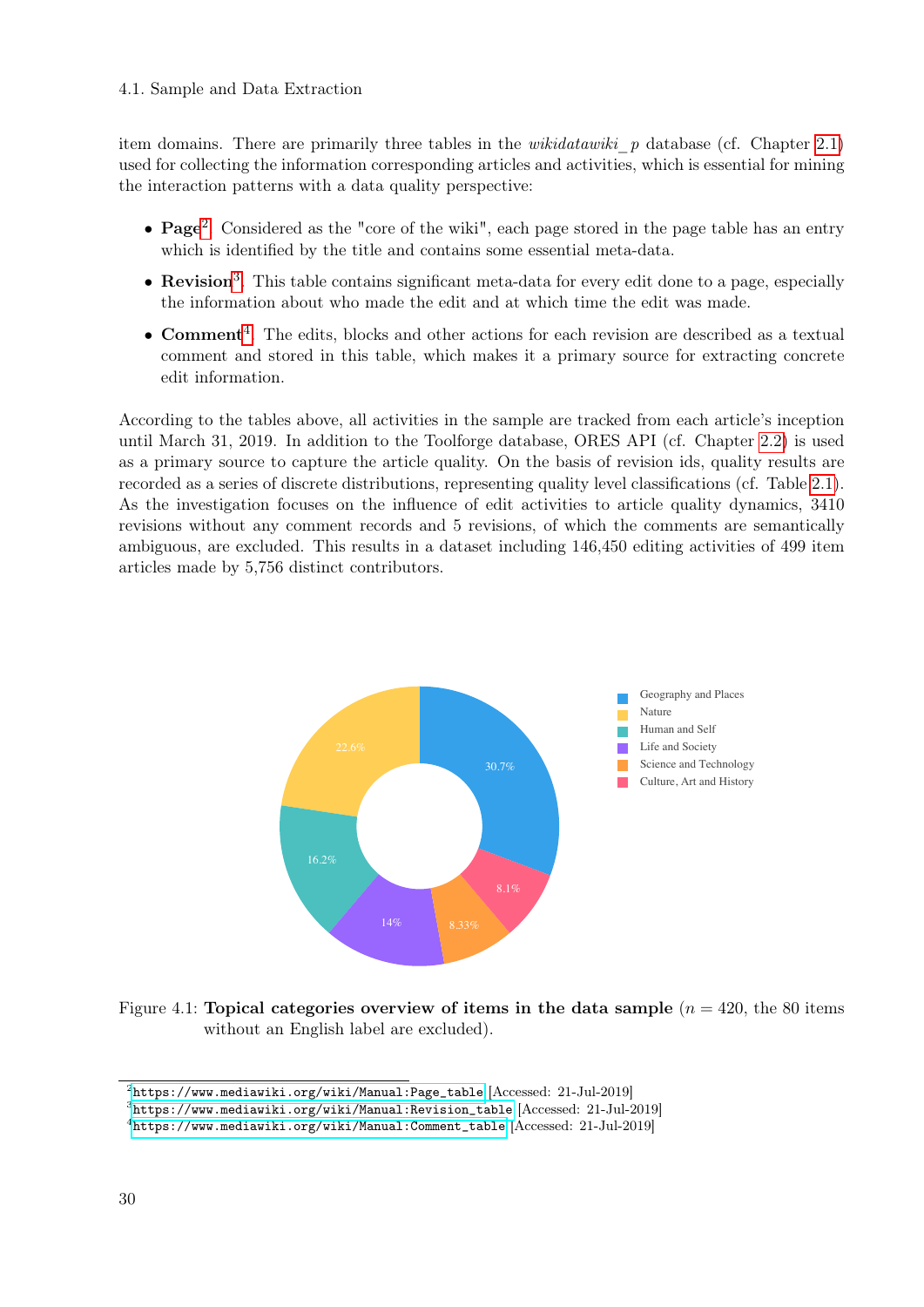<span id="page-30-1"></span>

Figure 4.2: Database schema of article sample in an ER-diagram format.

### <span id="page-30-0"></span>4.2 Data Representation

In order to analyze the correlation between sequences of activities and article quality dynamics, it is necessary to devise a consistent way for representing the data. As described above (cf. Chapter [3.2\)](#page-23-1), the collected raw data of activity edit records, i.e., comments, are first extracted into edit summaries, then collapsed on a basis of semantic categorization to aggregated edit types. The edit types are aligned in consistent verb-noun pairs, and represent content models edit focus and concrete edit actions activity type. Consequently, 54 edit summaries are aggregated into 35 distinct edit types, regarding 10 edit focuses and 10 activity types as schematized in Appendix [5.1.](#page-46-1)

After the data collection and processing, the case study creates a relational SQLite database to represent and store the data<sup>[5](#page-30-2)</sup>, which is capable of handling abundant complicated queries, database transactions and routine analyses. Figure [4.2](#page-30-1) presents the database schema in an ER-diagram: the substance table *revision* is the central table, which connects all properties and composites representing the basic who-when-what-how event log features, while the branch tables connected to the centre are responsible for expanding the core features into their respective sub-features. By conducting SQL queries<sup>[6](#page-30-3)</sup>, activity sequences could be efficiently built with desired identifications. However, as a previous step, a number of descriptive statistical tests are being conducted to better understand the nature of the dataset, as they provide essential guidelines for identifying the sequences, and, in particular, interpreting the later resulting patterns.

Table [4.2](#page-31-0) presents a few descriptive statistics in terms of JS-distance value in the sample data. As can be seen from the results, although the quality variation triggered by a single edit activity could be up to 0.9879, which, to some extent, can be considered as the power of this edit to affect

<span id="page-30-2"></span> $5$ The database dump is published and located in: [https://github.com/Felihong/wikidata-sequence-analysis/](https://github.com/Felihong/wikidata-sequence-analysis/tree/master/data) [tree/master/data](https://github.com/Felihong/wikidata-sequence-analysis/tree/master/data).

<span id="page-30-3"></span> ${}^{6}$ SQL is a standardized computer language for relational databases, addressing functionality such as searching for, updating, creating and deleting data.

<span id="page-30-4"></span> $7$  Here refers to the revisions, of which the JS distances are not calculated as 0.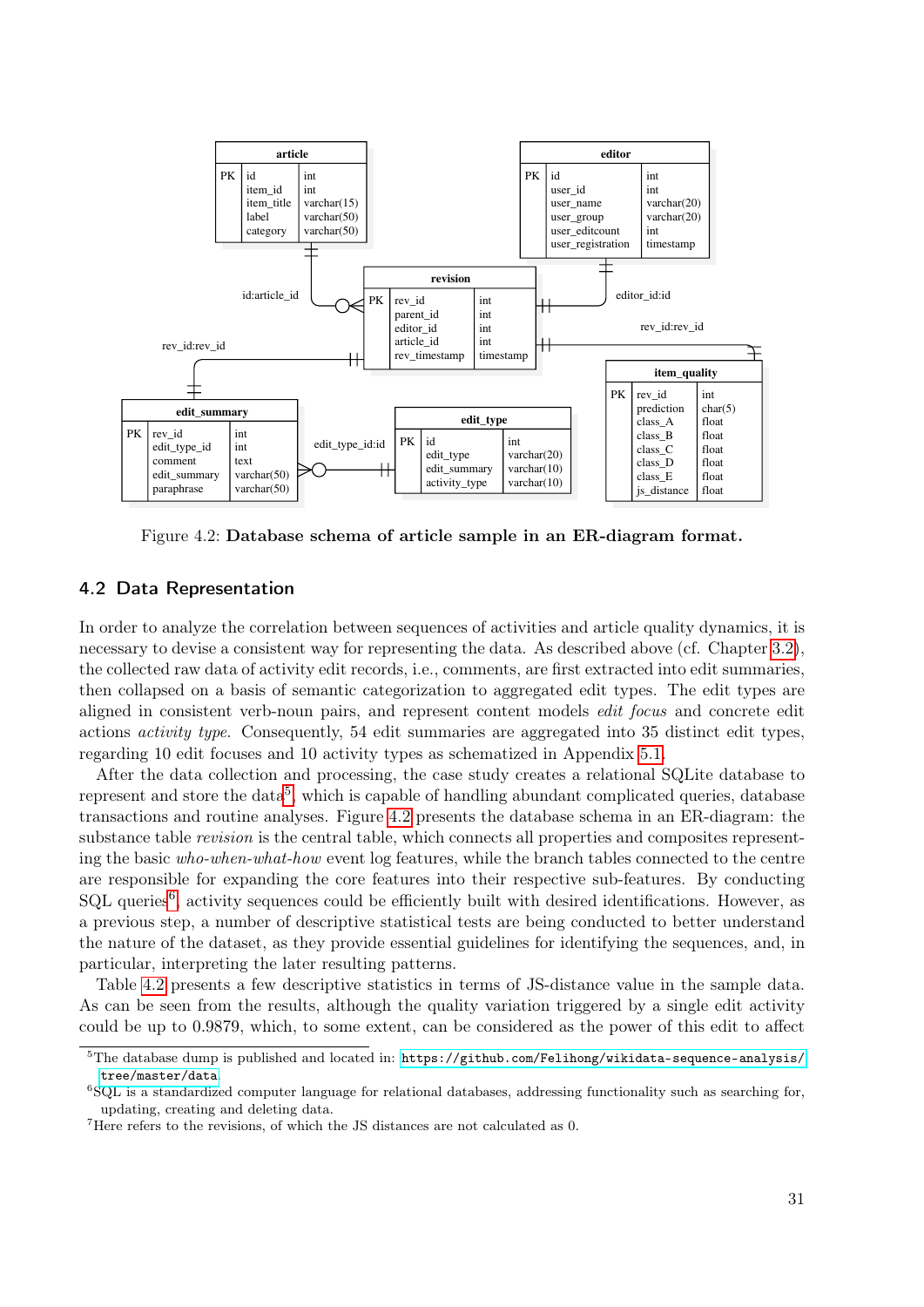<span id="page-31-0"></span>

|      | Average                                                                                 | $\mid$ Maximum $\mid$ Minimum |     |
|------|-----------------------------------------------------------------------------------------|-------------------------------|-----|
| A 11 | $\boxed{0.0098 \ (\sigma^2 = 0.003) \   \ 0.9879}$                                      |                               | 0.0 |
|      | <b>Significant Only</b> <sup>7</sup>   0.0197 ( $\sigma$ <sup>2</sup> = 0.006)   0.9879 |                               | 0.0 |

Table 4.2: Descriptive statistics of JS distance in the data sample  $(n = 146, 450,$  all JS values are rounded up to 4 digits after the comma, the original minimum JS value of significant revisions is 0.000000020022106750032484).

the article quality, the average quality variation is rather small (0.0098). This is not surprising, given that the vast majority (80.74%) of JS-distances are less than 0.005.

Moreover, it is noticeable that a half (50, 56%) of editing activities are not considered as responsible for the quality changes: There are 74, 046 revisions of the whole dataset (146, 450) holding a JS distance value of 0, among which the predicted quality distribution between each adjacent edits is identical. This indicates that the article quality variations of these revisions are not significant enough to be captured by ORES classifier, or, in other words, the sensitivity of ORES item-quality model is yet to be improved enough to detect all subtle changes, as the involved edit focuses are covered in the model training features (cf. Chapter [2.2\)](#page-15-0).

<span id="page-31-1"></span>

| <b>Edit Focus</b> | Edit Type          | Item  | <b>Content Variation</b> | <b>Quality Variation</b> |
|-------------------|--------------------|-------|--------------------------|--------------------------|
| Alias             | set alias          | Q698  | https://is.gd/JJttJA     | https://is.gd/geWFXM     |
|                   | add alias          | Q312  | https://is.gd/irLaJD     | https://is.gd/42vhvL     |
|                   | remove alias       | Q198  | https://is.gd/1NKPIa     | https://is.gd/hdUaPS     |
| Claim             | set claim          | Q34   | https://is.gd/evgxPQ     | https://is.gd/92Y8JN     |
|                   | add claim          | Q71   | https://is.gd/2Qd10m     | https://is.gd/8GczcT     |
|                   | remove claim       | Q526  | https://is.gd/8RvP0k     | https://is.gd/tX3ocn     |
| Description       | set description    | Q4759 | https://is.gd/NYVdM6     | https://is.gd/z9IBsS     |
|                   | remove description | Q2    | https://is.gd/r0mtam     | https://is.gd/HSRxI7     |
| Edits             | revert edits       | Q355  | https://is.gd/DtNIZg     | https://is.gd/Jtqd1y     |
| Item              | set item           | Q17   | https://is.gd/eyeGom     | https://is.gd/Dioa2I     |
|                   | merge item         | Q22   | https://is.gd/zK7uE2     | https://is.gd/hZtQvB     |
|                   | update item        | Q747  | https://is.gd/ST32Lv     | https://is.gd/KSW1RI     |
|                   | protect item       | Q312  | https://is.gd/zeiF0Q     | https://is.gd/oacVsy     |
| Reference         | set reference      | Q549  | https://is.gd/ZEIpfz     | https://is.gd/vjHCJV     |
|                   | add reference      | Q633  | https://is.gd/qvpnpI     | https://is.gd/5dJasC     |
|                   | remove reference   | Q183  | https://is.gd/aYj001     | https://is.gd/16d3T2     |
| Sitelink          | set sitelink       | Q30   | https://is.gd/XA3iYd     | https://is.gd/W3eCQp     |
|                   | update sitelink    | Q22   | https://is.gd/5nH6yU     | https://is.gd/jY4JTD     |
|                   | remove sitelink    | Q377  | https://is.gd/J8r0xC     | https://is.gd/pE39Ux     |
| Term              | remove term        | Q83   | https://is.gd/i1wI1b     | https://is.gd/GKrCxa     |

Table 4.3: **Example of undetected article quality variations**  $(n = 20,$  the URLs of difference pages are shortened due to the length  $\text{limit}^8$  $\text{limit}^8$ , the list is ordered alphabetically according to the edit focuses).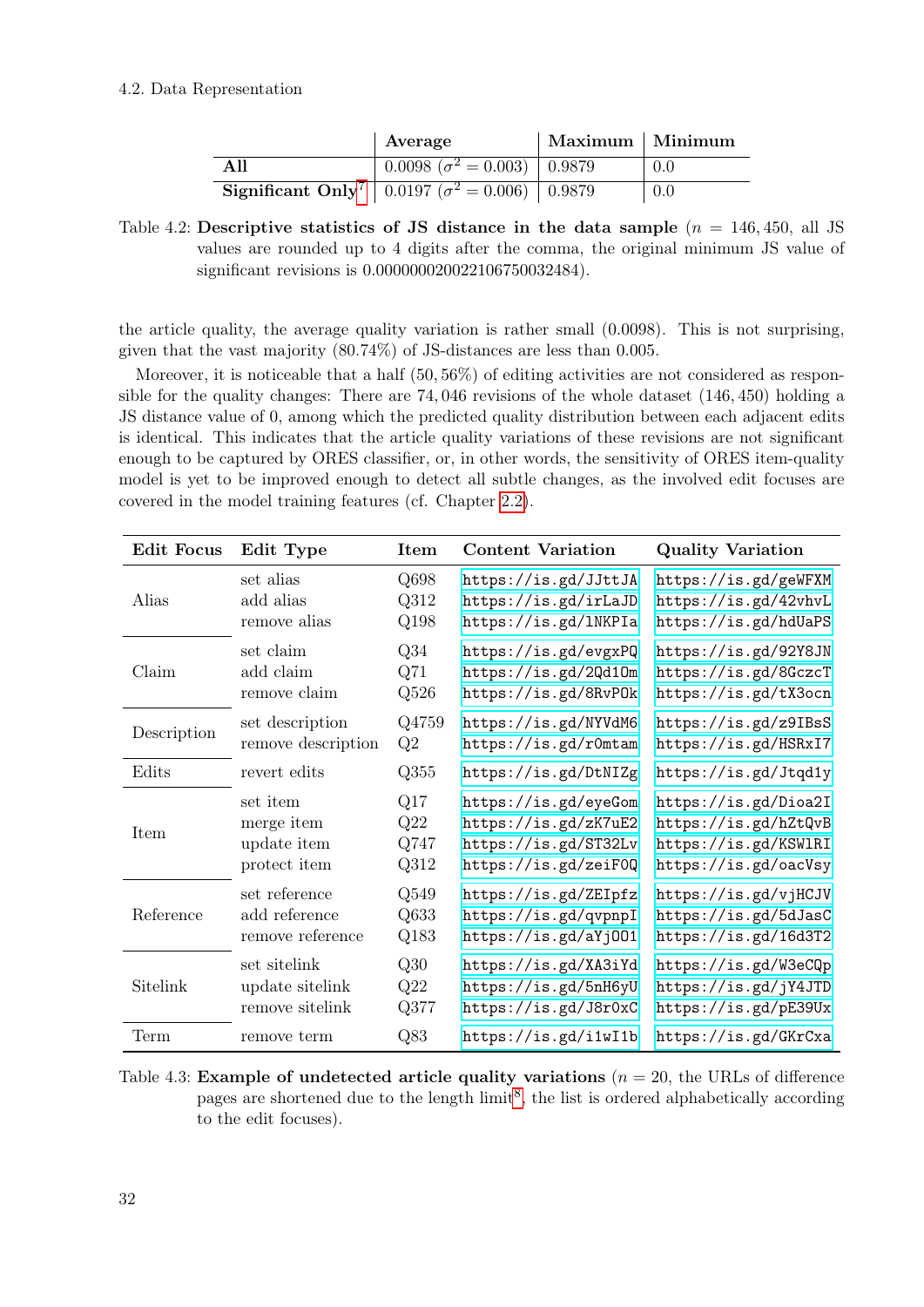To further verify this observation, this case study conducted an investigation by reviewing the article differences before and after a particular edit activity, and observing the triggered quality variations. For each typical edit type among the non-significant revisions, one representative revision is randomly chosen to be compared with its preceding revision by reviewing Wikidata's page history and the quality distributions predicted by ORES (cf. Table [4.3\)](#page-31-1). Remarkable changes can be seen by filtering out the non-significant revisions, that is to say, the revisions calculated with JS distances of 0. As shown in Table [4.2,](#page-31-0) the average value of quality variation is increased to 0.0197 by ignoring the non-significant revisions, leaving 30.18% of revisions holding a JS-distance less than 0.005.

<span id="page-32-0"></span>

Figure 4.3: The average JS distance value and lifetime over each article development stage  $(n = 146, 450, \text{ each JS distance is rounded up to 3 digits after the comma, the$ life time is measured by the average number of revisions at each developing stage).

A more telling statistic calculates the quality variation with a dynamic perspective. It is shown that the degree of quality variation in an article is closely related to the article's current development stage (cf. Chapter [3\)](#page-22-0). As can be seen in Figure [4.3,](#page-32-0) the average quality variation is quite different at each development stage. Surprisingly, developing articles in their D stage appear more susceptible than any other time, as the quantified quality variations significantly outnumbered the other stages (0.044). On the contrary, articles at the A stage are considered as robust, as the quality variation triggered by a single edit is merely 0.003. This also explained the long lifetime of articles at this stage  $(avg = 585, revisions)$  compared to the brief stopping at the phase D  $(avg = 13, revisions)$ .

<span id="page-32-1"></span> $8$ <https://is.gd/index.php> [Accessed: 03-Jul-2019]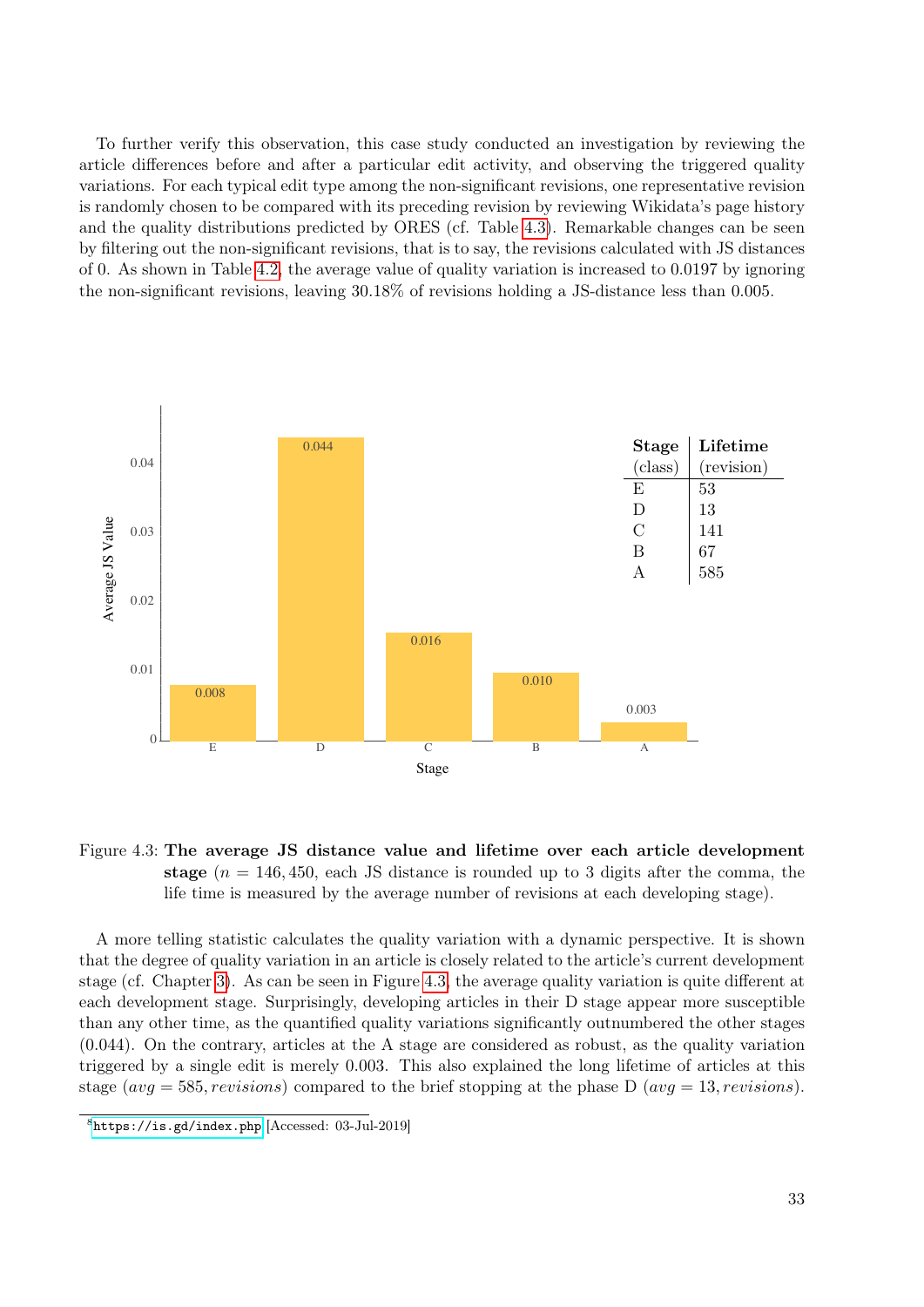#### 4.2. Data Representation

Overall, the power of a single edit to affect the article quality becomes weaker as the articles become more and more complete.

Table [4.4](#page-33-0) below presents the most significant (highest JS distance value on average) single edit types. While few of the significant edit types are highly common, it is noticeable that all edit types concerning edit focus edits are listed (cf. Appendix [5.1\)](#page-46-1), where the edits are detected either as vandalisms or improper reverts of vandalisms so that are rolled-back to the preceding version. Moreover, all edit types in regard to edit focus *reference* appear in the list as well, which reflects the large proportion placed on reference in the training features (cf. Chapter [2.2\)](#page-15-0). To get a deeper understanding of the factors affecting quality development, the correlation between quality change and edit types is further investigated from the following perspectives: edit focus and activity type.

<span id="page-33-0"></span>

| Edit Type          | Count  | $\%$     | Average                      | Maximum | Minimum       |
|--------------------|--------|----------|------------------------------|---------|---------------|
| unrevert edits     |        | n/a      | $0.672~(\sigma^2=0)$         | 0.672   | 0.672         |
| set reference      | 1,486  | $1.01\%$ | 0.136 ( $\sigma^2 = 0.543$ ) | 0.901   | $0.0^{\circ}$ |
| merge item         | 512    | $0.35\%$ | $0.055~(\sigma^2 = 0.024)$   | 0.988   | $0.0^{\circ}$ |
| remove reference   | 311    | $0.21\%$ | $0.051~(\sigma^2 = 0.013)$   | 0.865   | 0.0           |
| set term           | 314    | $0.21\%$ | $0.043~(\sigma^2 = 0.006)$   | 0.879   | 0.0           |
| remove description | 105    | $0.07\%$ | $0.042~(\sigma^2 = 0.015)$   | 0.906   | 0.0           |
| revert edits       | 3,425  | $2.34\%$ | $0.040~(\sigma^2 = 0.007)$   | 0.985   | 0.0           |
| protect item       | 33     | $0.02\%$ | $0.032~(\sigma^2 = 0.001)$   | 0.096   | 0.0           |
| set description    | 6,692  | $4.57\%$ | $0.028~(\sigma^2 = 0.002)$   | 0.961   | 0.0           |
| add reference      | 10,960 | $7.48\%$ | $0.026~(\sigma^2 = 0.004)$   | 0.925   | 0.0           |

Table 4.4: Top 10 powerful edit types ( $n = 23839$ , the list is sorted by the average JS distance value in a descending order).

The edit focus *term* involves simultaneous edits regarding *label, alias* and *description*, which makes its influence upon quality variation most significant ( $avg = 0.043$ ), followed by reference  $(avg = 0.041)$  and edits  $(avg = 0.040)$ , with their weights exhibited again as discussed above. It is worth noting that single activity regarding claim and sitelink contribute less then expected to the quality dynamics in spite of their huge amount being edited (56.82%). Similarly, Appendix [5.3](#page-51-1) investigates the statistical behaviour with an activity type perspective. The most significant activity type merge (avg  $= 0.055$ ) is performed when two or more items exist in Wikidata on the same object[9](#page-33-1) . It is achieved by first pooling the collective data of various items together in a so-called recipient item, then conducting a redirection of the obsolete page to recipient item<sup>[10](#page-33-2)</sup>. As this multistep process normally requires consecutive activities as delete and redirect, it could be immensely influential according to the amount of contents deleted.

In addition, the last two columns of both tables demonstrate again the correlation of quality variation with article's current development stage. Although most of the peaks occurred at the stage D or E, activity protect reached its ceiling value at stage A, which can be explained by its edit nature that protecting a highly completed page is more valuable $^{11}$  $^{11}$  $^{11}$ .

<span id="page-33-1"></span><sup>&</sup>lt;sup>9</sup>Please note that the JS value distribution of merge is relative discrete ( $\sigma^2 = 0.024$ ) compared to others, more details can be seen in Appendix [5.3](#page-51-0)

<span id="page-33-2"></span> $10$ <https://www.wikidata.org/wiki/Help:Merge> [Accessed: 06-Aug-2019]

<span id="page-33-3"></span> $11$ Users belonging to a specific user-group such as admins can protect pages for a short time to prevent vandalism or spam detected which repeatedly occurs on them. More information at [https://www.wikidata.org/wiki/](https://www.wikidata.org/wiki/Wikidata:Page_protection_policy) [Wikidata:Page\\_protection\\_policy](https://www.wikidata.org/wiki/Wikidata:Page_protection_policy) [Accessed: 06-Aug-2019]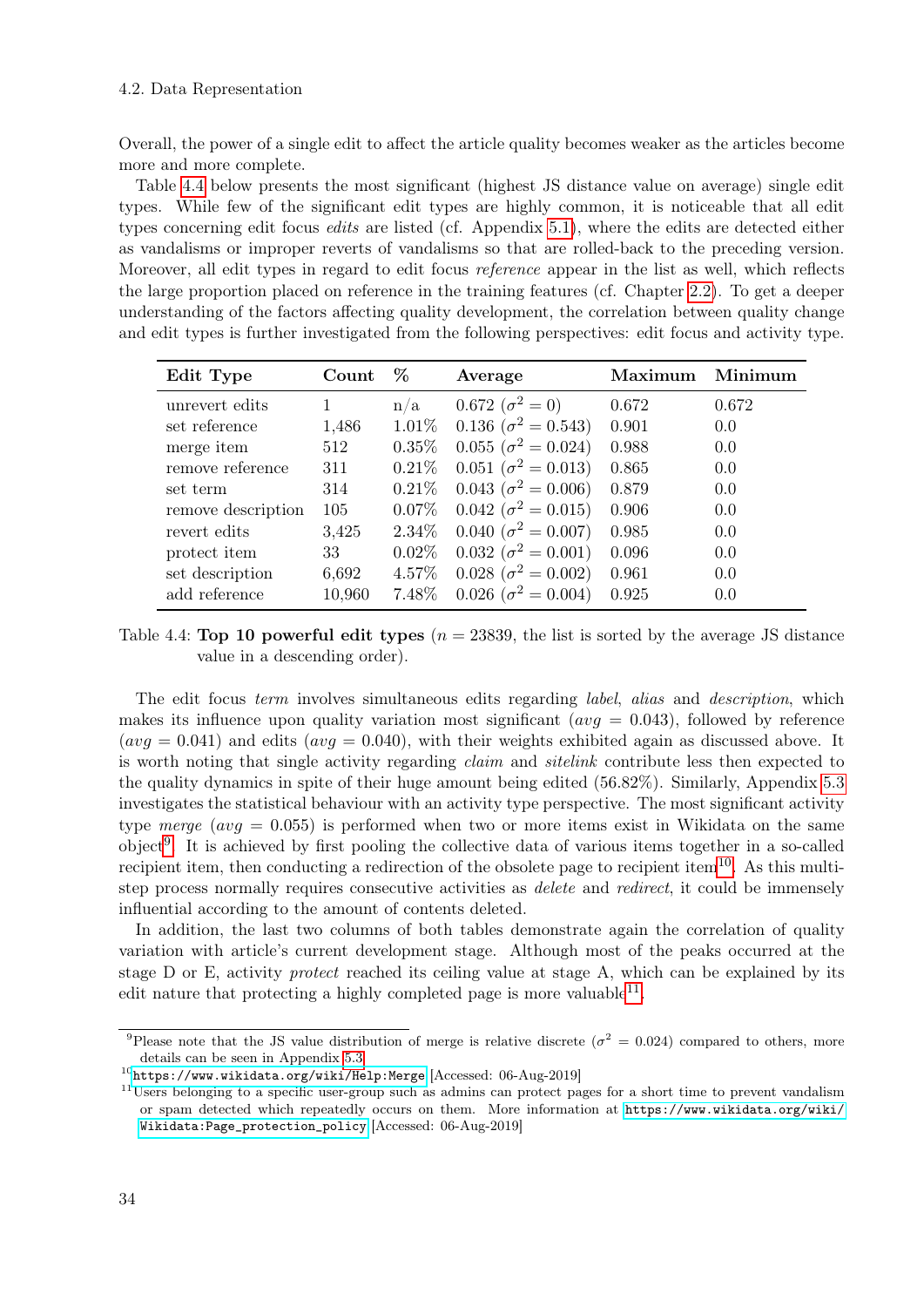<span id="page-34-1"></span>

|                |           | ID           | Sequence                |                                                                                     |                |
|----------------|-----------|--------------|-------------------------|-------------------------------------------------------------------------------------|----------------|
|                |           | 1            |                         | $\langle$ (set item) (set sitelink, set label) (add label) $>$                      |                |
|                |           | 2            |                         | $\langle$ (set sitelink) (set label) (set description) >                            |                |
| Length         | Prefix    |              |                         | <b>Projection DB</b>                                                                | Occurrence     |
| $\mathbf{1}$   | set item  |              |                         | $\langle$ (set sitelink, set label) (add label)                                     | -1             |
|                |           | set sitelink |                         | $\langle$ , set label) (add label) ><br>$\langle$ (set label) (set description) $>$ | 2              |
|                | set label |              |                         | $\langle \text{(add label)} \rangle$<br>$\langle$ set description $\rangle$         | 2              |
| $\overline{2}$ |           |              | set sitelink, set label | $\langle \text{(add label)} \rangle$<br>$\langle$ (set description) $>$             | $\overline{2}$ |

Table 4.5: Example of prefix-based projection.

### <span id="page-34-0"></span>4.3 Sequence Mining

With a better understanding now of the dataset nature, given the observations made in preceding chapters, quantitative investigations employing sequential pattern mining are conducted in order to discover the actual frequent patterns responsible for the regularities in the event logs. As introduced before, there exist a variety of algorithms mining the frequent sequential patterns in time-related data (cf. Chapter [2.3\)](#page-19-0), from which the PrefixSpan (prefix-projected sequential pattern mining) algorithm is chosen for mining our dataset. As a representative of pattern growth algorithms, PrefixSpan first scans the sequence databases and denotes the number of occurrences for all prefixes with length 1, where the prefixes as well as suffixes, i.e., the remainder of sequences are stored in a so-called projected database. It then uses the most frequently occurred sequence patterns as the prefix for the next iteration, and the whole process will continue as the prefix length grows until a threshold (minimum support) is reached (cf. Table [4.5\)](#page-34-1). Compared with its opponent, Apriori-like algorithms, the PrefixSpan is selected based on the following properties (cf. [\[19\]](#page-43-10)):

- Avoid the huge set of candidate sequences. Apriori-based algorithms operate in a joinprune fashion, where candidate sequences of all possible lengths are required to be generated. This means that the set of candidate sequences includes all permutations of activities that took place in an article, which could be huge even for a moderate seed set. According to Pei et al. [\[19\]](#page-43-10), if there are 1, 000 frequent sequences of length 1, an Apriori-based algorithm will generate  $1000 \times 1000 + \frac{1000 \times 999}{2} = 1,499,500$  candidate sequences. This time-consuming phase is retrenched in PrefixSpan as no candidate sequence needs to be generated as it grows longer sequential patterns from the shorter frequent ones.
- Reduce the scan volume of databases. An Apriori-based algorithm grows the length of each candidate sequence by one at each database scan, to find a sequential pattern of length 10, and the whole database must be scanned at least 10 times. In contrast to this, the projected databases generated in PrefixSpan algorithm keep shrinking as the postfix sub-sequences are the only ones to be further projected into a projection database, which significantly reduces the database volume to be scanned.
- Superiority of mining long sequential patterns. According to Pei et al. [\[19\]](#page-43-10), the number of candidate sequences in Apriori-based algorithms is exponential to the length of sequential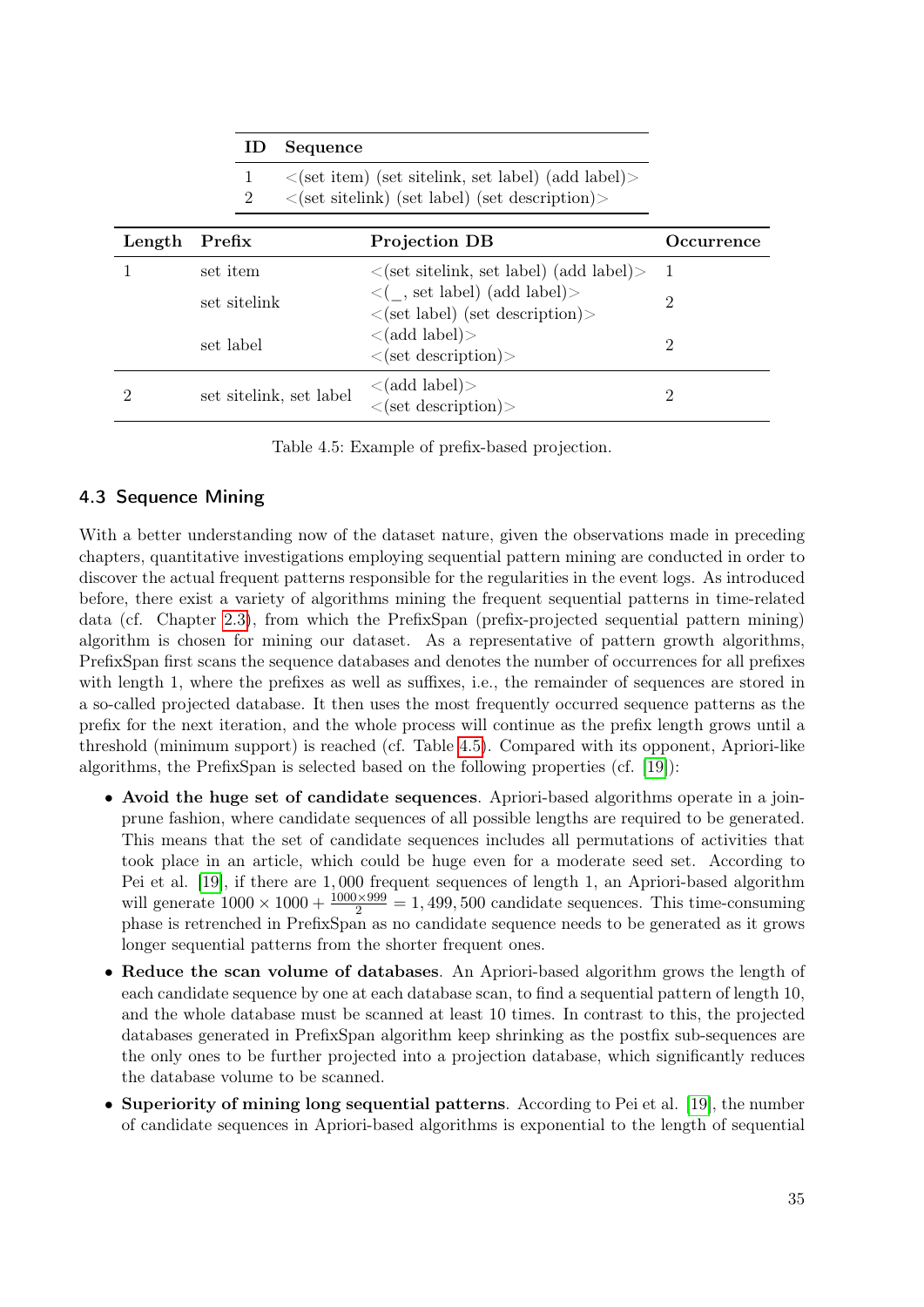### 4.3. Sequence Mining

patterns to be mined. For a length 10 sequential pattern, the number of candidate sequences to be generated is  $\sum_{i=1}^{10} \binom{10}{i}$  $\binom{10}{i} = 2^{10} - 1 \approx 10^3$ , which again, will be avoided by means of PrefixSpan as there will be no candidate sequence needed.

A pseudo-code representing the procedure for mining frequent sequential patterns with a data quality perspective is presented in Algorithm [1.](#page-35-0) The entire process is mainly composed of two parts: Class SequenceGenerator converts the raw dataset inputted into a sequence database, and insufficient edits, i.e., those not satisfying the JS-distance constraint, are pruned in this phase; Class PrefixSpan mines the sequence database converted by means of the PrefixSpan algorithm (cf. [\[19\]](#page-43-10)), and frequency constraint is set-up with user-specified minimum support, along with the requirements of mining closed/maximal frequent patterns being taken into consideration in this phase (cf. Chapter [2.3\)](#page-19-0).

### <span id="page-35-0"></span>Algorithm 1 Mining sequential patterns of Wikidata editing activities.

### Input:

- Original csv dataset D
- List of sequence identification L
- Minimum frequency support *min* support
- Minimum data variation threshold *js* threshold
- (optional) Mine closed frequent patterns  $closed=True$
- (optional) Mine maximal frequent patterns  $\textit{maximal} = \textit{True}$

Output: The complete set of sequential patterns

Method:

- 1. Call **SequenceGenerator** $(D, L, js$  threshold):
	- a) Create new dataset  $D'$  by selecting the respective columns according to L.
	- b) Scan  $D'$  once, prune the rows not satisfying the js threshold.
	- c) Collapse the consecutive edits e committed by the same editor into one event  $\alpha$  then aggregate each article's edits into one sequence  $S_i = \langle \alpha_1, \alpha_2 ... \alpha_m \rangle$ .
	- d) Create sequence database  $S = [S_1, S_2...S_n]$ .
- 2. Call  $\textbf{PrefixSpan}(S, \text{min\_support}, \text{[optional]}closed=True, \text{[optional]} maximal=True):$ 
	- a) Set frequent pattern  $\alpha = \langle \rangle$  with length  $l = 0$  as initialization.
	- b) For each frequent pattern  $\alpha$ , create a  $\alpha$ -projected database  $S|\alpha$ .
	- c) Scan  $S|\alpha$  once, for each frequent pattern  $\alpha$  find the set of frequent events b such that
		- i. b can be assembled to the last element of  $\alpha$  to form a sequential pattern, or
		- ii.  $\langle b \rangle$  can be appended to  $\alpha$  to form a sequential pattern.
	- d) Append each frequent event b to  $\alpha$  to form a new frequent pattern  $\alpha'$  with length  $l + 1$ .
	- e) Construct  $\alpha'$ -projected database  $S|\alpha'$  for each  $\alpha'$ , repeat the same process with the new frequent pattern  $\alpha'$  until no more frequent patterns can be discovered.
	- f) Convert the patterns resulted into closed frequent patterns or maximal frequent patterns if necessary.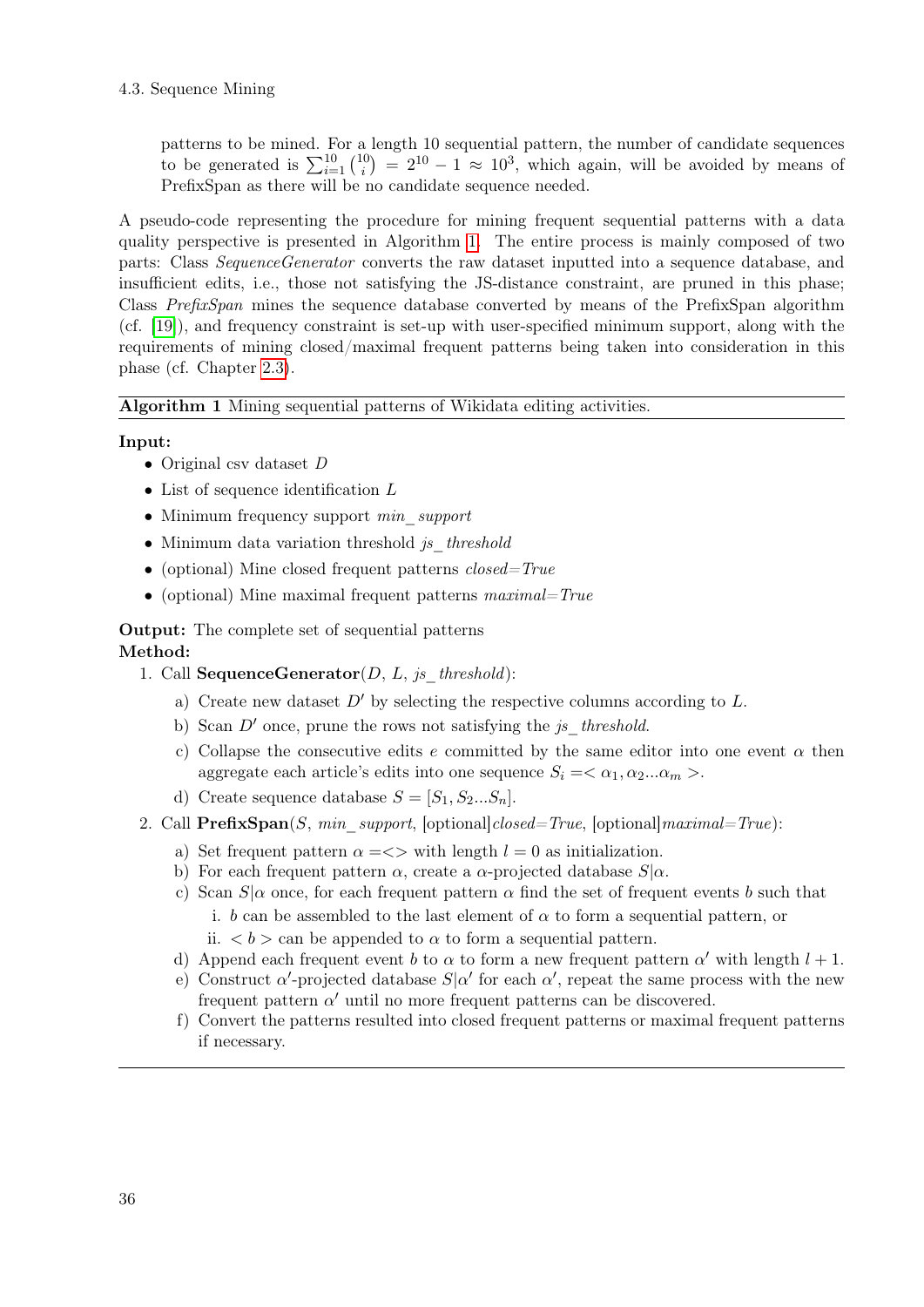### <span id="page-36-0"></span>4.4 Behavioral Patterns

In this section, we analyze the pattern discovered between all article sequences, across different quality variation levels, and across different frequency constraints. Since one of the goals of this research is using sequences to identify the effectiveness in terms of data quality, it would be valuable to use the JS threshold to identify which patterns more or less affect the quality and use the frequency constraint to support this identification.

The patterns discovered are the results of sequential pattern mining, where each article is considered as a sequence containing all edit activities that have been carried out on this article. Analyzing these patterns enables us to study the editing sessions from a global perspective by discovering the common patterns reoccurring frequently across multiple articles. The length of patterns is an essential metric to evaluate the mining results, as more valuable sequential details are embedded in such consecutive editing sessions. Thus, both constraints of data quality variation and frequency support will be adjusted so that patterns with appropriate size and length are being discovered.

<span id="page-36-1"></span>

| Edit Type       |                 |                 |                 |                 | Count |
|-----------------|-----------------|-----------------|-----------------|-----------------|-------|
| 1st             | 2 <sub>nd</sub> | 3rd             | 4th             | 5th             |       |
| add description | set description |                 |                 |                 | 268   |
| update item     | set claim       |                 |                 |                 | 292   |
| update item     | set description |                 |                 |                 | 274   |
| add reference   | add description |                 |                 |                 | 266   |
| add reference   | add reference   |                 |                 |                 | 273   |
| set claim       | set claim       | add description |                 |                 | 279   |
| set claim       | set claim       | update item     |                 |                 | 274   |
| set claim       | set claim       | add reference   |                 |                 | 272   |
| set claim       | add description | set claim       |                 |                 | 274   |
| set claim       | set label       | set claim       |                 |                 | 272   |
| set claim       | set label       | set description |                 |                 | 267   |
| set claim       | add reference   | set claim       |                 |                 | 276   |
| set claim       | add reference   | set description |                 |                 | 264   |
| set description | set claim       | set description |                 |                 | 267   |
| add reference   | set claim       | set claim       |                 |                 | 275   |
| add reference   | set claim       | set description |                 |                 | 265   |
| set claim       | set claim       | set claim       | set label       |                 | 267   |
| set claim       | set claim       | set description | set label       |                 | 266   |
| set claim       | set description | set description | set description |                 | 281   |
| set claim       | set claim       | set claim       | set description | set description | 271   |
| set claim       | set claim       | set description | set description | set claim       | 265   |
| set claim       | set claim       | set claim       | set description | set claim       | 264   |

Table 4.6: Most frequent edit type sequences with low article quality variation ( $n = 439$ , js threshold  $= 0.01$ , min support  $= 0.6$ . The list is ordered first by sequence length then by edit focus alphabetically).

Table [4.6](#page-36-1) presents the most frequent patterns with low-quality variations in lengths of 2-5 edit types. As can be seen from these results, a significant majority (82%) of patterns represent sequences with edit focus claim (set claim), sometimes followed or interrupted by editing sessions with edit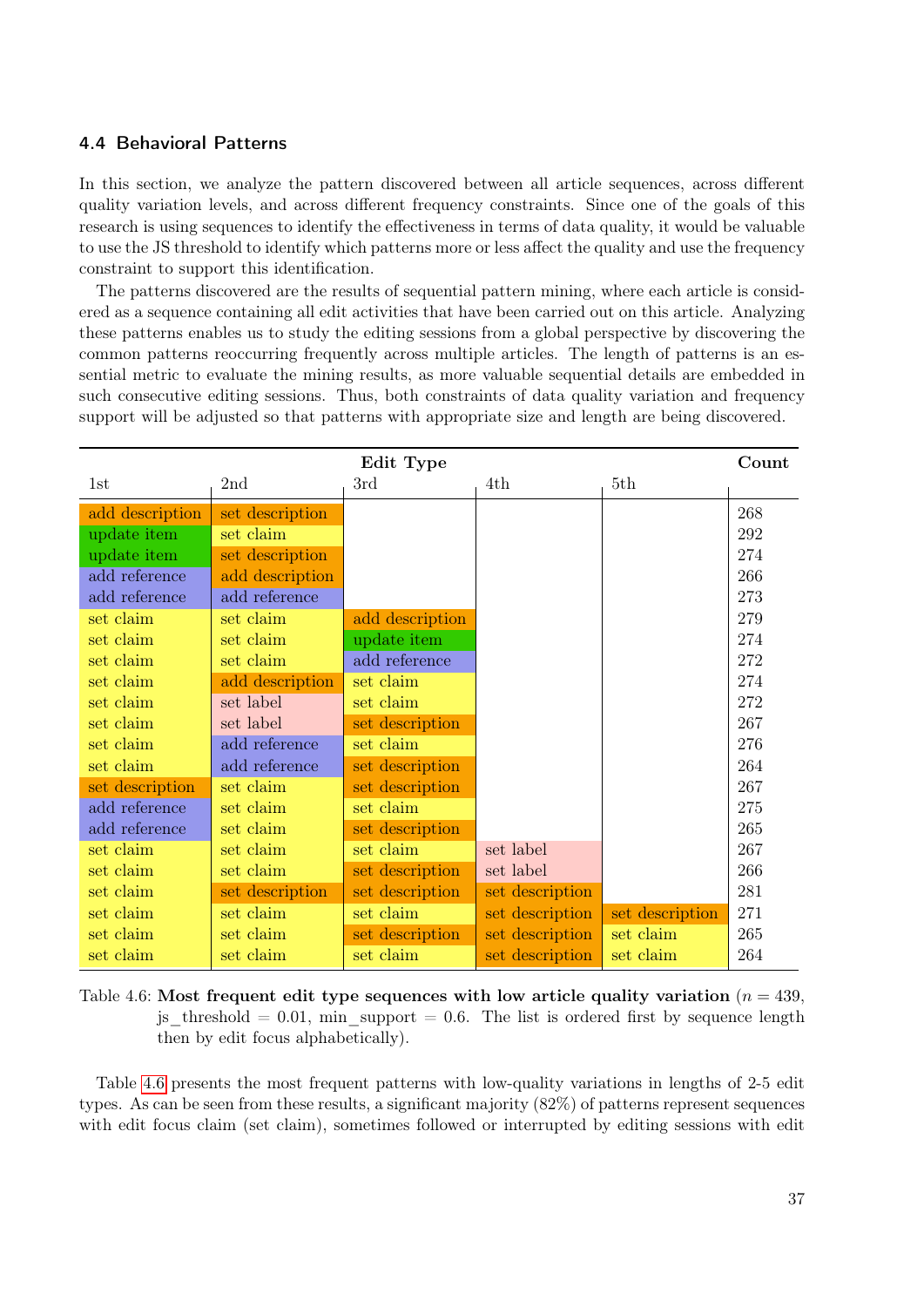### 4.4. Behavioral Patterns

<span id="page-37-0"></span>focuses term<sup>[12](#page-37-1)</sup> or reference. This is not surprising, given that  $36\%$  of single edit activity focuses on the claim. A more interesting fact is the high ratio of claim and description coming in pairs  $(50\%)$ . as there is merely 8% of single edit activity focusing on description (cf. Table [5.2\)](#page-49-1). Moreover, we notice that most of the frequent patterns in this phase  $(86\%)$  are purely adding or setting new contents into articles.

|               | Edit Type       |           | Count |
|---------------|-----------------|-----------|-------|
| 1st           | 2nd             | 3rd       |       |
| remove claim  |                 |           | 55    |
| set claim     | set claim       |           | 134   |
| set claim     | add description |           | 51    |
| set claim     | set description |           | 54    |
| set claim     | update item     |           | 77    |
| set claim     | set label       |           | 54    |
| set claim     | add reference   |           | 115   |
| set claim     | set reference   |           | 42    |
| update item   | set claim       |           | 57    |
| add reference | add description |           | 47    |
| add reference | update item     |           | 60    |
| set reference | update item     |           | 60    |
| add reference | add reference   |           | 97    |
| add reference | set reference   |           | 56    |
| set reference | add reference   | set claim | 46    |

Table 4.7: Most frequent edit type sequences with middle article quality variation  $(n =$ 418, is threshold  $= 0.1$ , min support  $= 0.1$ . The list is ordered first by sequence length then by edit focus alphabetically).

A more telling statistic in terms of data quality is presented by increasing the JS distance threshold from 0.01 to 0.1 as well as relaxing the frequency restriction from 0.6 to 0.1. Table [4.7](#page-37-0) presents the most frequent patterns with middle-quality variations in lengths of 1-3 edit types. As Table [4.7](#page-37-0) reveals, the sequential patterns with a higher quality ensurance are much shorter than those described in Table [4.6](#page-36-1) with a lower one. The majority of patterns represent sequences with edit focus claim (60%), sometimes followed by editing sessions focusing on term, reference or item. Different from before, there are more patterns discovered in this phase focusing on reference (53%) and the activity types are becoming more diverse, given the occurrence of activity type remove (4 distinct activity types).

With modulating the JS distance threshold up to 0.5, the pattern discovered generated quite powerful article quality variations. Table [4.8](#page-38-0) presents the most frequent patterns with high-quality variations in lengths of 1-2 edit types. As can be seen from the results, the identified patterns are becoming shorter once more, and instead of edit focus claim (42%), most of the sequences contain patterns focusing on reference (58%), and the activity types are becoming more diverse (5 distinct activity types) compared to those with moderate quality constraints. It is worth noting that the frequency restriction has to be adjusted to a very low level (0.01) to guarantee the appropriate pattern lengths, as highly frequent sequences leading to high quality variations are not able to be sustained for a long time.

<span id="page-37-1"></span> $12$ Edit focus term includes multiple edit focuses of label, alias or description.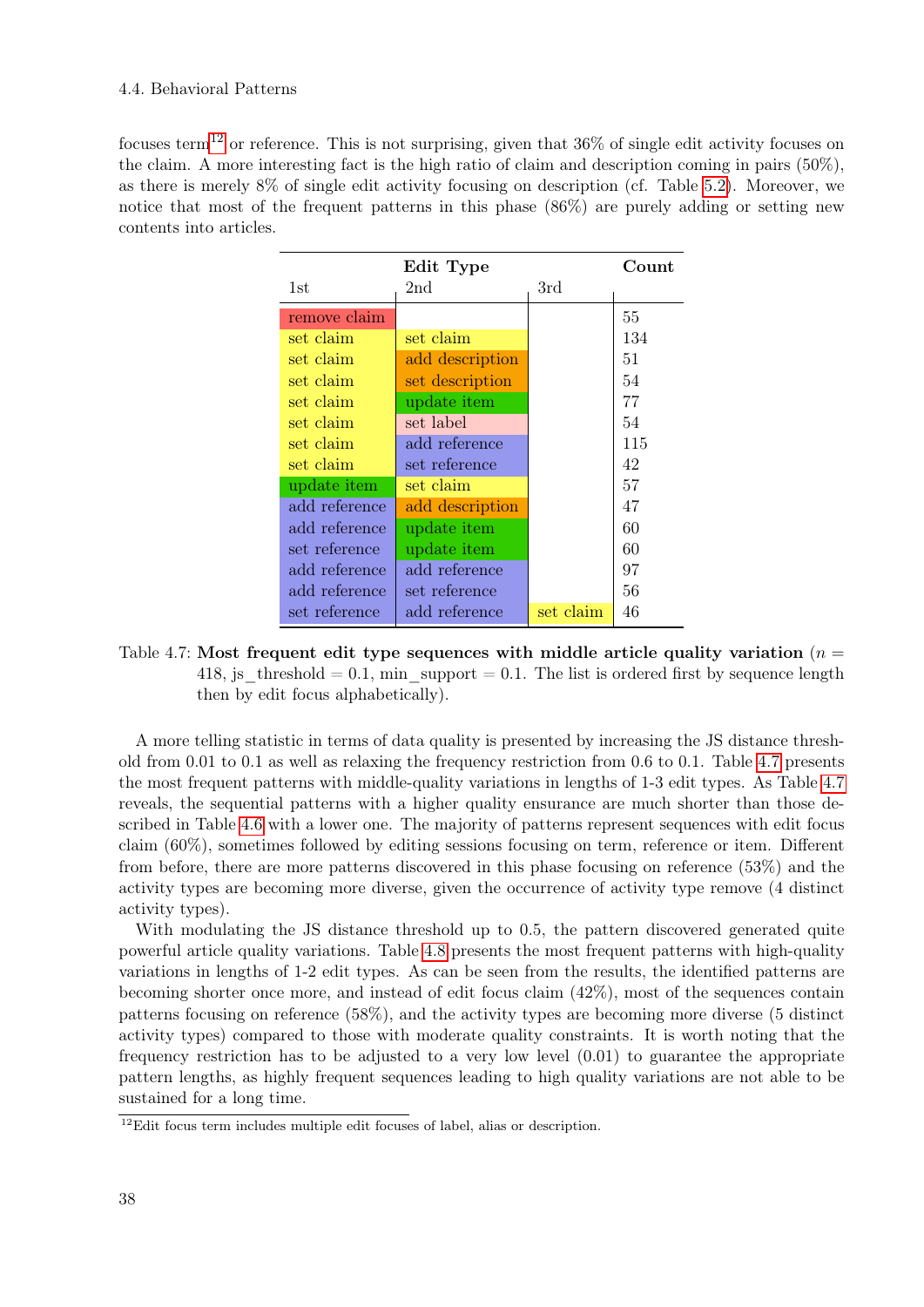| Edit Type       |                 | Count. |
|-----------------|-----------------|--------|
| 1st             | 2 <sub>nd</sub> |        |
| set label       |                 | 11     |
| remove claim    | set claim       | 7      |
| set claim       | set claim       | 10     |
| set claim       | add reference   | 9      |
| add description | add description | 6      |
| update item     | update item     | 18     |
| add reference   | remove claim    | 6      |
| add reference   | set claim       | 6      |
| set reference   | set claim       | 18     |
| set reference   | add description | 14     |
| set reference   | revert edits    | 8      |
| set reference   | update item     |        |

<span id="page-38-0"></span>l,

Table 4.8: Most frequent edit type sequences with high article quality variation ( $n = 376$ , js\_threshold =  $0.5$ , min\_support =  $0.01$ . The list is ordered first by sequence length then by edit focus alphabetically).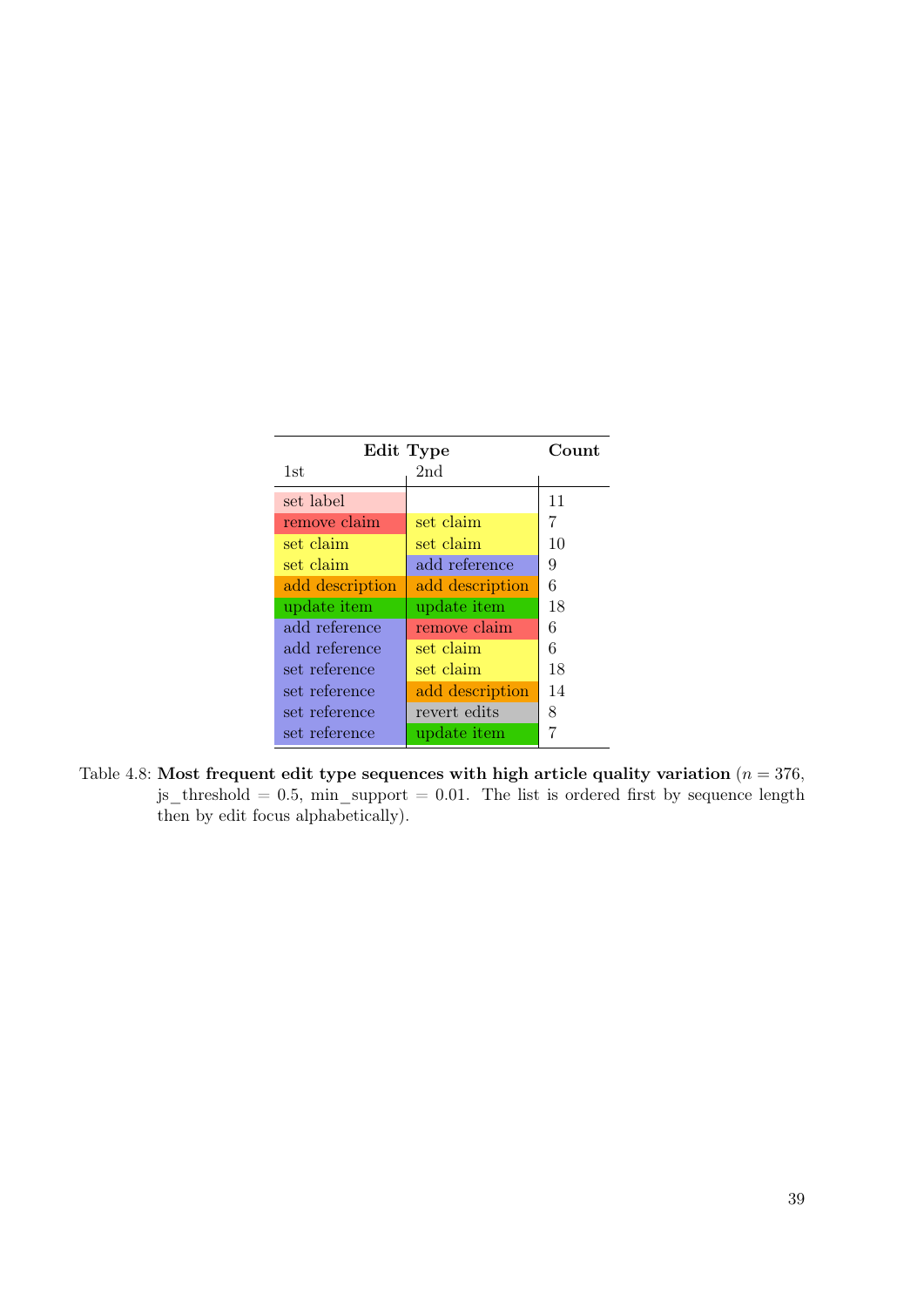## 4.4. Behavioral Patterns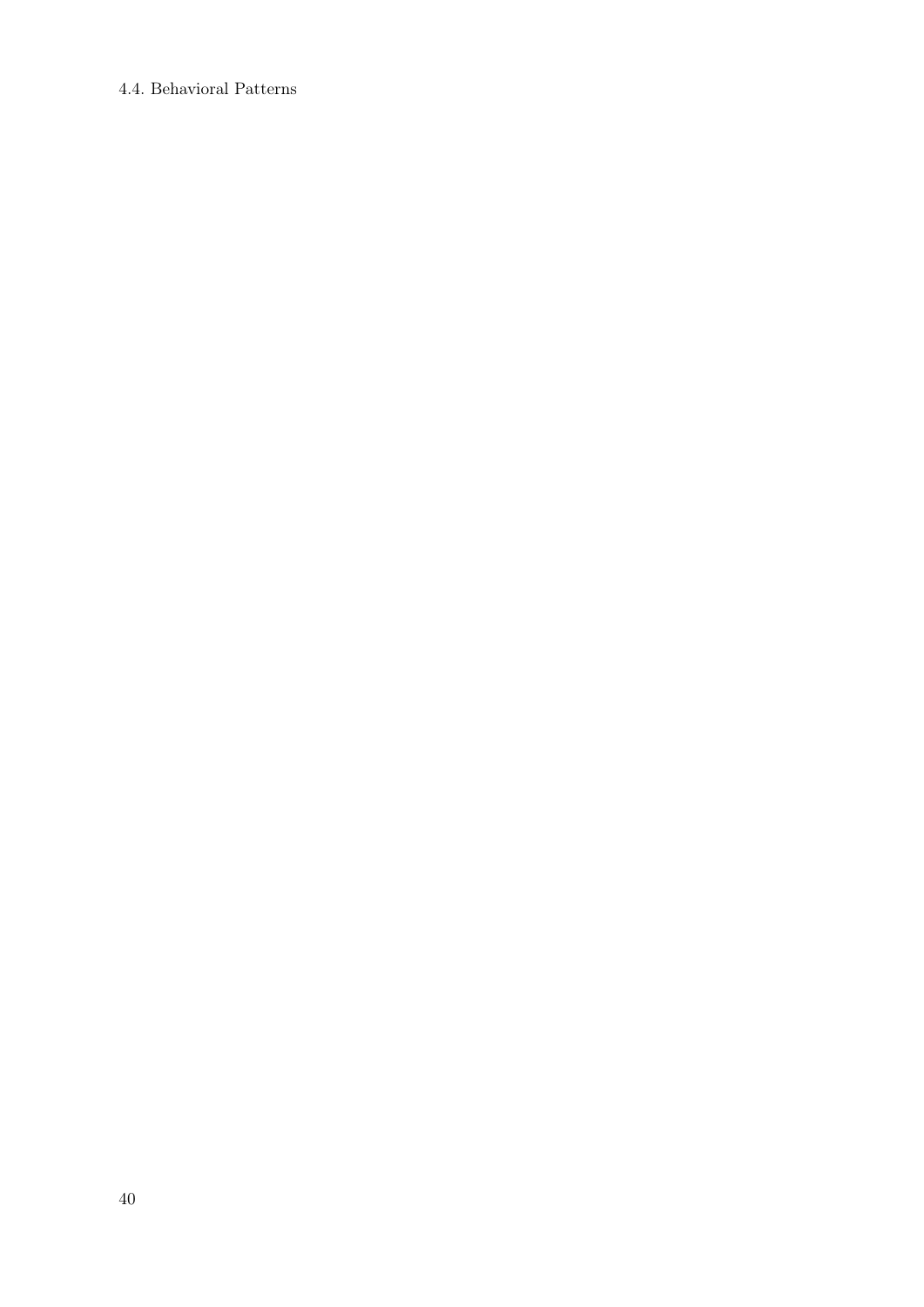# <span id="page-40-0"></span>5 Conclusion

Event log data in large-scale collaborative ontology projects like Wikidata contain a variety of meta-data about who is contributing what, when and how. Investigating the sequential patterns in such event log data provides a richer description of the temporal dynamics underlying the online knowledge collaborations. This research adopts Keegan's [\[11\]](#page-43-0) definition of event logs, specifies the process of identifying, schematizing, analyzing and interpreting sequences into the Wikidata domain, and, in addition, introduces data quality variation as a new event log feature, so that an event log can be encoded into a message not only about who-what-when-how, but also how much.

As a conceptual and methodological contribution, this research took ORES as a proxy to evaluate the temporal article quality and utilized the Jensen-Shannon distance as a metric for measuring the quality variations across event logs. To demonstrate the usability of the extended methodology, this research outlined through a case study a step-by-step procedure for employing sequence analysis in context of Wikidata. The case study illustrates the impact of sequential editing activities on data quality using a sequential pattern mining approach. The study collected and processed the meta-data of 500 randomly chosen Wikidata articles, classified the raw revision comments into highly-structured edit types, used the JS distance to capture the quality dynamics between adjacent edit types, and finally, identified frequent sequential editing patterns satisfying a specified quality constraint. With analysis of the impacts of different sequence identifications in terms of quality variations, this empirical case study can be seen as a pilot study for investigating sequential behaviour patterns with a focus of data quality. In the meantime, it provides some remarkable findings that deserve more discussion and elaboration in the future:

Quality measurement and ORES. The case study quantified the quality development by means of JS distance and this performs well. As the JS distance is bounded between 0 and 1, the whole dataset presents a wide variation range from 0 to 0.9876. However, with more than a half of all revisions holding JS distances of 0 (identical item quality distribution between adjacent revisions), the average quality variation is rather insignificant (0.0098). Moreover, this questioned the ability of ORES item-quality model to identify the subtle quality changes, since the contents involved exist in the model features.

The power of a single edit. Having conducted elementary statistical tests on the sample dataset, the study found that instead of an absolute value, the average power of a single edit type is rather context-dependent. The JS value of a particular edit type changes accordingly with edit focus, activity type and the current development stage of the article. Edits in regard to focuses Term and Reference triggered higher quality variations on average. Similarly, activity types such as Merge and Revert generate on average higher quality changes. The article quality variation triggered by a single edit appears variously susceptible according to different developing stages. Overall, the power of a single edit becomes increasingly weaker as the articles are being completed.

Frequent sequential patterns. Frequent sequential patterns between article sequences are discovered by adjusting the constraints of quality and frequency so that patterns with appropriate size and length are identified. In increasing the threshold of quality variation, the frequency constraint has to be strongly compromised to ensure consecutive edit type sequences. This indicates that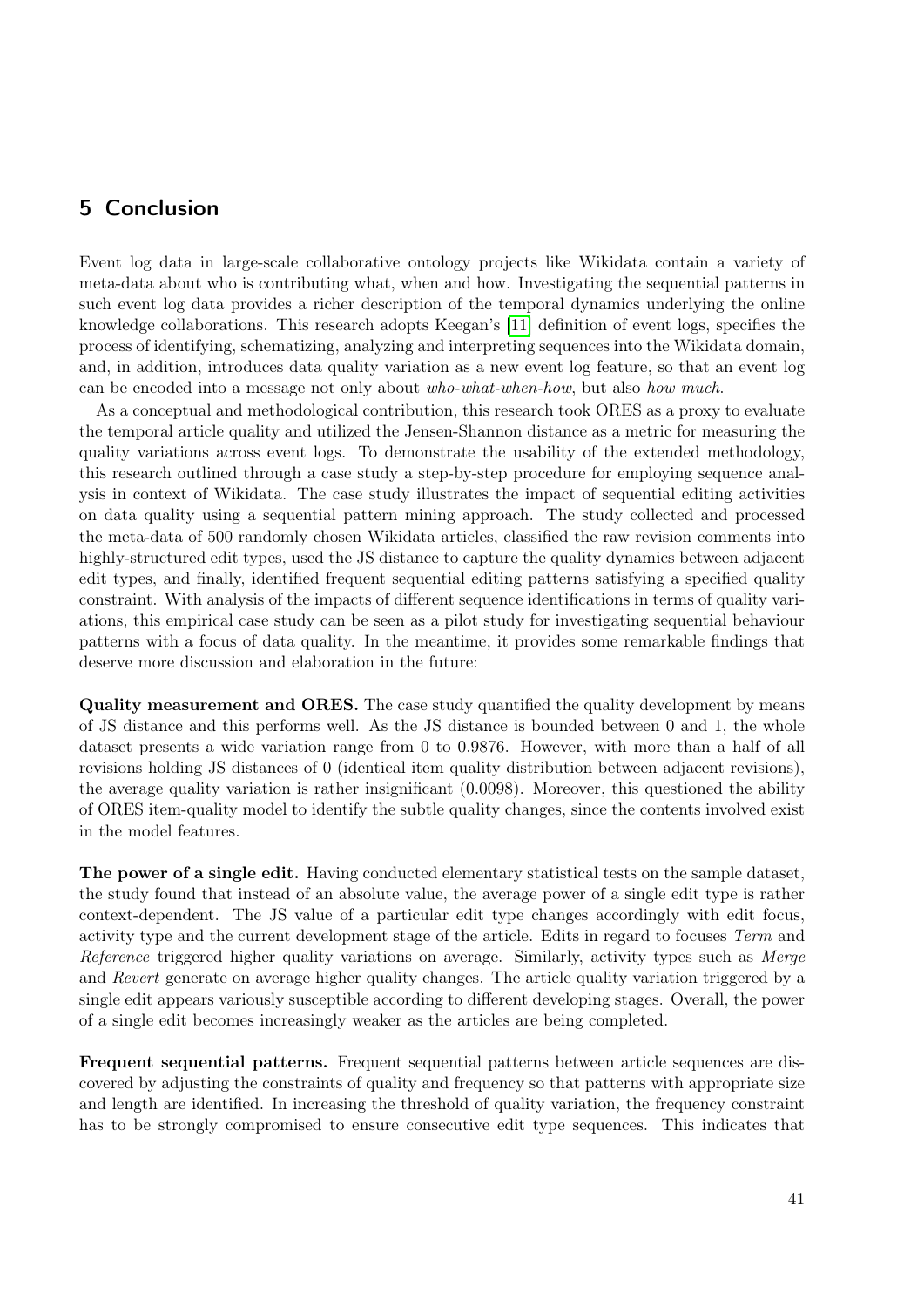frequent sequences leading to high quality variations are not able to be sustained for a long time. Having investigated the identified patterns from both edit focus and activity type perspectives, as the quality variation threshold increases, editing activities related to Reference are occurring more frequently (from 32% to 58%), and the activity types are becoming more diverse.

In effect, in the future there is a necessity to cross test the identified results by scaling up the data collected. To investigate the effectiveness of different sequence identifications in terms of data quality, this research chose Artifact and Activity as the fundamental features of event logs, extended them with sub-features like Name Space and Edit Type, and tested the effectiveness regarding data quality by setting Development Stage as a variable. This can be seen as a call to extend the sequence identifications with Performer for examining the temporal participation patterns, or with Order to capture an overall development process, both with a data quality perspective. More importantly, the JS distance approach has a rich potential for measuring quality improvement in the context of ORES by setting a desired probability distribution as null hypothesis. Knowing the sequential patterns that lead frequently to a higher article quality, a recommendation system could be constructed to complement the work of high-quality maintenance in online knowledge collaborations.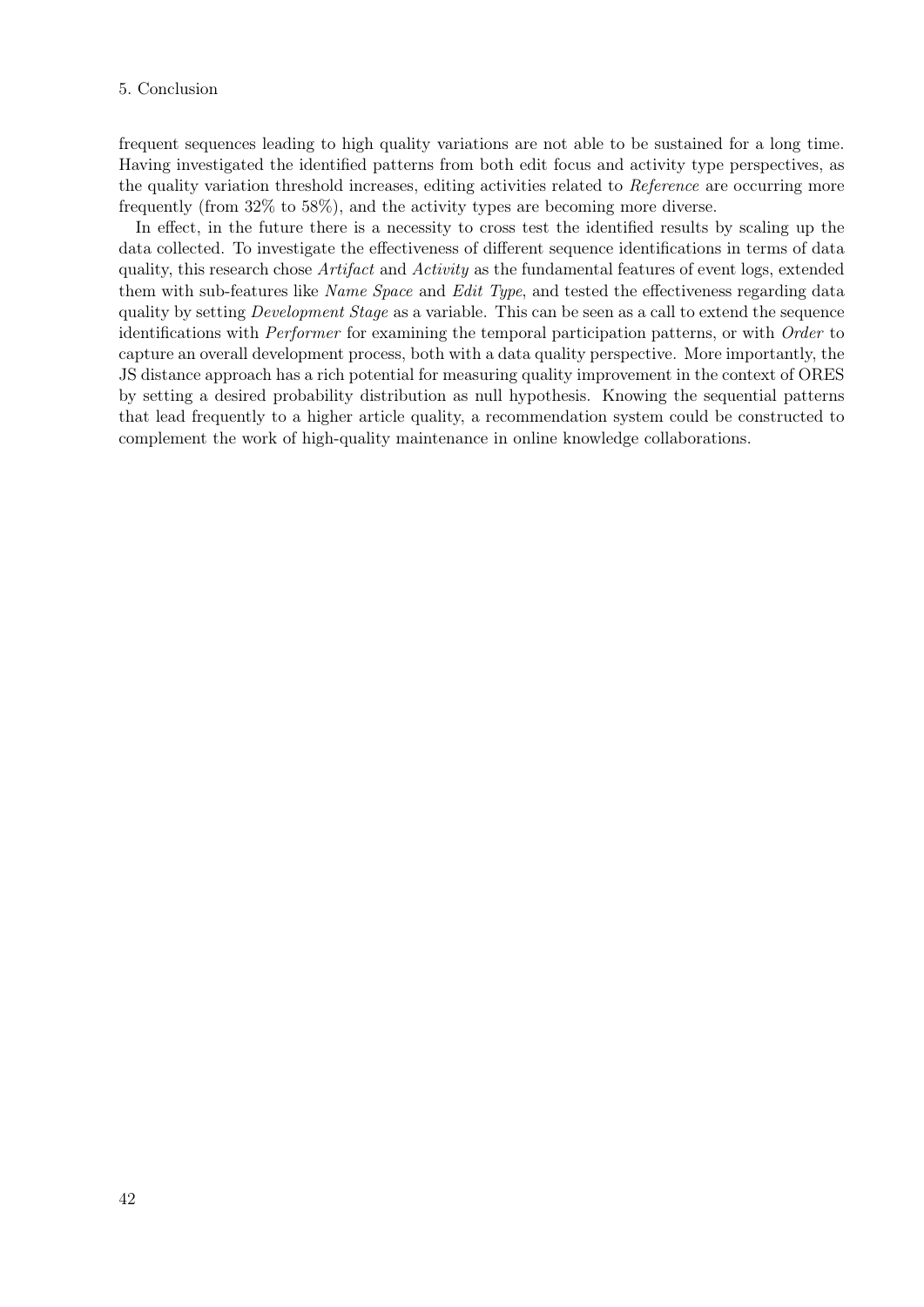## <span id="page-42-0"></span>**Literature**

- <span id="page-42-5"></span>[1] Rakesh Agrawal and Ramakrishnan Srikant. "Mining Sequential Patterns". In: Proceedings of the Eleventh International Conference on Data Engineering. ICDE '95. Washington, DC, USA: IEEE Computer Society, 1995, pp. 3–14. isbn: 0-8186-6910-1. url: [http://dl.acm.](http://dl.acm.org/citation.cfm?id=645480.655281) [org/citation.cfm?id=645480.655281](http://dl.acm.org/citation.cfm?id=645480.655281).
- <span id="page-42-2"></span>[2] To Tu Cuong and Claudia Müller-Birn. "Applicability of Sequence Analysis Methods in Analyzing Peer-Production Systems: A Case Study in Wikidata". In: Social Informatics - 8th International Conference, SocInfo 2016, Bellevue, WA, USA, November 11-14, 2016, Pro-ceedings, Part II. 2016, pp. 142-156. DOI: [10.1007/978-3-319-47874-6\\\_11](https://doi.org/10.1007/978-3-319-47874-6\_11). URL: [https:](https://doi.org/10.1007/978-3-319-47874-6%5C_11) [//doi.org/10.1007/978-3-319-47874-6%5C\\_11](https://doi.org/10.1007/978-3-319-47874-6%5C_11).
- <span id="page-42-3"></span>[3] Fredo Erxleben et al. "Introducing Wikidata to the Linked Data Web". In: The Semantic Web – ISWC 2014. Ed. by Peter Mika et al. Cham: Springer International Publishing, 2014, pp. 50–65. isbn: 978-3-319-11964-9.
- <span id="page-42-1"></span>[4] Samer Faraj, Sirkka L. Jarvenpaa, and Ann Majchrzak. "Knowledge Collaboration in Online Communities". In: Organization Science 22.5 (Sept. 2011), pp. 1224–1239. issn: 1526-5455. doi: [10.1287/orsc.1100.0614](https://doi.org/10.1287/orsc.1100.0614). url: <https://doi.org/10.1287/orsc.1100.0614>.
- <span id="page-42-9"></span>[5] Michael Färber et al. "Linked Data Quality of DBpedia, Freebase, OpenCyc, Wikidata, and YAGO". In: Semantic Web Journal (2017), pp. 1–53.
- <span id="page-42-10"></span>[6] Minos N. Garofalakis, Rajeev Rastogi, and Kyuseok Shim. "SPIRIT: Sequential Pattern Mining with Regular Expression Constraints". In: Proceedings of the 25th International Conference on Very Large Data Bases. VLDB '99. San Francisco, CA, USA: Morgan Kaufmann Publishers Inc., 1999, pp. 223-234. ISBN: 1-55860-615-7. URL: [http://dl.acm.org/citation.cfm?](http://dl.acm.org/citation.cfm?id=645925.671514) [id=645925.671514](http://dl.acm.org/citation.cfm?id=645925.671514).
- <span id="page-42-4"></span>[7] Goldberger, Gordon, and Greenspan. "An efficient image similarity measure based on approximations of KL-divergence between two gaussian mixtures". In: Proceedings Ninth IEEE International Conference on Computer Vision. Oct. 2003, 487-493 vol.1. DOI: [10.1109/ICCV.](https://doi.org/10.1109/ICCV.2003.1238387) [2003.1238387](https://doi.org/10.1109/ICCV.2003.1238387).
- <span id="page-42-7"></span>[8] Jiawei Han, Jian Pei, and Yiwen Yin. "Mining Frequent Patterns Without Candidate Gener-ation". In: SIGMOD Rec. 29.2 (May 2000), pp. 1–12. ISSN: 0163-5808. poi: [10.1145/335191.](https://doi.org/10.1145/335191.335372) [335372](https://doi.org/10.1145/335191.335372). url: <http://doi.acm.org/10.1145/335191.335372>.
- <span id="page-42-8"></span>[9] Jiawei Han et al. "FreeSpan: Frequent Pattern-projected Sequential Pattern Mining". In: Proceedings of the Sixth ACM SIGKDD International Conference on Knowledge Discovery and Data Mining. KDD '00. Boston, Massachusetts, USA: ACM, 2000, pp. 355–359. ISBN: 1-58113-233-6. doi: [10.1145/347090.347167](https://doi.org/10.1145/347090.347167). url: <http://doi.acm.org/10.1145/347090.347167>.
- <span id="page-42-6"></span>[10] Jiawei Han et al. "Frequent pattern mining: current status and future directions". In: Data *Mining and Knowledge Discovery* 15.1 (Aug. 2007), pp. 55–86. ISSN: 1573-756X. DOI: 10. [1007/s10618-006-0059-1](https://doi.org/10.1007/s10618-006-0059-1). url: <https://doi.org/10.1007/s10618-006-0059-1>.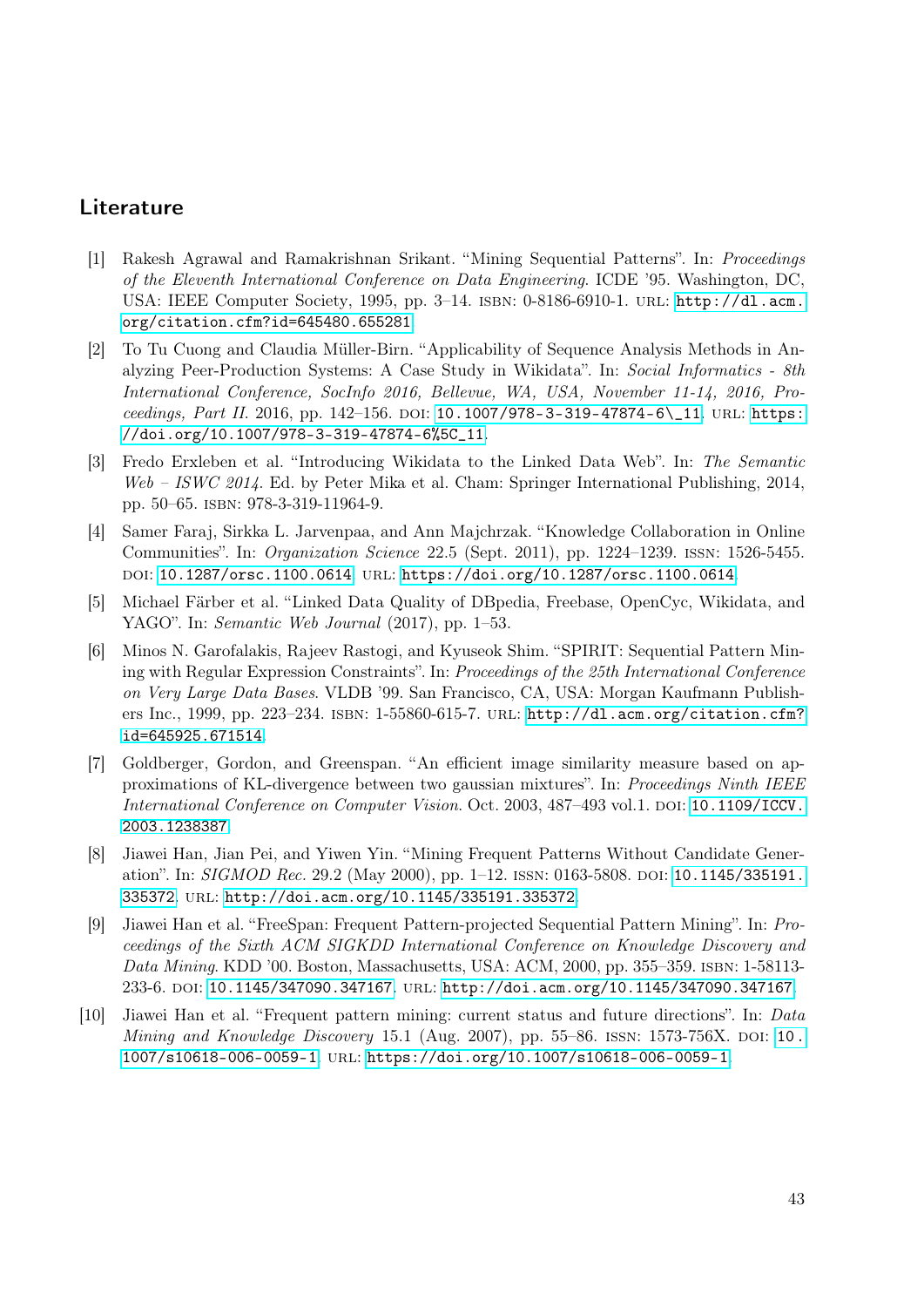- <span id="page-43-0"></span>[11] Brian C. Keegan, Shakked Lev, and Ofer Arazy. "Analyzing Organizational Routines in Online Knowledge Collaborations: A Case for Sequence Analysis in CSCW". In: Proceedings of the 19th ACM Conference on Computer-Supported Cooperative Work & Social Computing. CSCW '16. San Francisco, California, USA: ACM, 2016, pp. 1065–1079. ISBN: 978-1-4503-3592-8. DOI: [10.1145/2818048.2819962](https://doi.org/10.1145/2818048.2819962). url: <http://doi.acm.org/10.1145/2818048.2819962>.
- <span id="page-43-5"></span>[12] S. Kim et al. "Dynamic and Succinct Statistical Analysis of Neuroscience Data". In: Proceedings of the IEEE 102.5 (May 2014), pp. 683–698. issn: 0018-9219. doi: [10.1109/JPROC.2014.](https://doi.org/10.1109/JPROC.2014.2307888) [2307888](https://doi.org/10.1109/JPROC.2014.2307888).
- <span id="page-43-4"></span>[13] S. Kullback and R. A. Leibler. "On Information and Sufficiency". In: The Annals of Mathematical Statistics 22.1 (1951), pp. 79–86. issn: 00034851. url: [http://www.jstor.org/](http://www.jstor.org/stable/2236703) [stable/2236703](http://www.jstor.org/stable/2236703).
- <span id="page-43-11"></span>[14] Jonathan Lazar, Jinjuan Heidi Feng, and Harry Hochheiser. Research Methods in Human-Computer Interaction. Wiley Publishing, 2010. isbn: 0470723378, 9780470723371.
- <span id="page-43-6"></span>[15] J. Lin. "Divergence measures based on the Shannon entropy". In: IEEE Transactions on In-formation Theory 37.1 (Jan. 1991), pp. 145-151. ISSN: 0018-9448. DOI: [10.1109/18.61115](https://doi.org/10.1109/18.61115).
- <span id="page-43-7"></span>[16] Florent Masseglia, Pascal Poncelet, and Maguelonne Teisseire. "Web Usage Mining: How to Efficiently Manage New Transactions and New Clients". In: PKDD. Vol. 1910. Lecture Notes in Computer Science. Springer, 2000, pp. 530–535.
- <span id="page-43-8"></span>[17] Carl H. Mooney and John F. Roddick. "Sequential Pattern Mining – Approaches and Al-gorithms". In: ACM Comput. Surv. 45.2 (Mar. 2013), 19:1-19:39. ISSN: 0360-0300. DOI: [10.](https://doi.org/10.1145/2431211.2431218) [1145/2431211.2431218](https://doi.org/10.1145/2431211.2431218). url: <http://doi.acm.org/10.1145/2431211.2431218>.
- <span id="page-43-2"></span>[18] Claudia Müller-Birn et al. "Peer-production System or Collaborative Ontology Engineering Effort: What is Wikidata?" In: Proceedings of the 11th International Symposium on Open Collaboration. OpenSym '15. San Francisco, California: ACM, 2015, 20:1–20:10. isbn: 978- 1-4503-3666-6. doi: [10 . 1145 / 2788993 . 2789836](https://doi.org/10.1145/2788993.2789836). url: [http : / / doi . acm . org / 10 . 1145 /](http://doi.acm.org/10.1145/2788993.2789836) [2788993.2789836](http://doi.acm.org/10.1145/2788993.2789836).
- <span id="page-43-10"></span>[19] Jian Pei et al. "PrefixSpan: Mining Sequential Patterns by Prefix-Projected Growth". In: Proceedings of the 17th International Conference on Data Engineering. Washington, DC, USA: IEEE Computer Society, 2001, pp. 215–224. isbn: 0-7695-1001-9. url: [http://dl.acm.org/](http://dl.acm.org/citation.cfm?id=645484.656379) [citation.cfm?id=645484.656379](http://dl.acm.org/citation.cfm?id=645484.656379).
- <span id="page-43-1"></span>[20] Lev Ratinov and Dan Roth. "Design Challenges and Misconceptions in Named Entity Recognition". In: Proceedings of the Thirteenth Conference on Computational Natural Language Learning. CoNLL '09. Boulder, Colorado: Association for Computational Linguistics, 2009, pp. 147–155. isbn: 978-1-932432-29-9. url: [http://dl.acm.org/citation.cfm?id=1596374.](http://dl.acm.org/citation.cfm?id=1596374.1596399) [1596399](http://dl.acm.org/citation.cfm?id=1596374.1596399).
- <span id="page-43-3"></span>[21] Amir Sarabadani, Aaron Halfaker, and Dario Taraborelli. "Building Automated Vandalism Detection Tools for Wikidata". In: Proceedings of the 26th International Conference on World Wide Web Companion. WWW '17 Companion. Perth, Australia: International World Wide Web Conferences Steering Committee, 2017, pp. 1647–1654. ISBN: 978-1-4503-4914-7. DOI: [10.1145/3041021.3053366](https://doi.org/10.1145/3041021.3053366). url: <https://doi.org/10.1145/3041021.3053366>.
- <span id="page-43-9"></span>[22] Ramakrishnan Srikant and Rakesh Agrawal. "Mining sequential patterns: Generalizations and performance improvements". In: Advances in Database Technology — EDBT '96. Ed. by Peter Apers, Mokrane Bouzeghoub, and Georges Gardarin. Berlin, Heidelberg: Springer Berlin Heidelberg, 1996, pp. 1–17. isbn: 978-3-540-49943-5.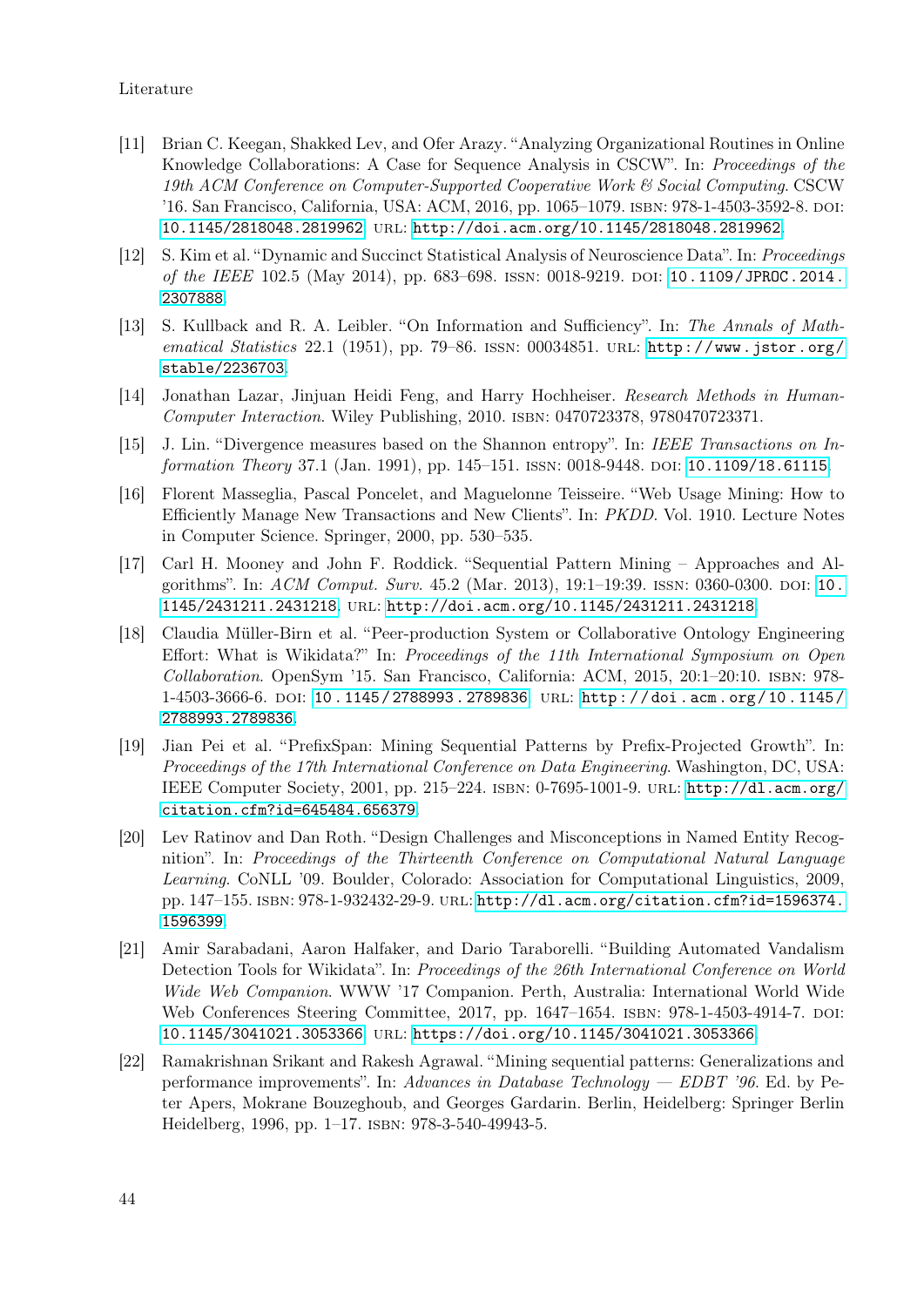- <span id="page-44-2"></span>[23] Steve Stemler. "An overview of content analysis". In: Practical Assessment, Research & Evaluation 7.17 (2001). ISSN: 1531-7714. URL:  $http://pareonline.net/getvn-asp?v=7&n=17$ .
- <span id="page-44-0"></span>[24] Simon Walk, Philipp Singer, and Markus Strohmaier. "Sequential Action Patterns in Collaborative Ontology-Engineering Projects: A Case-Study in the Biomedical Domain". In: Proceedings of the 23rd ACM International Conference on Conference on Information and Knowledge Management, CIKM 2014, Shanghai, China, November 3-7, 2014. 2014, pp. 1349–1358. DOI: [10.1145/2661829.2662049](https://doi.org/10.1145/2661829.2662049). url: <https://doi.org/10.1145/2661829.2662049>.
- <span id="page-44-1"></span>[25] Mohammed J. Zaki. "SPADE: An Efficient Algorithm for Mining Frequent Sequences". In: Machine Learning 42.1 (Jan. 2001), pp. 31–60. issn: 1573-0565. doi: [10.1023/A:1007652502315](https://doi.org/10.1023/A:1007652502315). url: <https://doi.org/10.1023/A:1007652502315>.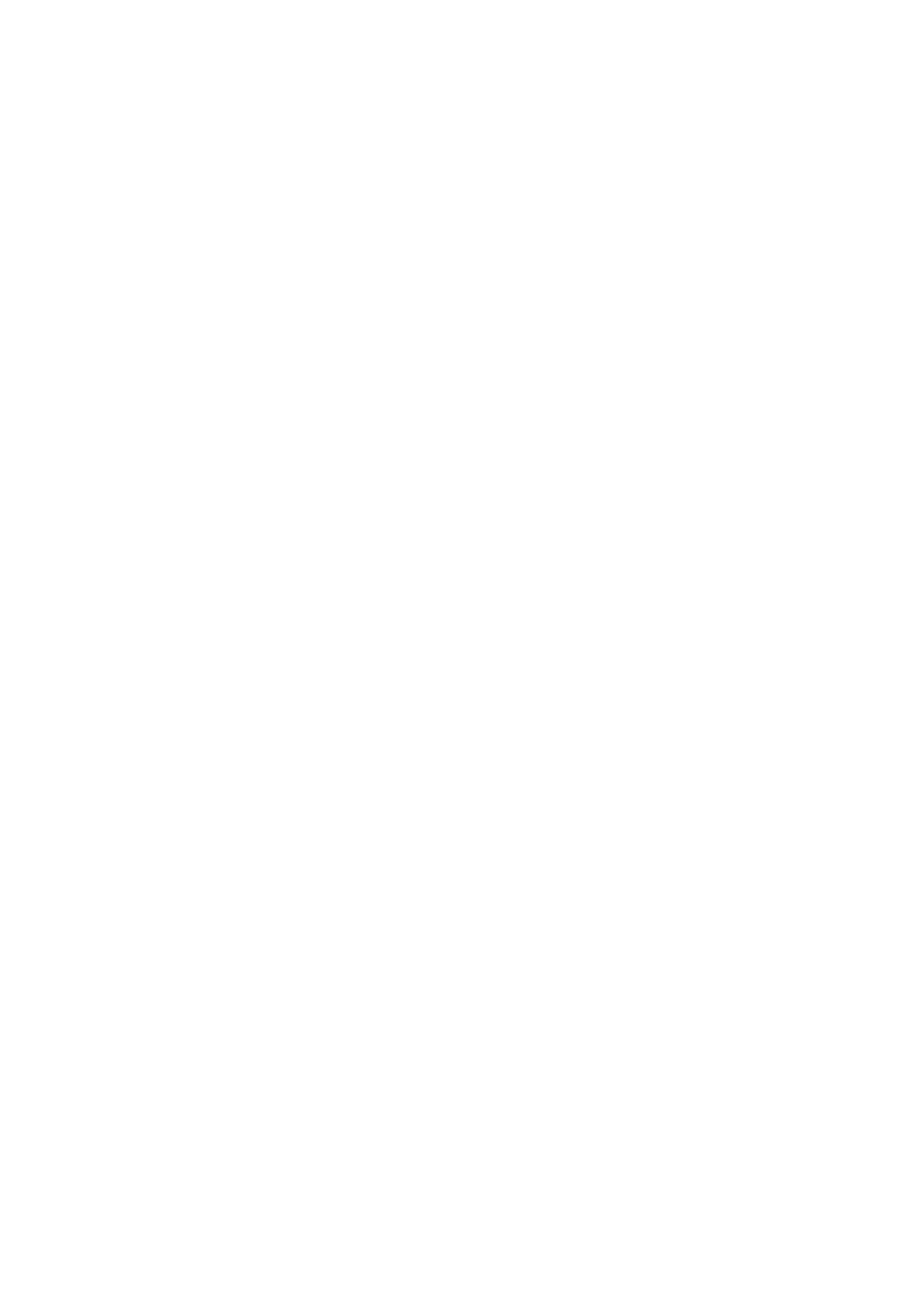# <span id="page-46-0"></span>Appendix

# <span id="page-46-1"></span>5.1 Activity Coding Scheme

| <b>Edit Focus</b> | Edit Type       | <b>Edit Summary</b>                        | Paraphrase                                                                                 |
|-------------------|-----------------|--------------------------------------------|--------------------------------------------------------------------------------------------|
| Alias             | set alias       | wbsetaliases-set                           | Set a new alias list for a Wik-<br>ibase entity, possibly over-<br>write                   |
|                   | add alias       | wbsetaliases-add                           | Add new aliases to the exist-<br>ing alias list of a Wikibase en-<br>tity, won't overwrite |
|                   | update alias    | wbsetaliases-add-remove                    | Add new aliases to the alias<br>list as well as remove aliases<br>from the list            |
|                   |                 | wbsetaliases-update                        | Update the alias list of a Wik-<br>ibase entity                                            |
|                   | set claim       | wbsetclaim-create                          | Create an entire statement or<br>claim                                                     |
|                   |                 | wbcreateclaim                              | Create Wikibase claims                                                                     |
|                   |                 | wbcreateclaim-create                       | Create Wikibase claims                                                                     |
| Claim             | add claim       | wbsetclaimvalue                            | Set the value of a Wikibase<br>claim                                                       |
|                   |                 | wbsetclaim-update                          | Update an entire statement or<br>claim                                                     |
|                   | update claim    | wbremoveclaims-update                      | Update Wikibase claims by<br>removing claim value                                          |
|                   |                 | wbsetclaim-update-qualifiers               | Update the value of an exist-<br>ing qualifier                                             |
|                   |                 | $\frac{1}{2}$ wbsetclaim-update-rank       | Update the value of an exist-<br>ing rank                                                  |
|                   |                 | wbremoveclaims                             | Remove Wikibase claims                                                                     |
|                   | remove claim    | wbremoveclaims-remove                      | Remove Wikibase claims                                                                     |
| Description       | set description | wbsetdescription-set                       | Set a description for a sin-<br>gle Wikibase entity, possibly<br>overwrite                 |
|                   | add description | wbsetdescription-add                       | Set a description for a single<br>Wikibase entity, won't over-<br>write                    |
|                   |                 | remove description wbsetdescription-remove | Set a new description for a<br>single Wikibase entity, remove<br>the old one               |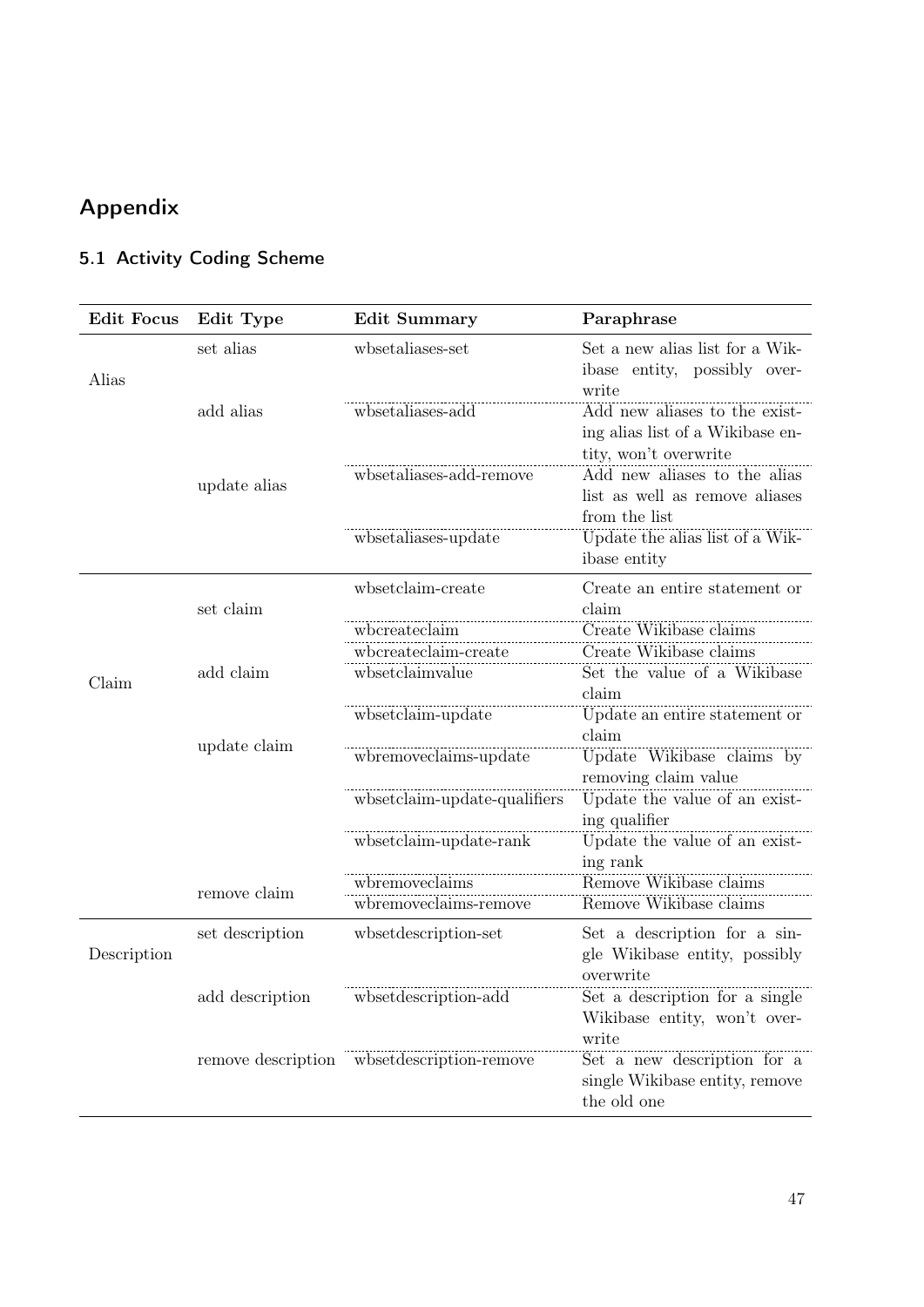| Edits     | revert edits     | undo                  | Undo the edits made by the<br>most recent editor of any item<br>or page which are potential<br>vandalisms    |
|-----------|------------------|-----------------------|--------------------------------------------------------------------------------------------------------------|
|           |                  | reverted edits        | Revert the edits made by the<br>most recent editor of any item<br>or page which are potential<br>vandalisms  |
|           |                  | restored edits        | Restore the edits made by the<br>most recent editor of any item<br>or page which are potential<br>vandalisms |
|           | unrevert edits   | unrevert edits        | Set the potentially wrongly re-<br>verted edits back                                                         |
|           | set item         | created page          | Create a new page as new<br>Wikibase entity                                                                  |
|           |                  | wbsetentity           | Create a new Wikibase entity,<br>possibly overwrite                                                          |
| Item      |                  | wbeditentity-create   | Create a single new Wikibase<br>entity, possibly overwrite                                                   |
|           |                  | wbeditentity-override | Create a new Wikibase entity,<br>possibly overwrite                                                          |
|           | add item         | wbeditentity          | Add a single new Wikibase en-<br>tity and modifies it with seri-<br>alized information                       |
|           | update item      | wbeditentity-update   | Update existing Wikibase en-<br>tity, possibly overwrite                                                     |
|           | merge item       | wbmergeitems          | Merge multiple items                                                                                         |
|           | redirect item    | wbcreateredirect      | Create entity redirects                                                                                      |
|           | protect item     | protected item        | Protect an item page                                                                                         |
|           | unprotect item   | remove protection     | Unprotect an item page                                                                                       |
| Label     | set label        | wbsetlabel-set        | Set a label for a single Wik-<br>ibase entity, possibly over-<br>write                                       |
|           | add label        | wbsetlabel-add        | Set a label for a single Wik-<br>ibase entity, won't overwrite                                               |
|           | remove label     | wbsetlabel-remove     | Set a new label for a single<br>Wikibase entity, remove the<br>old one                                       |
| Qualifier | add qualifier    | wbsetqualifier-add    | Create a qualifier or sets the<br>value of an existing one to the<br>claim, won't overwrite                  |
|           | update qualifier | wbsetqualifier-update | Update the value of existing<br>qualifier                                                                    |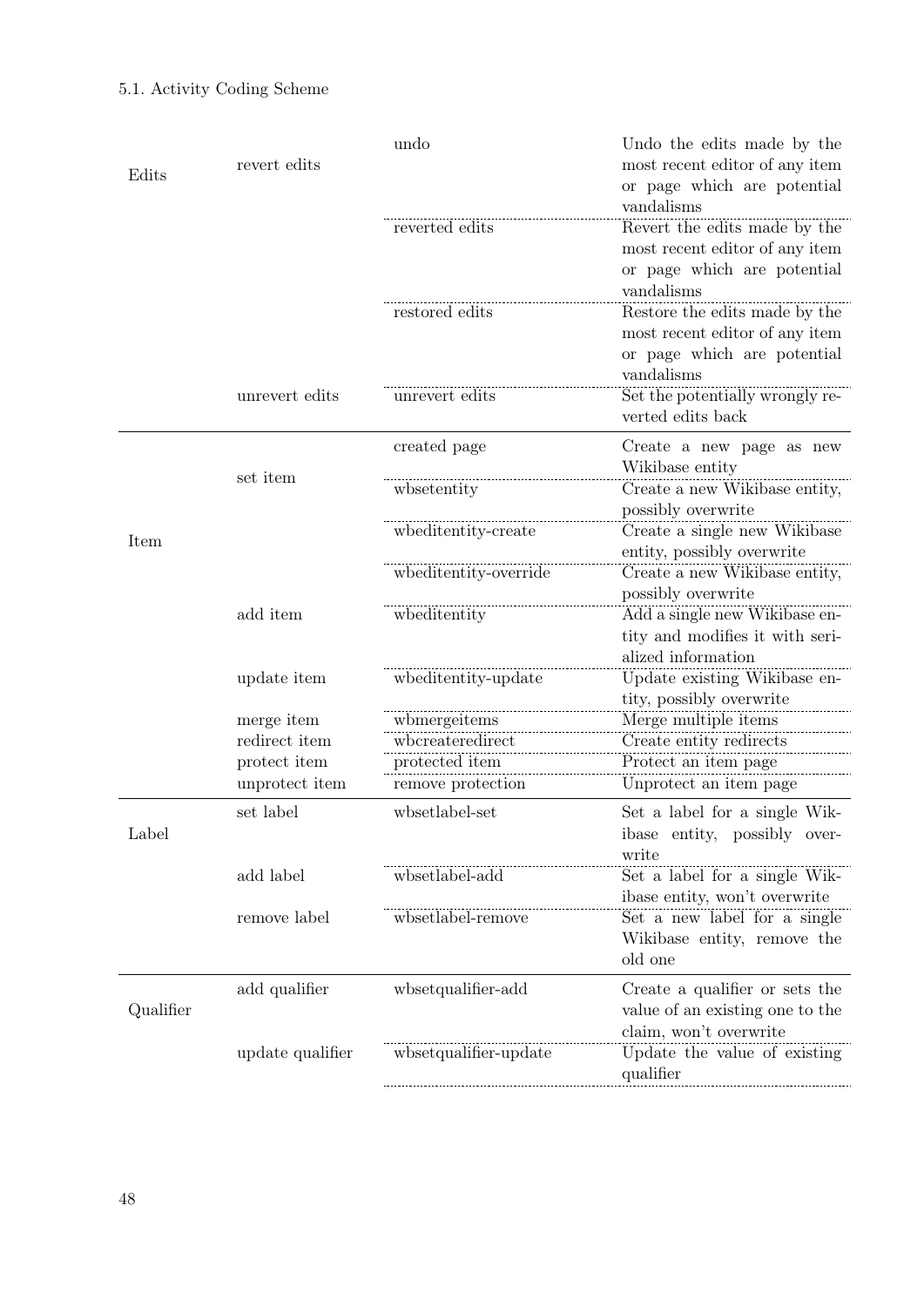|           | remove qualifier | wbremovequalifiers-remove    | Remove one or more qualifiers<br>from the claim                                                  |
|-----------|------------------|------------------------------|--------------------------------------------------------------------------------------------------|
|           | set reference    | wbsetreference               | Create a reference or set the<br>value of an existing one                                        |
| Reference |                  | wbsetreference-set           | Set a new reference                                                                              |
|           | add reference    | wbsetreference-add           | Add value of existing reference                                                                  |
|           | remove reference | wbremovereferences           | Remove one or more refer-<br>ences of the same statement                                         |
|           |                  | wbremovereferences-remove    | Remove one or more refer-<br>ences of the same statement                                         |
|           |                  | wbsetsitelink-set            | Associate a page on a wiki<br>with a Wikibase item                                               |
| Sitelink  | set sitelink     | wbsetsitelink-set-badges     | Associate a page on a wiki<br>with a Wikibase item, set<br>badges                                |
|           |                  | wbsetsitelink-set-both       | Associate a page on a wiki<br>with a Wikibase item, set both<br>link-title and badges            |
|           |                  | wblinktitles-connect         | Associate two pages on two<br>different Wikis with a Wik-<br>ibase item                          |
|           | add sitelink     | wbsetsitelink-add            | Add a sitelink to the item, if<br>the sitelink does not exist                                    |
|           |                  | wbsetsitelink-add-both       | Add a sitelink to the item, if<br>the sitelink does not exist, add<br>both link-title and badges |
|           | update sitelink  | clientsitelink-update        | Update the existing link to a<br>page from an item                                               |
|           | remove sitelink  | wbsetsitelink-remove         | Change the link to a page from<br>an item, remove the link                                       |
|           |                  | clientsitelink-remove        | Change the link to a page from<br>an item, remove the link (old<br>version)                      |
| Term      | set term         | wbsetlabeldescriptionaliases | Set a new label, alias and de-<br>scription for a single Wikibase<br>entity                      |
|           | remove term      | remove terms                 | Remove labels, aliases, and<br>descriptions from an existing<br>entity                           |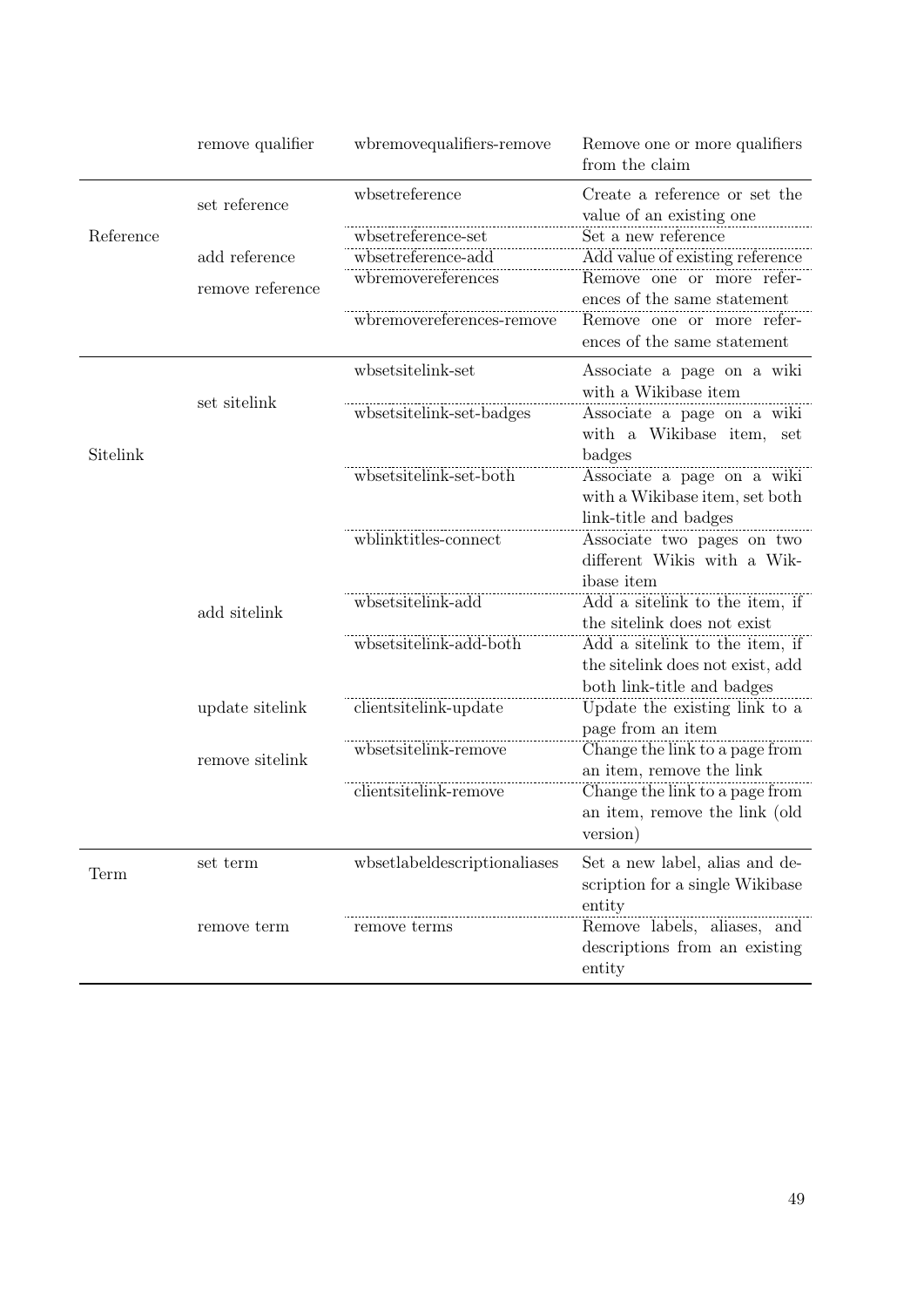<span id="page-49-1"></span>

| Focus       | Count             | %         | Max./Min. | Average                      | Dev. Stage            | Average   |
|-------------|-------------------|-----------|-----------|------------------------------|-----------------------|-----------|
| Term        |                   |           |           |                              | $\mathcal{C}$         | $0.074\,$ |
|             | 315               | 0.21%     | 0.879/0.0 | 0.043 ( $\sigma^2 = 0.006$ ) | $\overline{B}$        | 0.112     |
|             |                   |           |           |                              | $\boldsymbol{A}$      | 0.009     |
|             | 12,757            | $8.71\%$  | 0.925/0.0 | $0.041~(\sigma^2 = 0.011)$   | ${\bf E}$             | 0.192     |
|             |                   |           |           |                              | ${\rm D}$             | 0.230     |
| Reference   |                   |           |           |                              | $\overline{C}$        | 0.071     |
|             |                   |           |           |                              | $\boldsymbol{B}$      | 0.031     |
|             |                   |           |           |                              | $\boldsymbol{A}$      | 0.009     |
|             | 3,426             | $2.33\%$  | 0.985/0.0 | 0.040 ( $\sigma^2 = 0.007$ ) | ${\bf E}$             | 0.081     |
| Edits       |                   |           |           |                              | $\mathbf D$           | 0.074     |
|             |                   |           |           |                              | $\overline{C}$        | 0.046     |
|             |                   |           |           |                              | $\boldsymbol{B}$      | 0.032     |
|             |                   |           |           |                              | $\boldsymbol{A}$      | 0.029     |
|             |                   |           | 0.988/0.0 |                              | ${\bf E}$             | 0.036     |
|             |                   |           |           |                              | ${\rm D}$             | 0.043     |
| Item        | 9,568             | $6.53\%$  |           | $0.024~(\sigma^2=0.007)$     | $\overline{C}$        | 0.019     |
|             |                   |           |           |                              | $\boldsymbol{B}$      | 0.033     |
|             |                   |           |           |                              | $\boldsymbol{\rm{A}}$ | 0.014     |
|             |                   |           |           | $0.023~(\sigma^2=0.007)$     | ${\bf E}$             | 0.066     |
|             |                   |           |           |                              | $\mathbf D$           | $0.157\,$ |
| Description | $11,879$ $8.11\%$ |           | 0.952/0.0 |                              | $\overline{C}$        | 0.018     |
|             |                   |           |           |                              | $\mathbf B$           | 0.020     |
|             |                   |           |           |                              | $\boldsymbol{\rm{A}}$ | 0.021     |
|             | 7,915             | 5.41\%    | 0.937/0.0 | $0.021~(\sigma^2 = 0.002)$   | ${\bf E}$             | 0.024     |
|             |                   |           |           |                              | ${\rm D}$             | 0.028     |
| Label       |                   |           |           |                              | $\overline{C}$        | 0.016     |
|             |                   |           |           |                              | $\, {\bf B}$          | 0.018     |
|             |                   |           |           |                              | $\boldsymbol{A}$      | 0.026     |
| Claim       | 52,343            | $35.75\%$ | 0.941/0.0 | $0.020~(\sigma^2 = 0.003)$   | E                     | 0.089     |
|             |                   |           |           |                              | $\mathbf D$           | $0.103\,$ |
|             |                   |           |           |                              | $\overline{C}$        | 0.017     |
|             |                   |           |           |                              | $\boldsymbol{B}$      | 0.013     |
|             |                   |           |           |                              | $\boldsymbol{\rm{A}}$ | 0.008     |
| Alias       | 7,133             | 4.87%     | 0.873/0.0 | $0.010~(\sigma^2 = 0.001)$   | ${\bf E}$             | 0.010     |
|             |                   |           |           |                              | ${\rm D}$             | 0.019     |
|             |                   |           |           |                              | $\mathcal{C}$         | 0.011     |
|             |                   |           |           |                              | $\boldsymbol{B}$      | 0.008     |
|             |                   |           |           |                              | $\boldsymbol{A}$      | 0.007     |
|             |                   |           |           |                              | ${\bf E}$             | $0.011\,$ |
|             |                   |           |           |                              | $\mathbf D$           | 0.020     |
|             |                   |           |           |                              |                       |           |

# <span id="page-49-0"></span>5.2 Statistics of JS-distance with an Edit Focus Perspective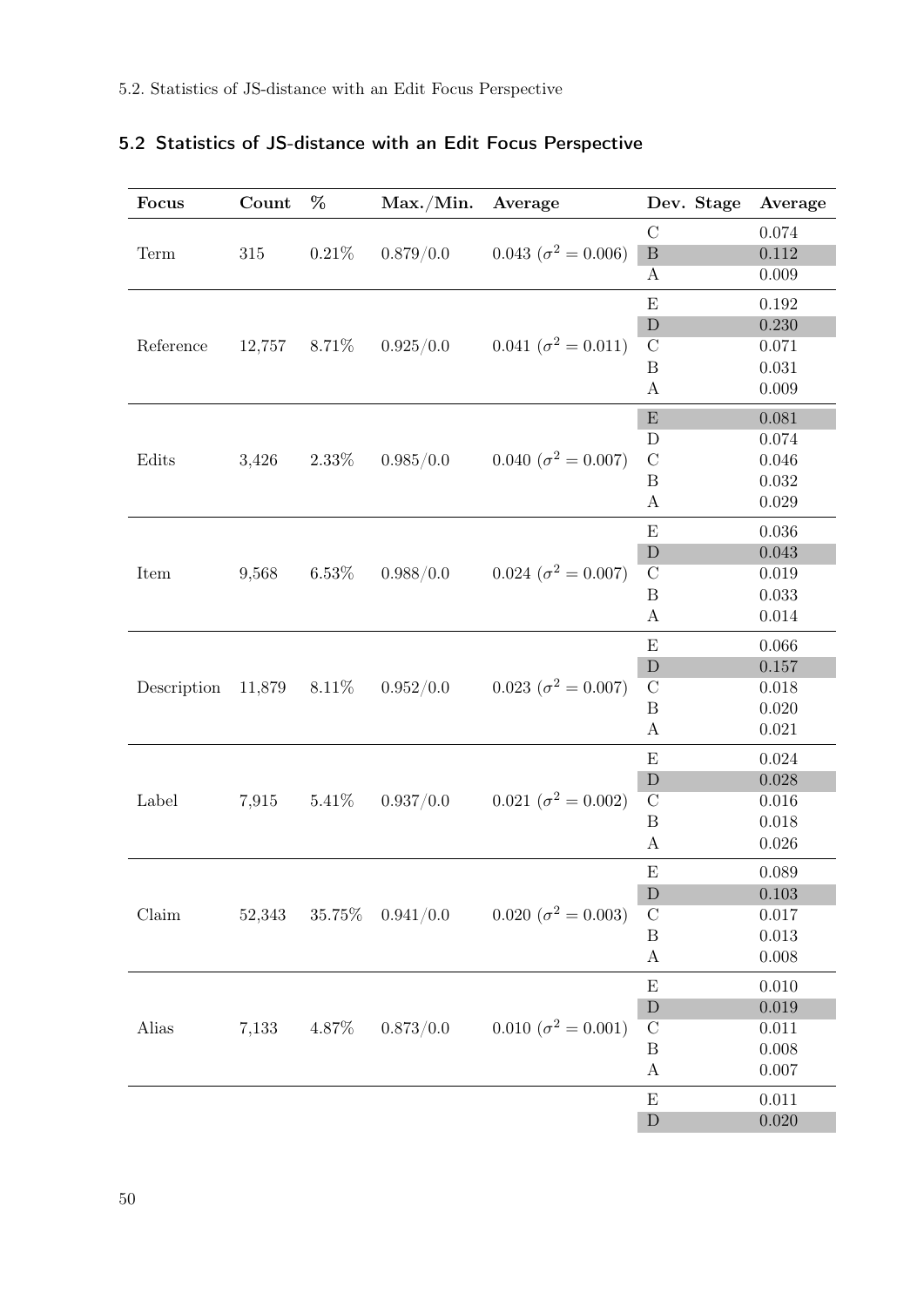| Qualifier | 10,270 | $7.01\%$  | 0.161/0.0 | $0.006~(\sigma^2 = 0.001)$ | $\overline{C}$<br>Β<br>А          | 0.006<br>0.007<br>0.005                   |
|-----------|--------|-----------|-----------|----------------------------|-----------------------------------|-------------------------------------------|
| Sitelink  | 30,844 | $21.07\%$ | 0.898/0.0 | $0.004~(\sigma^2 = 0.001)$ | Ε<br>D<br>$\mathcal{C}$<br>Β<br>А | 0.002<br>0.014<br>0.009<br>0.010<br>0.007 |

Table 5.2: Statistics of JS distance value with an edit focus perspective  $(n = 146450, \text{focus})$ term is a combination of multiple focuses label, alias and description, and focus edits refers to previous edits detected as potential vandalism edits, often appears with activity revert. The list is sorted by the average JS-distance value in a descending order).